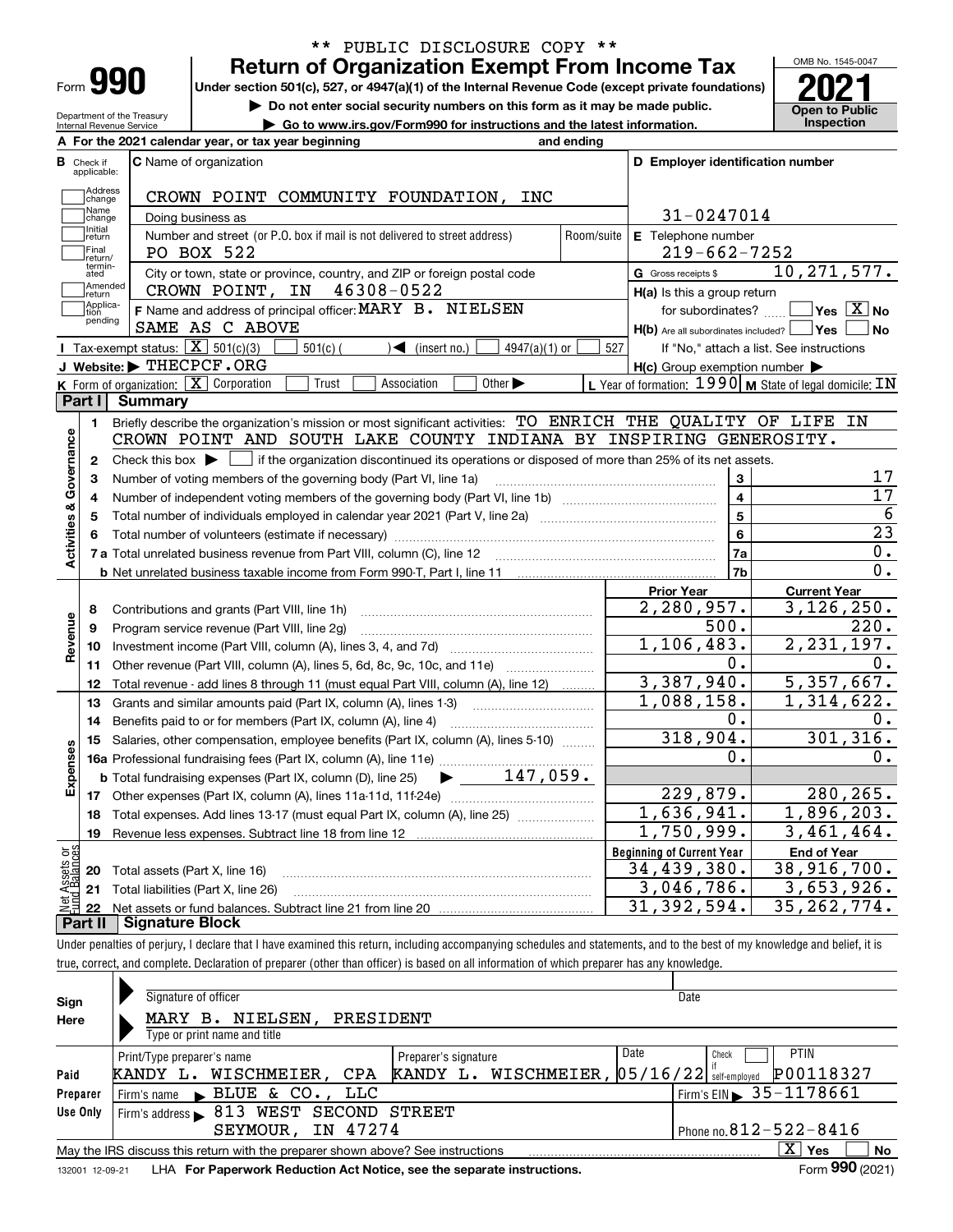|              | 31-0247014<br>CROWN POINT COMMUNITY FOUNDATION, INC<br>Form 990 (2021)                                                                       |     | Page 2              |
|--------------|----------------------------------------------------------------------------------------------------------------------------------------------|-----|---------------------|
|              | <b>Statement of Program Service Accomplishments</b><br>Part III                                                                              |     |                     |
|              |                                                                                                                                              |     |                     |
| 1            | Briefly describe the organization's mission:                                                                                                 |     |                     |
|              | THE ORGANIZATION IS AN INDIANA NOT-FOR-PROFIT CORPORATION FORMED TO                                                                          |     |                     |
|              | ENRICH THE QUALITY OF LIFE IN CROWN POINT AND SOUTH LAKE COUNTY                                                                              |     |                     |
|              | INDIANA BY INSPIRING GENEROSITY.                                                                                                             |     |                     |
|              |                                                                                                                                              |     |                     |
| $\mathbf{2}$ | Did the organization undertake any significant program services during the year which were not listed on the                                 |     |                     |
|              | prior Form 990 or 990-EZ?                                                                                                                    |     | $Yes$ $X$ No        |
|              | If "Yes," describe these new services on Schedule O.                                                                                         |     |                     |
| 3            | Did the organization cease conducting, or make significant changes in how it conducts, any program services?                                 |     | $ Yes  \times  No $ |
|              | If "Yes," describe these changes on Schedule O.                                                                                              |     |                     |
| 4            | Describe the organization's program service accomplishments for each of its three largest program services, as measured by expenses.         |     |                     |
|              | Section 501(c)(3) and 501(c)(4) organizations are required to report the amount of grants and allocations to others, the total expenses, and |     |                     |
|              | revenue, if any, for each program service reported.                                                                                          |     |                     |
| 4a           | $945, 138.$ ) (Revenue \$<br>1, 113, 209. including grants of \$<br>(Code:<br>(Expenses \$                                                   |     | $\overline{2}20.$   |
|              | AS A PUBLIC, TAX-EXEMPT, PHILANTHROPIC ORGANIZATION, THE CROWN POINT                                                                         |     |                     |
|              | COMMUNITY FOUNDATION (CPCF) SOLICITS AND DEVELOPS ENDOWED AND                                                                                |     |                     |
|              | NON-ENDOWED FUNDS BENEFITING NOT-FOR-PROFIT ORGANIZATIONS. THE CPCF                                                                          |     |                     |
|              | CONSIDERS AND MAKES GRANTS TO OUR NONPROFIT PARTNERS FOR FUNDING                                                                             |     |                     |
|              | OPPORTUNITIES INCLUDING, BUT NOT LIMITED TO: EDUCATION, HEALTH & HUMAN                                                                       |     |                     |
|              | SERVICES, CIVIC AFFAIRS, PRESERVATION, ARTS & CULTURE, YOUTH                                                                                 |     |                     |
|              | DEVELOPMENT, AND RELIGION PROGRAMS. THESE GRANT DISTRIBUTIONS HELP TO                                                                        |     |                     |
|              | ENRICH THE QUALITY OF LIFE FOR CITIZENS PRIMARILY IN CROWN POINT AND                                                                         |     |                     |
|              | SOUTH LAKE COUNTY INDIANA. THE GRANTS ENABLE THE CPCF TO RESPOND TO THE                                                                      |     |                     |
|              | CHANGING NEEDS OF THE COMMUNITIES WE SERVE.                                                                                                  |     |                     |
|              |                                                                                                                                              |     |                     |
|              |                                                                                                                                              |     |                     |
| 4b           | 369,484.<br>369, 484. ) (Revenue \$<br>including grants of \$<br>(Code:<br>(Expenses \$                                                      |     |                     |
|              | OUR DONORS AND THE COMMUNITY ALSO SUPPORT OUR THRIVING SCHOLARSHIP                                                                           |     |                     |
|              | THE CPCF SCHOLARSHIP PROGRAM PROVIDES FUNDING TO STUDENTS<br>PROGRAM.                                                                        |     |                     |
|              | PURSUING ADVANCED DEGREES AND FOR VOCATIONAL STUDIES.<br>IN 2021,                                                                            | THE |                     |
|              | FOUNDATION AWARDED 115 SCHOLARSHIPS TOUCHING STUDENTS<br>IN NEED OF                                                                          |     |                     |
|              | FINANCIAL ASSISTANCE. THE CPCF WORKS WITH DONORS TO<br>INSURE THEIR DONOR                                                                    |     |                     |
|              | INTENTION. WORKING WITH DONORS,<br>THE CPCF IDENTIFIES<br>THE<br>CRITERIA AND                                                                |     |                     |
|              | ADMINISTERS THE SCHOLARSHIPS.                                                                                                                |     |                     |
|              |                                                                                                                                              |     |                     |
|              |                                                                                                                                              |     |                     |
|              |                                                                                                                                              |     |                     |
|              |                                                                                                                                              |     |                     |
|              |                                                                                                                                              |     |                     |
| 4с           | $\left($ Revenue \$<br>(Code: ) (Expenses \$ contracts are not including grants of \$ code:                                                  |     |                     |
|              |                                                                                                                                              |     |                     |
|              |                                                                                                                                              |     |                     |
|              |                                                                                                                                              |     |                     |
|              |                                                                                                                                              |     |                     |
|              |                                                                                                                                              |     |                     |
|              |                                                                                                                                              |     |                     |
|              |                                                                                                                                              |     |                     |
|              |                                                                                                                                              |     |                     |
|              |                                                                                                                                              |     |                     |
|              |                                                                                                                                              |     |                     |
|              |                                                                                                                                              |     |                     |
|              |                                                                                                                                              |     |                     |
| 4d           | Other program services (Describe on Schedule O.)                                                                                             |     |                     |
|              | (Expenses \$<br>Revenue \$<br>including grants of \$                                                                                         |     |                     |
|              | 1,482,693.<br>4e Total program service expenses                                                                                              |     | Form 990 (2021)     |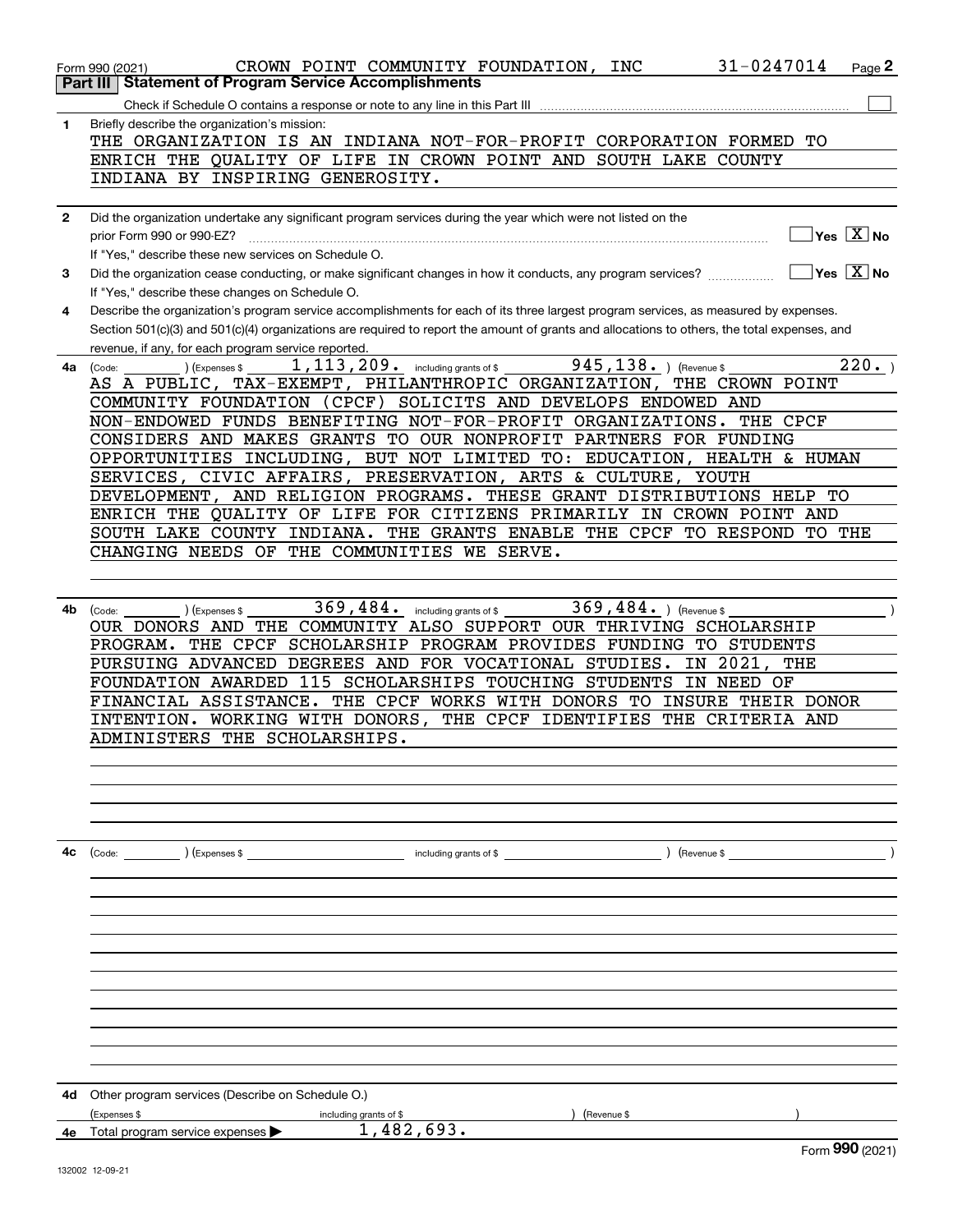|  | Form 990 (2021) |
|--|-----------------|

|     |                                                                                                                                               |                 | Yes                     | No                           |
|-----|-----------------------------------------------------------------------------------------------------------------------------------------------|-----------------|-------------------------|------------------------------|
| 1   | Is the organization described in section 501(c)(3) or 4947(a)(1) (other than a private foundation)?                                           |                 |                         |                              |
|     |                                                                                                                                               | 1               | X                       |                              |
| 2   |                                                                                                                                               | $\mathbf{2}$    | $\overline{\mathbf{x}}$ |                              |
| 3   | Did the organization engage in direct or indirect political campaign activities on behalf of or in opposition to candidates for               |                 |                         |                              |
|     |                                                                                                                                               | 3               |                         | X.                           |
| 4   | Section 501(c)(3) organizations. Did the organization engage in lobbying activities, or have a section 501(h) election in effect              |                 |                         |                              |
|     |                                                                                                                                               | 4               |                         | X.                           |
| 5   | Is the organization a section 501(c)(4), 501(c)(5), or 501(c)(6) organization that receives membership dues, assessments, or                  |                 |                         |                              |
|     |                                                                                                                                               | 5               |                         | x                            |
| 6   | Did the organization maintain any donor advised funds or any similar funds or accounts for which donors have the right to                     |                 |                         |                              |
|     | provide advice on the distribution or investment of amounts in such funds or accounts? If "Yes," complete Schedule D, Part I                  | 6               | x                       |                              |
| 7   | Did the organization receive or hold a conservation easement, including easements to preserve open space,                                     |                 |                         |                              |
|     |                                                                                                                                               | $\overline{7}$  |                         | X.                           |
| 8   | Did the organization maintain collections of works of art, historical treasures, or other similar assets? If "Yes," complete                  |                 |                         |                              |
|     |                                                                                                                                               | 8               |                         | x                            |
| 9   | Did the organization report an amount in Part X, line 21, for escrow or custodial account liability, serve as a custodian for                 |                 |                         |                              |
|     | amounts not listed in Part X; or provide credit counseling, debt management, credit repair, or debt negotiation services?                     |                 |                         |                              |
|     |                                                                                                                                               | 9               | X                       |                              |
| 10  | Did the organization, directly or through a related organization, hold assets in donor-restricted endowments                                  |                 | х                       |                              |
|     |                                                                                                                                               | 10              |                         |                              |
| 11  | If the organization's answer to any of the following questions is "Yes," then complete Schedule D, Parts VI, VII, VIII, IX, or X,             |                 |                         |                              |
|     | as applicable.<br>Did the organization report an amount for land, buildings, and equipment in Part X, line 10? If "Yes," complete Schedule D, |                 |                         |                              |
| a   |                                                                                                                                               | 11a             | х                       |                              |
| b   | Did the organization report an amount for investments - other securities in Part X, line 12, that is 5% or more of its total                  |                 |                         |                              |
|     |                                                                                                                                               | 11b             |                         | X.                           |
| с   | Did the organization report an amount for investments - program related in Part X, line 13, that is 5% or more of its total                   |                 |                         |                              |
|     |                                                                                                                                               | 11c             |                         | X.                           |
|     | d Did the organization report an amount for other assets in Part X, line 15, that is 5% or more of its total assets reported in               |                 |                         |                              |
|     |                                                                                                                                               | 11d             |                         | X                            |
| е   | Did the organization report an amount for other liabilities in Part X, line 25? If "Yes," complete Schedule D, Part X                         | <b>11e</b>      |                         | $\overline{\mathbf{x}}$      |
| f   | Did the organization's separate or consolidated financial statements for the tax year include a footnote that addresses                       |                 |                         |                              |
|     | the organization's liability for uncertain tax positions under FIN 48 (ASC 740)? If "Yes," complete Schedule D, Part X                        | 11f             | x                       |                              |
|     | 12a Did the organization obtain separate, independent audited financial statements for the tax year? If "Yes," complete                       |                 |                         |                              |
|     |                                                                                                                                               | 12a             | x                       |                              |
|     | <b>b</b> Was the organization included in consolidated, independent audited financial statements for the tax year?                            |                 |                         |                              |
|     | If "Yes," and if the organization answered "No" to line 12a, then completing Schedule D, Parts XI and XII is optional                         | 12 <sub>b</sub> |                         | X                            |
| 13  |                                                                                                                                               | 13              |                         | X                            |
| 14a | Did the organization maintain an office, employees, or agents outside of the United States?                                                   | 14a             |                         | X                            |
| b   | Did the organization have aggregate revenues or expenses of more than \$10,000 from grantmaking, fundraising, business,                       |                 |                         |                              |
|     | investment, and program service activities outside the United States, or aggregate foreign investments valued at \$100,000                    |                 |                         |                              |
|     |                                                                                                                                               | 14b             |                         | X.                           |
| 15  | Did the organization report on Part IX, column (A), line 3, more than \$5,000 of grants or other assistance to or for any                     |                 |                         |                              |
|     |                                                                                                                                               | 15              |                         | X.                           |
| 16  | Did the organization report on Part IX, column (A), line 3, more than \$5,000 of aggregate grants or other assistance to                      |                 |                         |                              |
|     |                                                                                                                                               | 16              |                         | X.                           |
| 17  | Did the organization report a total of more than \$15,000 of expenses for professional fundraising services on Part IX,                       |                 |                         |                              |
|     |                                                                                                                                               | 17              |                         | X.                           |
| 18  | Did the organization report more than \$15,000 total of fundraising event gross income and contributions on Part VIII, lines                  |                 |                         |                              |
|     |                                                                                                                                               | 18              |                         | X.                           |
| 19  | Did the organization report more than \$15,000 of gross income from gaming activities on Part VIII, line 9a? If "Yes."                        |                 |                         |                              |
|     |                                                                                                                                               | 19              |                         | X<br>$\overline{\mathbf{X}}$ |
| 20a |                                                                                                                                               | 20a             |                         |                              |
| b   | If "Yes" to line 20a, did the organization attach a copy of its audited financial statements to this return?                                  | 20 <sub>b</sub> |                         |                              |
| 21  | Did the organization report more than \$5,000 of grants or other assistance to any domestic organization or                                   | 21              | X                       |                              |
|     |                                                                                                                                               |                 |                         |                              |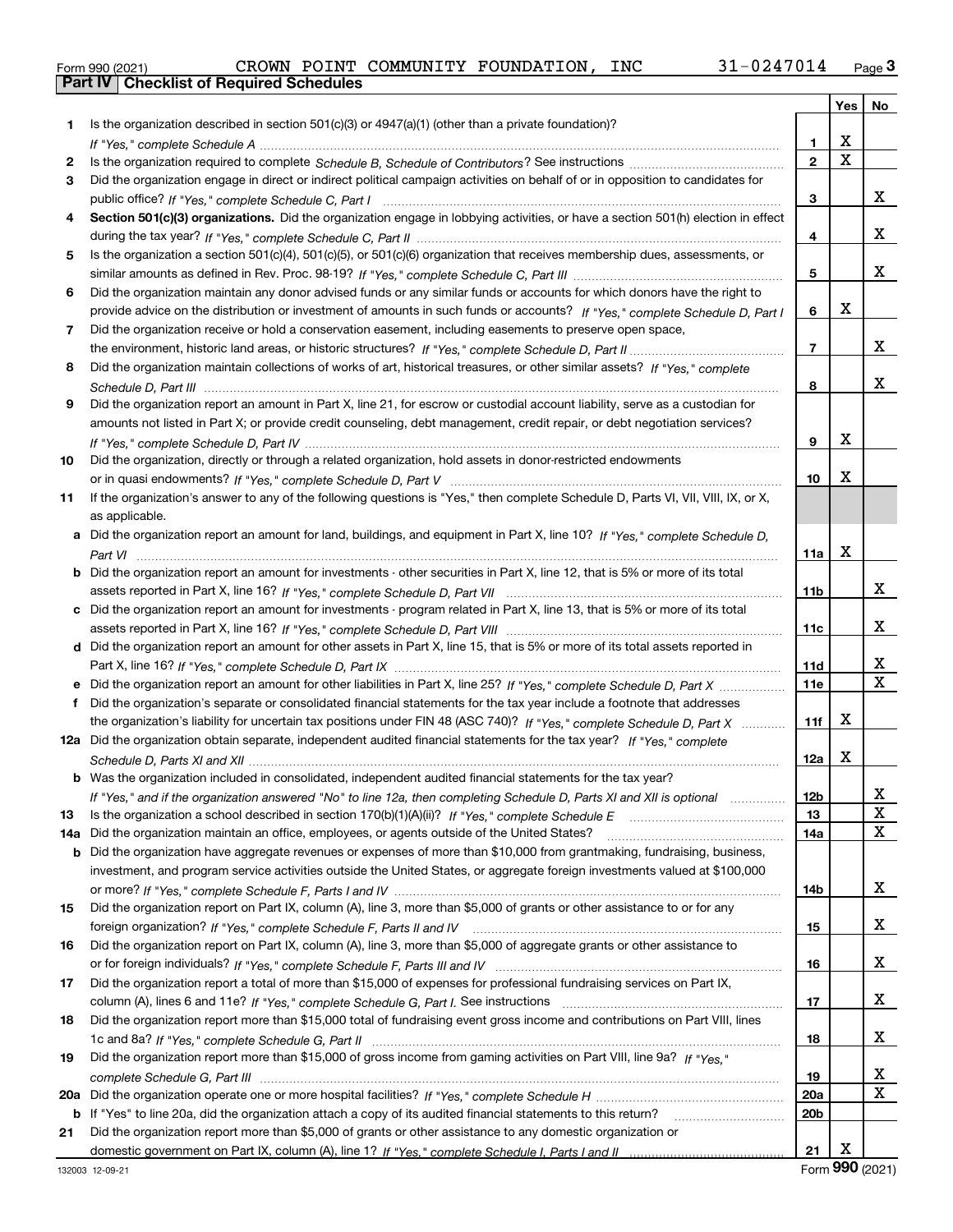|  | Form 990 (2021) |
|--|-----------------|
|  |                 |

*(continued)*

|               |                                                                                                                              |                 | Yes | No           |
|---------------|------------------------------------------------------------------------------------------------------------------------------|-----------------|-----|--------------|
| 22            | Did the organization report more than \$5,000 of grants or other assistance to or for domestic individuals on                |                 |     |              |
|               |                                                                                                                              | 22              | х   |              |
| 23            | Did the organization answer "Yes" to Part VII, Section A, line 3, 4, or 5, about compensation of the organization's current  |                 |     |              |
|               | and former officers, directors, trustees, key employees, and highest compensated employees? If "Yes." complete               |                 |     |              |
|               |                                                                                                                              | 23              |     | x            |
|               | 24a Did the organization have a tax-exempt bond issue with an outstanding principal amount of more than \$100,000 as of the  |                 |     |              |
|               | last day of the year, that was issued after December 31, 2002? If "Yes," answer lines 24b through 24d and complete           |                 |     |              |
|               |                                                                                                                              | 24a             |     | x            |
|               |                                                                                                                              | 24 <sub>b</sub> |     |              |
|               | c Did the organization maintain an escrow account other than a refunding escrow at any time during the year to defease       | 24c             |     |              |
|               |                                                                                                                              | 24d             |     |              |
|               | 25a Section 501(c)(3), 501(c)(4), and 501(c)(29) organizations. Did the organization engage in an excess benefit             |                 |     |              |
|               |                                                                                                                              | 25a             |     | x            |
|               | b Is the organization aware that it engaged in an excess benefit transaction with a disqualified person in a prior year, and |                 |     |              |
|               | that the transaction has not been reported on any of the organization's prior Forms 990 or 990-EZ? If "Yes." complete        |                 |     |              |
|               | Schedule L, Part I                                                                                                           | 25b             |     | х            |
| 26            | Did the organization report any amount on Part X, line 5 or 22, for receivables from or payables to any current              |                 |     |              |
|               | or former officer, director, trustee, key employee, creator or founder, substantial contributor, or 35%                      |                 |     |              |
|               | controlled entity or family member of any of these persons? If "Yes," complete Schedule L, Part II                           | 26              |     | x            |
| 27            | Did the organization provide a grant or other assistance to any current or former officer, director, trustee, key employee,  |                 |     |              |
|               | creator or founder, substantial contributor or employee thereof, a grant selection committee member, or to a 35% controlled  |                 |     |              |
|               | entity (including an employee thereof) or family member of any of these persons? If "Yes," complete Schedule L, Part III     | 27              |     | x            |
| 28            | Was the organization a party to a business transaction with one of the following parties (see the Schedule L, Part IV,       |                 |     |              |
|               | instructions for applicable filing thresholds, conditions, and exceptions):                                                  |                 |     |              |
|               | a A current or former officer, director, trustee, key employee, creator or founder, or substantial contributor? If           |                 |     |              |
|               |                                                                                                                              | 28a             |     | x            |
|               |                                                                                                                              | 28 <sub>b</sub> |     | $\mathbf{x}$ |
|               | c A 35% controlled entity of one or more individuals and/or organizations described in line 28a or 28b? If                   |                 |     |              |
|               |                                                                                                                              | 28c             |     | x            |
| 29            |                                                                                                                              | 29              |     | $\mathbf x$  |
| 30            | Did the organization receive contributions of art, historical treasures, or other similar assets, or qualified conservation  |                 |     |              |
|               |                                                                                                                              | 30              |     | x            |
| 31            | Did the organization liquidate, terminate, or dissolve and cease operations? If "Yes," complete Schedule N, Part I           | 31              |     | X            |
| 32            | Did the organization sell, exchange, dispose of, or transfer more than 25% of its net assets? If "Yes," complete             |                 |     |              |
|               |                                                                                                                              | 32              |     | x            |
| 33            | Did the organization own 100% of an entity disregarded as separate from the organization under Regulations                   |                 |     |              |
|               |                                                                                                                              | 33              |     | x            |
| 34            | Was the organization related to any tax-exempt or taxable entity? If "Yes," complete Schedule R, Part II, III, or IV, and    |                 |     | x            |
|               | 35a Did the organization have a controlled entity within the meaning of section 512(b)(13)?                                  | 34<br>35a       |     | X            |
|               | b If "Yes" to line 35a, did the organization receive any payment from or engage in any transaction with a controlled entity  |                 |     |              |
|               |                                                                                                                              | 35b             |     |              |
| 36            | Section 501(c)(3) organizations. Did the organization make any transfers to an exempt non-charitable related organization?   |                 |     |              |
|               |                                                                                                                              | 36              |     | X.           |
| 37            | Did the organization conduct more than 5% of its activities through an entity that is not a related organization             |                 |     |              |
|               |                                                                                                                              | 37              |     | X.           |
| 38            | Did the organization complete Schedule O and provide explanations on Schedule O for Part VI, lines 11b and 19?               |                 |     |              |
|               | Note: All Form 990 filers are required to complete Schedule O                                                                | 38              | х   |              |
| <b>Part V</b> | <b>Statements Regarding Other IRS Filings and Tax Compliance</b>                                                             |                 |     |              |
|               | Check if Schedule O contains a response or note to any line in this Part V                                                   |                 |     |              |
|               |                                                                                                                              |                 | Yes | No           |
|               | 1a Enter the number reported in box 3 of Form 1096. Enter -0- if not applicable<br>1a                                        |                 |     |              |
|               | 0<br><b>b</b> Enter the number of Forms W-2G included on line 1a. Enter -0- if not applicable<br>1b                          |                 |     |              |
| c             | Did the organization comply with backup withholding rules for reportable payments to vendors and reportable gaming           |                 |     |              |
|               | (gambling) winnings to prize winners?                                                                                        | 1c              | х   |              |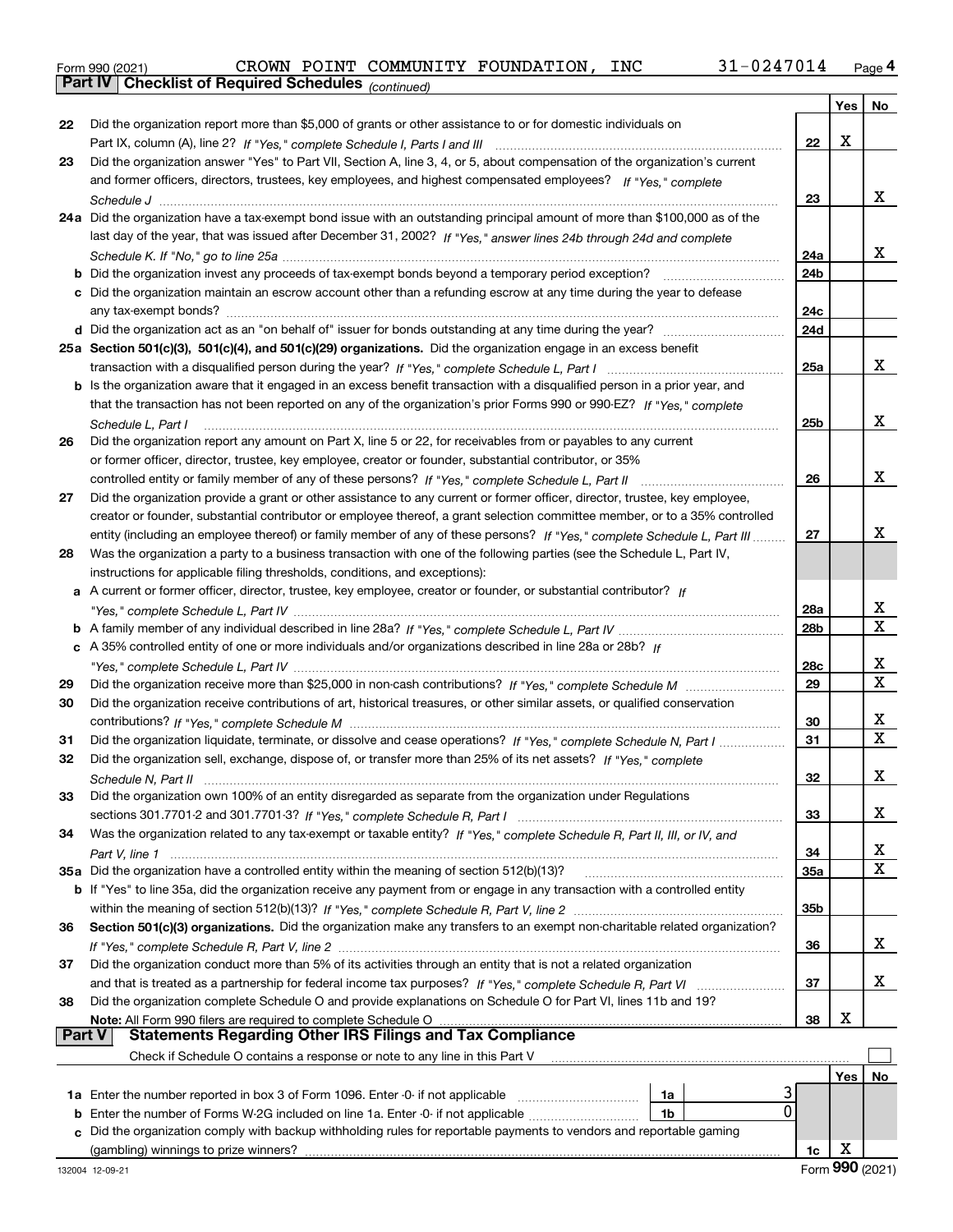|        | 31-0247014<br>CROWN POINT COMMUNITY FOUNDATION, INC<br>Form 990 (2021)                                                                                                                                                                         |                |     | $_{\text{Page}}$ 5 |
|--------|------------------------------------------------------------------------------------------------------------------------------------------------------------------------------------------------------------------------------------------------|----------------|-----|--------------------|
| Part V | Statements Regarding Other IRS Filings and Tax Compliance (continued)                                                                                                                                                                          |                |     |                    |
|        |                                                                                                                                                                                                                                                |                | Yes | No                 |
|        | 2a Enter the number of employees reported on Form W-3, Transmittal of Wage and Tax Statements,                                                                                                                                                 |                |     |                    |
|        | filed for the calendar year ending with or within the year covered by this return <i>manumumumum</i><br>2a                                                                                                                                     | 6              |     |                    |
| b      |                                                                                                                                                                                                                                                | 2 <sub>b</sub> | X   |                    |
|        |                                                                                                                                                                                                                                                |                |     |                    |
|        | 3a Did the organization have unrelated business gross income of \$1,000 or more during the year?                                                                                                                                               | 3a             |     | х                  |
|        |                                                                                                                                                                                                                                                | 3 <sub>b</sub> |     |                    |
|        |                                                                                                                                                                                                                                                |                |     |                    |
|        | 4a At any time during the calendar year, did the organization have an interest in, or a signature or other authority over, a                                                                                                                   |                |     | х                  |
|        | financial account in a foreign country (such as a bank account, securities account, or other financial account)?                                                                                                                               | 4a             |     |                    |
|        | <b>b</b> If "Yes," enter the name of the foreign country $\blacktriangleright$                                                                                                                                                                 |                |     |                    |
|        | See instructions for filing requirements for FinCEN Form 114, Report of Foreign Bank and Financial Accounts (FBAR).                                                                                                                            |                |     |                    |
|        | 5a Was the organization a party to a prohibited tax shelter transaction at any time during the tax year?                                                                                                                                       | 5а             |     | х<br>X             |
| b      |                                                                                                                                                                                                                                                | 5b             |     |                    |
| c      |                                                                                                                                                                                                                                                | 5c             |     |                    |
|        | 6a Does the organization have annual gross receipts that are normally greater than \$100,000, and did the organization solicit                                                                                                                 |                |     |                    |
|        | any contributions that were not tax deductible as charitable contributions?                                                                                                                                                                    | 6a             |     | х                  |
|        | <b>b</b> If "Yes," did the organization include with every solicitation an express statement that such contributions or gifts                                                                                                                  |                |     |                    |
|        | were not tax deductible?                                                                                                                                                                                                                       | 6b             |     |                    |
| 7      | Organizations that may receive deductible contributions under section 170(c).                                                                                                                                                                  |                |     |                    |
| а      | Did the organization receive a payment in excess of \$75 made partly as a contribution and partly for goods and services provided to the payor?                                                                                                | 7a             | х   |                    |
| b      | If "Yes," did the organization notify the donor of the value of the goods or services provided?                                                                                                                                                | 7b             | X   |                    |
| с      | Did the organization sell, exchange, or otherwise dispose of tangible personal property for which it was required                                                                                                                              |                |     |                    |
|        |                                                                                                                                                                                                                                                | 7c             |     | х                  |
|        | 7d<br>d If "Yes," indicate the number of Forms 8282 filed during the year [11] [11] The System manuscription of Forms 8282 filed during the year [11] [12] The System manuscription of the Wales of the Wales of the Wales of the Wa           |                |     |                    |
| е      |                                                                                                                                                                                                                                                | 7e             |     | х                  |
| f      | Did the organization, during the year, pay premiums, directly or indirectly, on a personal benefit contract?                                                                                                                                   | 7f             |     | X                  |
| g      | If the organization received a contribution of qualified intellectual property, did the organization file Form 8899 as required?                                                                                                               | 7g             |     |                    |
| h.     | If the organization received a contribution of cars, boats, airplanes, or other vehicles, did the organization file a Form 1098-C?                                                                                                             | 7h             |     |                    |
| 8      | Sponsoring organizations maintaining donor advised funds. Did a donor advised fund maintained by the                                                                                                                                           |                |     |                    |
|        | sponsoring organization have excess business holdings at any time during the year?                                                                                                                                                             | 8              |     | х                  |
| 9      | Sponsoring organizations maintaining donor advised funds.                                                                                                                                                                                      |                |     |                    |
| а      | Did the sponsoring organization make any taxable distributions under section 4966?                                                                                                                                                             | 9а             |     | х                  |
| b      | Did the sponsoring organization make a distribution to a donor, donor advisor, or related person?                                                                                                                                              | 9b             |     | х                  |
| 10     | Section 501(c)(7) organizations. Enter:                                                                                                                                                                                                        |                |     |                    |
|        | 10a                                                                                                                                                                                                                                            |                |     |                    |
|        | 10 <sub>b</sub><br>Gross receipts, included on Form 990, Part VIII, line 12, for public use of club facilities                                                                                                                                 |                |     |                    |
|        |                                                                                                                                                                                                                                                |                |     |                    |
| 11     | Section 501(c)(12) organizations. Enter:                                                                                                                                                                                                       |                |     |                    |
| a      | Gross income from members or shareholders<br>11a                                                                                                                                                                                               |                |     |                    |
| b      | Gross income from other sources. (Do not net amounts due or paid to other sources against                                                                                                                                                      |                |     |                    |
|        | 11b                                                                                                                                                                                                                                            |                |     |                    |
|        | 12a Section 4947(a)(1) non-exempt charitable trusts. Is the organization filing Form 990 in lieu of Form 1041?                                                                                                                                 | 12a            |     |                    |
|        | 12b<br><b>b</b> If "Yes," enter the amount of tax-exempt interest received or accrued during the year <i>manument</i> of the set of the set of the set of the set of the set of the set of the set of the set of the set of the set of the set |                |     |                    |
| 13     | Section 501(c)(29) qualified nonprofit health insurance issuers.                                                                                                                                                                               |                |     |                    |
|        | a Is the organization licensed to issue qualified health plans in more than one state?                                                                                                                                                         | 13a            |     |                    |
|        | Note: See the instructions for additional information the organization must report on Schedule O.                                                                                                                                              |                |     |                    |
| b      | Enter the amount of reserves the organization is required to maintain by the states in which the                                                                                                                                               |                |     |                    |
|        | 13 <sub>b</sub>                                                                                                                                                                                                                                |                |     |                    |
| c      | 13c                                                                                                                                                                                                                                            |                |     |                    |
| 14a    | Did the organization receive any payments for indoor tanning services during the tax year?                                                                                                                                                     | 14a            |     | X                  |
|        | <b>b</b> If "Yes," has it filed a Form 720 to report these payments? If "No," provide an explanation on Schedule O                                                                                                                             | 14b            |     |                    |
| 15     | Is the organization subject to the section 4960 tax on payment(s) of more than \$1,000,000 in remuneration or                                                                                                                                  |                |     |                    |
|        | excess parachute payment(s) during the year?                                                                                                                                                                                                   | 15             |     | x                  |
|        | If "Yes," see the instructions and file Form 4720, Schedule N.                                                                                                                                                                                 |                |     |                    |
| 16     | Is the organization an educational institution subject to the section 4968 excise tax on net investment income?                                                                                                                                | 16             |     | х                  |
|        | If "Yes," complete Form 4720, Schedule O.                                                                                                                                                                                                      |                |     |                    |
| 17     | Section 501(c)(21) organizations. Did the trust, any disqualified person, or mine operator engage in any                                                                                                                                       |                |     |                    |
|        | activities that would result in the imposition of an excise tax under section 4951, 4952 or 4953?                                                                                                                                              | 17             |     |                    |
|        | If "Yes," complete Form 6069.                                                                                                                                                                                                                  |                |     |                    |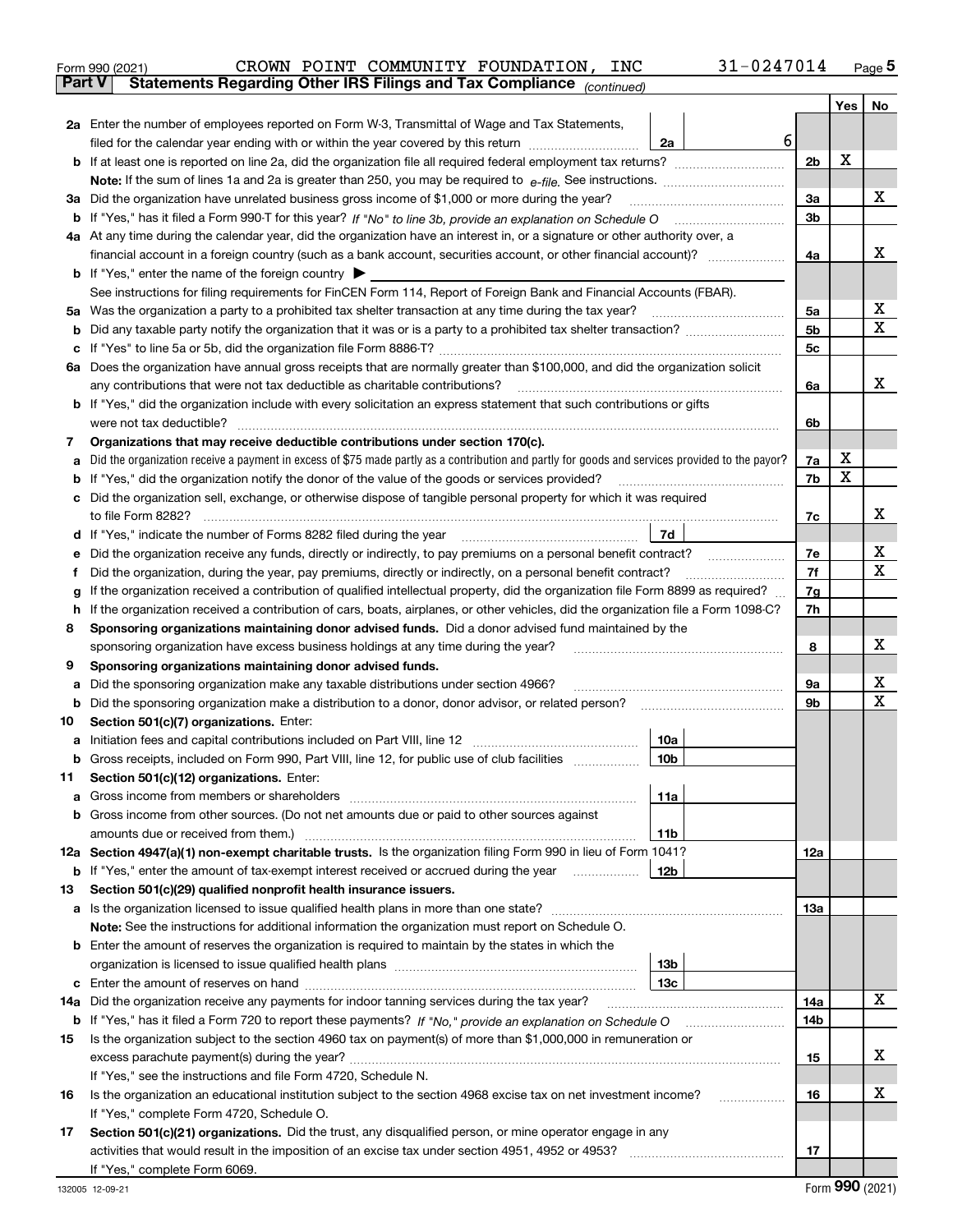|  | Form 990 (2021) |  |
|--|-----------------|--|
|  |                 |  |

| Form 990 (2021) |                                                                                                                              |  | CROWN POINT COMMUNITY FOUNDATION, | INC | 31-0247014 | $P_{\text{aqe}}$ 6 |
|-----------------|------------------------------------------------------------------------------------------------------------------------------|--|-----------------------------------|-----|------------|--------------------|
|                 | Part VI Governance, Management, and Disclosure. For each "Yes" response to lines 2 through 7b below, and for a "No" response |  |                                   |     |            |                    |
|                 | to line 8a, 8b, or 10b below, describe the circumstances, processes, or changes on Schedule O. See instructions.             |  |                                   |     |            |                    |

|     | Check if Schedule O contains a response or note to any line in this Part VI                                                                                           |                               |    |                 |     | $\overline{\mathbf{x}}$ |
|-----|-----------------------------------------------------------------------------------------------------------------------------------------------------------------------|-------------------------------|----|-----------------|-----|-------------------------|
|     | Section A. Governing Body and Management                                                                                                                              |                               |    |                 |     |                         |
|     |                                                                                                                                                                       |                               |    |                 | Yes | No                      |
|     | <b>1a</b> Enter the number of voting members of the governing body at the end of the tax year<br>.                                                                    | 1a                            | 17 |                 |     |                         |
|     | If there are material differences in voting rights among members of the governing body, or if the governing                                                           |                               |    |                 |     |                         |
|     | body delegated broad authority to an executive committee or similar committee, explain on Schedule O.                                                                 |                               |    |                 |     |                         |
| b   | Enter the number of voting members included on line 1a, above, who are independent                                                                                    | 1b                            | 17 |                 |     |                         |
| 2   | Did any officer, director, trustee, or key employee have a family relationship or a business relationship with any other                                              |                               |    |                 |     |                         |
|     | officer, director, trustee, or key employee?                                                                                                                          |                               |    | $\mathbf{2}$    |     | X                       |
| 3   | Did the organization delegate control over management duties customarily performed by or under the direct supervision                                                 |                               |    |                 |     |                         |
|     | of officers, directors, trustees, or key employees to a management company or other person?                                                                           |                               |    | 3               |     | x                       |
| 4   | Did the organization make any significant changes to its governing documents since the prior Form 990 was filed?                                                      |                               |    | 4               |     | $\mathbf X$             |
| 5   | Did the organization become aware during the year of a significant diversion of the organization's assets?                                                            |                               |    | 5               |     | X                       |
| 6   | Did the organization have members or stockholders?                                                                                                                    |                               |    | 6               |     | X                       |
| 7a  | Did the organization have members, stockholders, or other persons who had the power to elect or appoint one or                                                        |                               |    |                 |     |                         |
|     | more members of the governing body?                                                                                                                                   |                               |    | 7a              |     | х                       |
|     | <b>b</b> Are any governance decisions of the organization reserved to (or subject to approval by) members, stockholders, or                                           |                               |    |                 |     |                         |
|     | persons other than the governing body?                                                                                                                                |                               |    | 7b              |     | x                       |
| 8   | Did the organization contemporaneously document the meetings held or written actions undertaken during the year by the following:                                     |                               |    |                 |     |                         |
| a   |                                                                                                                                                                       |                               |    | 8a              | X   |                         |
| b   | Each committee with authority to act on behalf of the governing body?                                                                                                 |                               |    | 8b              | X   |                         |
| 9   | Is there any officer, director, trustee, or key employee listed in Part VII, Section A, who cannot be reached at the                                                  |                               |    |                 |     |                         |
|     |                                                                                                                                                                       |                               |    | 9               |     | x                       |
|     | Section B. Policies <sub>(This Section B requests information about policies not required by the Internal Revenue Code.)</sub>                                        |                               |    |                 |     |                         |
|     |                                                                                                                                                                       |                               |    |                 | Yes | No                      |
|     |                                                                                                                                                                       |                               |    | 10a             |     | x                       |
|     | <b>b</b> If "Yes," did the organization have written policies and procedures governing the activities of such chapters, affiliates,                                   |                               |    |                 |     |                         |
|     | and branches to ensure their operations are consistent with the organization's exempt purposes?                                                                       |                               |    | 10b             |     |                         |
|     | 11a Has the organization provided a complete copy of this Form 990 to all members of its governing body before filing the form?                                       |                               |    | 11a             | X   |                         |
| b   | Describe on Schedule O the process, if any, used by the organization to review this Form 990.                                                                         |                               |    |                 |     |                         |
| 12a |                                                                                                                                                                       |                               |    | 12a             | X   |                         |
| b   | Were officers, directors, or trustees, and key employees required to disclose annually interests that could give rise to conflicts?                                   |                               |    | 12 <sub>b</sub> | X   |                         |
| с   | Did the organization regularly and consistently monitor and enforce compliance with the policy? If "Yes," describe                                                    |                               |    |                 |     |                         |
|     |                                                                                                                                                                       |                               |    | 12c             | X   |                         |
| 13  | Did the organization have a written whistleblower policy?                                                                                                             |                               |    | 13              | X   |                         |
| 14  | Did the organization have a written document retention and destruction policy?                                                                                        |                               |    | 14              | X   |                         |
| 15  | Did the process for determining compensation of the following persons include a review and approval by independent                                                    |                               |    |                 |     |                         |
|     | persons, comparability data, and contemporaneous substantiation of the deliberation and decision?                                                                     |                               |    |                 |     |                         |
| a   | The organization's CEO, Executive Director, or top management official manufactured content of the organization's CEO, Executive Director, or top management official |                               |    | 15a             | Χ   |                         |
|     | <b>b</b> Other officers or key employees of the organization                                                                                                          |                               |    | 15 <sub>b</sub> | X   |                         |
|     | If "Yes" to line 15a or 15b, describe the process on Schedule O. See instructions.                                                                                    |                               |    |                 |     |                         |
|     | 16a Did the organization invest in, contribute assets to, or participate in a joint venture or similar arrangement with a                                             |                               |    |                 |     |                         |
|     | taxable entity during the year?                                                                                                                                       |                               |    | 16a             |     | х                       |
|     | b If "Yes," did the organization follow a written policy or procedure requiring the organization to evaluate its participation                                        |                               |    |                 |     |                         |
|     | in joint venture arrangements under applicable federal tax law, and take steps to safeguard the organization's                                                        |                               |    |                 |     |                         |
|     | exempt status with respect to such arrangements?                                                                                                                      |                               |    | 16b             |     |                         |
|     | <b>Section C. Disclosure</b>                                                                                                                                          |                               |    |                 |     |                         |
| 17  | List the states with which a copy of this Form 990 is required to be filed $\blacktriangleright \text{IN}$                                                            |                               |    |                 |     |                         |
| 18  | Section 6104 requires an organization to make its Forms 1023 (1024 or 1024-A, if applicable), 990, and 990-T (section 501(c)(3)s only) available                      |                               |    |                 |     |                         |
|     | for public inspection. Indicate how you made these available. Check all that apply.                                                                                   |                               |    |                 |     |                         |
|     | $X$ Own website<br>$X$ Upon request<br>Another's website                                                                                                              | Other (explain on Schedule O) |    |                 |     |                         |
| 19  | Describe on Schedule O whether (and if so, how) the organization made its governing documents, conflict of interest policy, and financial                             |                               |    |                 |     |                         |
|     | statements available to the public during the tax year.                                                                                                               |                               |    |                 |     |                         |
| 20  | State the name, address, and telephone number of the person who possesses the organization's books and records                                                        |                               |    |                 |     |                         |
|     | MARY B. NIELSEN - 219-662-7252                                                                                                                                        |                               |    |                 |     |                         |
|     | 46307<br>115 SOUTH COURT STREET, CROWN POINT,<br>ΙN                                                                                                                   |                               |    |                 |     |                         |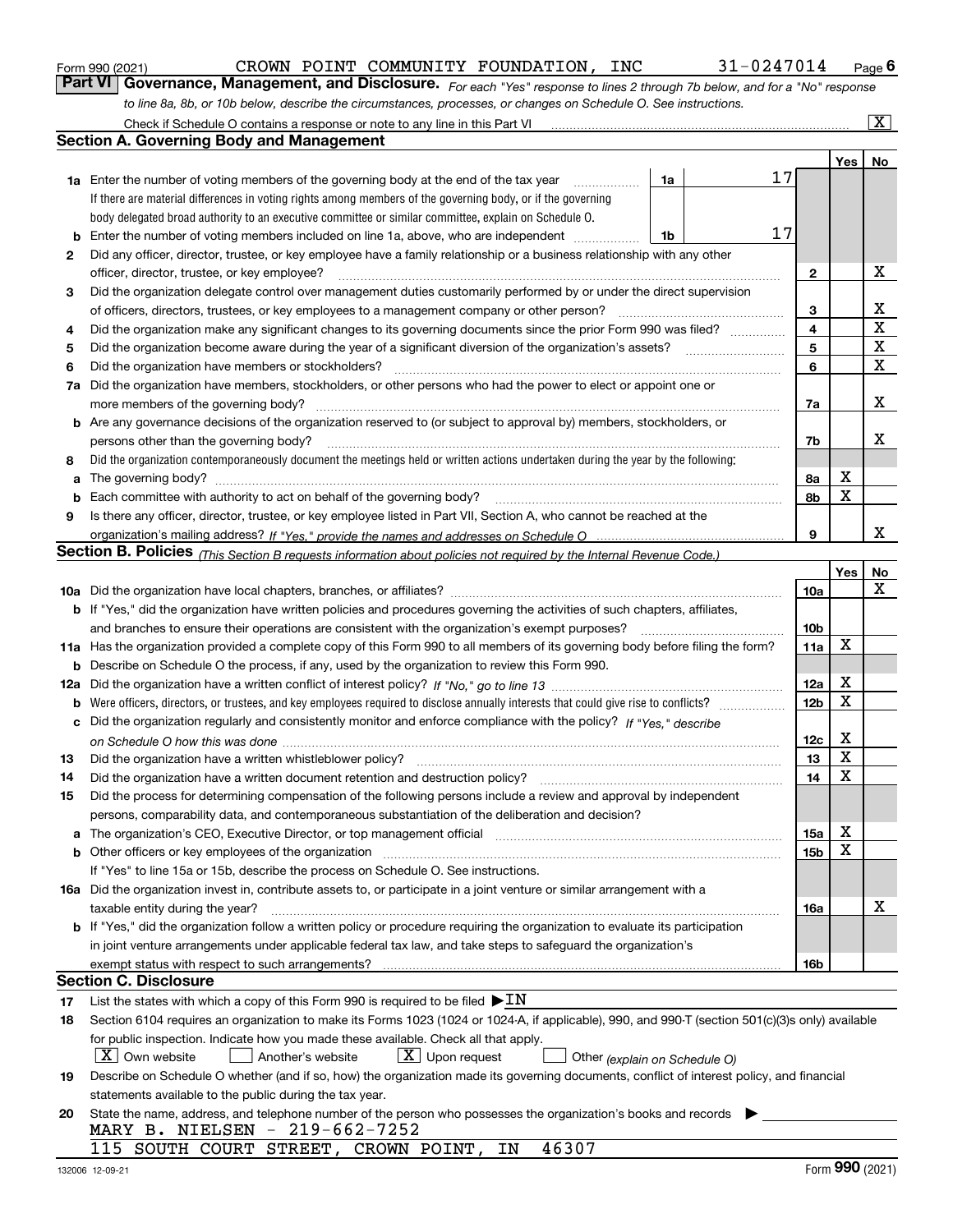<code>Form</code> 990 (2021) CROWN <code>POINT COMMUNITY FOUNDATION</code> , <code>INC</code> 31-0247014 <sub>Page</sub>

 $\mathcal{L}^{\text{max}}$ 

**7Part VII Compensation of Officers, Directors, Trustees, Key Employees, Highest Compensated Employees, and Independent Contractors**

Check if Schedule O contains a response or note to any line in this Part VII

**Section A. Officers, Directors, Trustees, Key Employees, and Highest Compensated Employees**

**1a**  Complete this table for all persons required to be listed. Report compensation for the calendar year ending with or within the organization's tax year. **•** List all of the organization's current officers, directors, trustees (whether individuals or organizations), regardless of amount of compensation.

Enter -0- in columns (D), (E), and (F) if no compensation was paid.

 $\bullet$  List all of the organization's  $\sf current$  key employees, if any. See the instructions for definition of "key employee."

**•** List the organization's five current highest compensated employees (other than an officer, director, trustee, or key employee) who received reportable compensation (box 5 of Form W-2, Form 1099-MISC, and/or box 1 of Form 1099-NEC) of more than \$100,000 from the organization and any related organizations.

**•** List all of the organization's former officers, key employees, and highest compensated employees who received more than \$100,000 of reportable compensation from the organization and any related organizations.

**former directors or trustees**  ¥ List all of the organization's that received, in the capacity as a former director or trustee of the organization, more than \$10,000 of reportable compensation from the organization and any related organizations.

See the instructions for the order in which to list the persons above.

Check this box if neither the organization nor any related organization compensated any current officer, director, or trustee.  $\mathcal{L}^{\text{max}}$ 

| (A)                         | (B)               |                               |                      | (C)                     |              |                                                                  |        | (D)                  | (E)                          | (F)                |
|-----------------------------|-------------------|-------------------------------|----------------------|-------------------------|--------------|------------------------------------------------------------------|--------|----------------------|------------------------------|--------------------|
| Name and title              | Average           |                               |                      | Position                |              | (do not check more than one                                      |        | Reportable           | Reportable                   | Estimated          |
|                             | hours per<br>week |                               |                      |                         |              | box, unless person is both an<br>officer and a director/trustee) |        | compensation<br>from | compensation<br>from related | amount of<br>other |
|                             | (list any         |                               |                      |                         |              |                                                                  |        | the                  | organizations                | compensation       |
|                             | hours for         |                               |                      |                         |              |                                                                  |        | organization         | (W-2/1099-MISC/              | from the           |
|                             | related           |                               |                      |                         |              |                                                                  |        | (W-2/1099-MISC/      | 1099-NEC)                    | organization       |
|                             | organizations     |                               |                      |                         |              |                                                                  |        | 1099-NEC)            |                              | and related        |
|                             | below<br>line)    | ndividual trustee or director | nstitutional trustee | Officer                 | Key employee | Highest compensated<br>  employee                                | Former |                      |                              | organizations      |
| MARY NIELSEN<br>(1)         | 40.00             |                               |                      |                         |              |                                                                  |        |                      |                              |                    |
| PRESIDENT                   |                   |                               |                      | $\overline{\textbf{X}}$ |              |                                                                  |        | 93,468.              | 0.                           | 19,188.            |
| (2)<br>CHRISANNE CHRIST     | 5.00              |                               |                      |                         |              |                                                                  |        |                      |                              |                    |
| CHAIRMAN                    |                   | X                             |                      | $\overline{\textbf{X}}$ |              |                                                                  |        | 0.                   | 0.                           | $\mathbf 0$ .      |
| MIKE DEXTER<br>(3)          | 5.00              |                               |                      |                         |              |                                                                  |        |                      |                              |                    |
| 1ST VICE CHAIR              |                   | $\mathbf X$                   |                      | $\overline{\textbf{X}}$ |              |                                                                  |        | $\mathbf 0$ .        | $\mathbf 0$ .                | $0_{.}$            |
| CYNDI WALSH<br>(4)          | 5.00              |                               |                      |                         |              |                                                                  |        |                      |                              |                    |
| 2ND VICE CHAIR              |                   | $\overline{\text{X}}$         |                      | $\overline{\textbf{X}}$ |              |                                                                  |        | 0.                   | $\mathbf 0$ .                | $0_{.}$            |
| DARRYL MILLER<br>(5)        | 5.00              |                               |                      |                         |              |                                                                  |        |                      |                              |                    |
| TREASURER                   |                   | $\mathbf X$                   |                      | $\overline{\text{X}}$   |              |                                                                  |        | 0.                   | 0.                           | $0_{.}$            |
| <b>GREG FORSYTHE</b><br>(6) | 5.00              |                               |                      |                         |              |                                                                  |        |                      |                              |                    |
| <b>SECRETARY</b>            |                   | $\overline{\text{X}}$         |                      | $\overline{\text{X}}$   |              |                                                                  |        | 0.                   | 0.                           | $\mathbf 0$ .      |
| DAN DUNCAN<br>(7)           | 2.00              |                               |                      |                         |              |                                                                  |        |                      |                              |                    |
| <b>DIRECTOR</b>             |                   | $\rm X$                       |                      |                         |              |                                                                  |        | 0.                   | 0.                           | $0_{.}$            |
| DANIEL ROOT<br>(8)          | 2.00              |                               |                      |                         |              |                                                                  |        |                      |                              |                    |
| <b>DIRECTOR</b>             |                   | $\overline{\textbf{X}}$       |                      |                         |              |                                                                  |        | 0.                   | $\mathbf 0$ .                | $\mathbf 0$ .      |
| INDIRA BRIGHAM<br>(9)       | 2.00              |                               |                      |                         |              |                                                                  |        |                      |                              |                    |
| <b>DIRECTOR</b>             |                   | $\rm X$                       |                      |                         |              |                                                                  |        | 0.                   | $\mathbf 0$ .                | $0_{.}$            |
| (10) JOHN MANIS             | 2.00              |                               |                      |                         |              |                                                                  |        |                      |                              |                    |
| <b>DIRECTOR</b>             |                   | $\overline{\textbf{X}}$       |                      |                         |              |                                                                  |        | 0.                   | $\mathbf 0$ .                | $0_{.}$            |
| (11) KEVIN HUSEMAN          | $\overline{2.00}$ |                               |                      |                         |              |                                                                  |        |                      |                              |                    |
| <b>DIRECTOR</b>             |                   | $\rm X$                       |                      |                         |              |                                                                  |        | 0.                   | $\mathbf 0$ .                | $0_{.}$            |
| (12) LARRY GEISEN           | 2.00              |                               |                      |                         |              |                                                                  |        |                      |                              |                    |
| <b>DIRECTOR</b>             |                   | $\mathbf x$                   |                      |                         |              |                                                                  |        | 0.                   | $\mathbf 0$ .                | $\mathbf 0$ .      |
| (13) LB ANGEL               | $\overline{2.00}$ |                               |                      |                         |              |                                                                  |        |                      |                              |                    |
| <b>DIRECTOR</b>             |                   | $\mathbf X$                   |                      |                         |              |                                                                  |        | $\mathbf 0$ .        | $\mathbf 0$ .                | $0_{.}$            |
| (14) MARIYLN KAPER          | 2.00              |                               |                      |                         |              |                                                                  |        |                      |                              |                    |
| <b>DIRECTOR</b>             |                   | X                             |                      |                         |              |                                                                  |        | 0.                   | 0.                           | $\mathbf 0$ .      |
| (15) BENJAMIN BALLOU        | 2.00              |                               |                      |                         |              |                                                                  |        |                      |                              |                    |
| EX-OFFICIO                  |                   | X                             |                      |                         |              |                                                                  |        | 0.                   | 0.                           | $0_{.}$            |
| (16) JOHN BARNEY            | $\overline{2.00}$ |                               |                      |                         |              |                                                                  |        |                      |                              |                    |
| EX-OFFICIO                  |                   | $\overline{\textbf{X}}$       |                      |                         |              |                                                                  |        | 0.                   | $\mathbf 0$ .                | $\mathbf 0$ .      |
| (17) GEORGE HOLLAND LETZ    | 2.00              |                               |                      |                         |              |                                                                  |        |                      |                              |                    |
| DIRECTOR - PART YEAR        |                   | $\rm X$                       |                      |                         |              |                                                                  |        | 0.                   | $\mathbf 0$ .                | $\mathbf 0$ .      |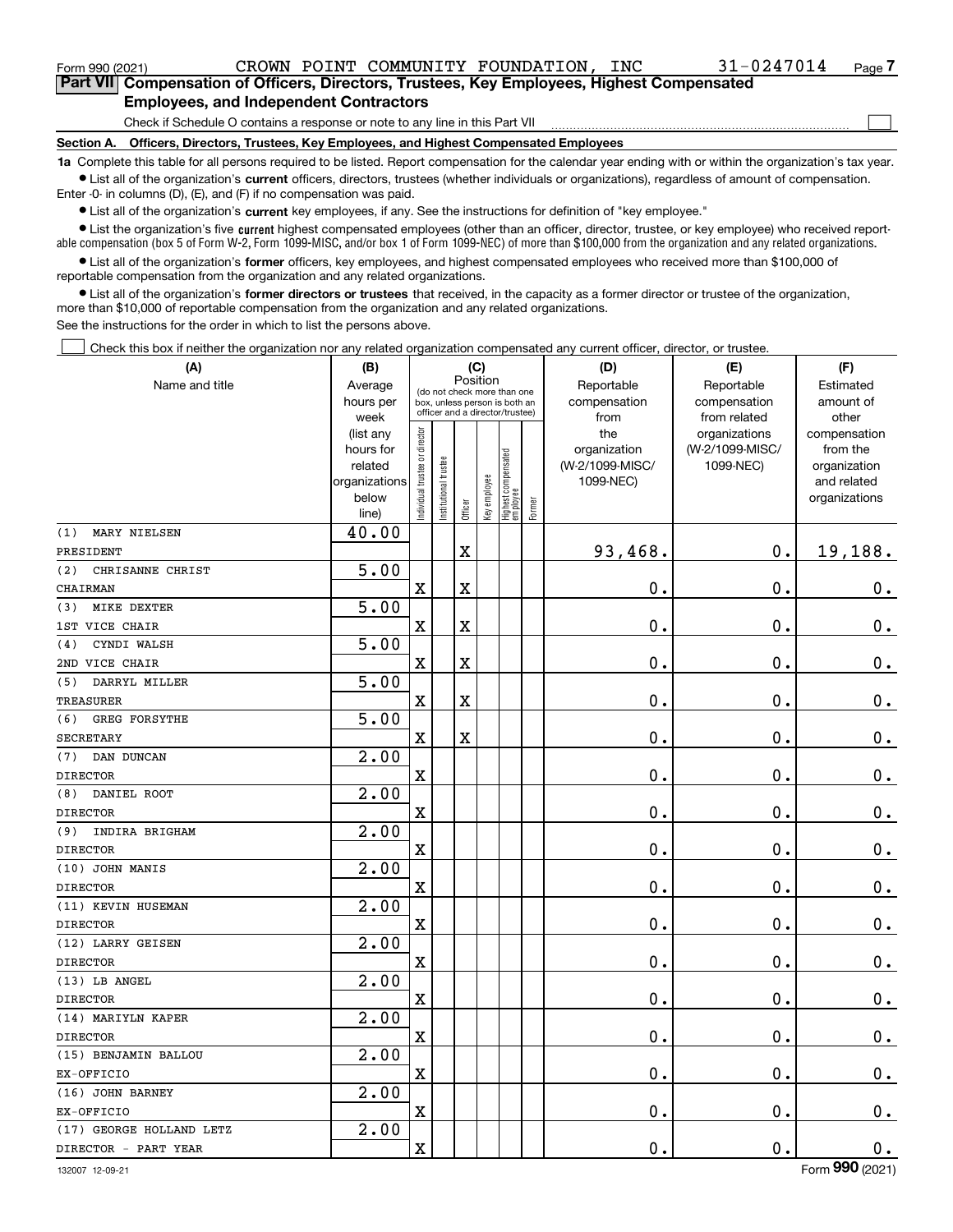|                 | Form 990 (2021)                           |                                                          |     |                                                                      |                                |                        |         |                 |                                                                                                 |        | CROWN POINT COMMUNITY FOUNDATION, INC                                                                                                                                                                                                                                       | 31-0247014                                        |                                      |                     |                                                                          | Page 8  |
|-----------------|-------------------------------------------|----------------------------------------------------------|-----|----------------------------------------------------------------------|--------------------------------|------------------------|---------|-----------------|-------------------------------------------------------------------------------------------------|--------|-----------------------------------------------------------------------------------------------------------------------------------------------------------------------------------------------------------------------------------------------------------------------------|---------------------------------------------------|--------------------------------------|---------------------|--------------------------------------------------------------------------|---------|
| <b>Part VII</b> |                                           |                                                          |     |                                                                      |                                |                        |         |                 |                                                                                                 |        | Section A. Officers, Directors, Trustees, Key Employees, and Highest Compensated Employees (continued)                                                                                                                                                                      |                                                   |                                      |                     |                                                                          |         |
|                 |                                           | (A)<br>Name and title                                    |     | (B)<br>Average<br>hours per<br>week                                  |                                |                        |         | (C)<br>Position | (do not check more than one<br>box, unless person is both an<br>officer and a director/trustee) |        | (D)<br>Reportable<br>compensation<br>from                                                                                                                                                                                                                                   | (E)<br>Reportable<br>compensation<br>from related |                                      |                     | (F)<br>Estimated<br>amount of<br>other                                   |         |
|                 |                                           |                                                          |     | (list any<br>hours for<br>related<br>organizations<br>below<br>line) | Individual trustee or director | In stitutional trustee | Officer | Key employee    | Highest compensated<br> employee                                                                | Former | the<br>organization<br>(W-2/1099-MISC/<br>1099-NEC)                                                                                                                                                                                                                         | organizations<br>(W-2/1099-MISC/<br>1099-NEC)     |                                      |                     | compensation<br>from the<br>organization<br>and related<br>organizations |         |
|                 | (18) LISA GRADY                           |                                                          |     | $\overline{2.00}$                                                    |                                |                        |         |                 |                                                                                                 |        |                                                                                                                                                                                                                                                                             |                                                   |                                      |                     |                                                                          |         |
|                 | DIRECTOR - PART YEAR                      |                                                          |     |                                                                      | Χ                              |                        |         |                 |                                                                                                 |        | 0.                                                                                                                                                                                                                                                                          |                                                   | 0.                                   |                     |                                                                          | $0$ .   |
| <b>DIRECTOR</b> | (19) DEAN JONES                           |                                                          |     | $\overline{2.00}$                                                    | Χ                              |                        |         |                 |                                                                                                 |        | 0.                                                                                                                                                                                                                                                                          |                                                   | 0.                                   |                     |                                                                          | $0$ .   |
|                 | (20) JENNIFER RITTER                      |                                                          |     | $\overline{2.00}$                                                    |                                |                        |         |                 |                                                                                                 |        |                                                                                                                                                                                                                                                                             |                                                   |                                      |                     |                                                                          |         |
|                 | DIRECTOR - PART YEAR                      |                                                          |     |                                                                      | X                              |                        |         |                 |                                                                                                 |        | 0.                                                                                                                                                                                                                                                                          |                                                   | 0.                                   |                     |                                                                          | $0$ .   |
|                 |                                           |                                                          |     |                                                                      |                                |                        |         |                 |                                                                                                 |        |                                                                                                                                                                                                                                                                             |                                                   |                                      |                     |                                                                          |         |
|                 |                                           |                                                          |     |                                                                      |                                |                        |         |                 |                                                                                                 |        |                                                                                                                                                                                                                                                                             |                                                   |                                      |                     |                                                                          |         |
|                 |                                           |                                                          |     |                                                                      |                                |                        |         |                 |                                                                                                 |        |                                                                                                                                                                                                                                                                             |                                                   |                                      |                     |                                                                          |         |
|                 |                                           |                                                          |     |                                                                      |                                |                        |         |                 |                                                                                                 |        |                                                                                                                                                                                                                                                                             |                                                   |                                      |                     |                                                                          |         |
|                 |                                           |                                                          |     |                                                                      |                                |                        |         |                 |                                                                                                 |        |                                                                                                                                                                                                                                                                             |                                                   |                                      |                     |                                                                          |         |
|                 |                                           |                                                          |     |                                                                      |                                |                        |         |                 |                                                                                                 |        |                                                                                                                                                                                                                                                                             |                                                   |                                      |                     |                                                                          |         |
|                 |                                           |                                                          |     |                                                                      |                                |                        |         |                 |                                                                                                 |        | 93,468.                                                                                                                                                                                                                                                                     |                                                   | $0$ .                                |                     | 19,188.                                                                  |         |
|                 |                                           | c Total from continuation sheets to Part VII, Section A  |     |                                                                      |                                |                        |         |                 |                                                                                                 |        | 0.<br>93,468.                                                                                                                                                                                                                                                               |                                                   | $\overline{0}$ .<br>$\overline{0}$ . |                     | 19,188.                                                                  | О.      |
| $\mathbf{2}$    |                                           |                                                          |     |                                                                      |                                |                        |         |                 |                                                                                                 |        | Total number of individuals (including but not limited to those listed above) who received more than \$100,000 of reportable                                                                                                                                                |                                                   |                                      |                     |                                                                          |         |
|                 |                                           | compensation from the organization $\blacktriangleright$ |     |                                                                      |                                |                        |         |                 |                                                                                                 |        |                                                                                                                                                                                                                                                                             |                                                   |                                      |                     | Yes                                                                      | 0<br>No |
| 3               |                                           |                                                          |     |                                                                      |                                |                        |         |                 |                                                                                                 |        | Did the organization list any former officer, director, trustee, key employee, or highest compensated employee on                                                                                                                                                           |                                                   |                                      |                     |                                                                          |         |
|                 |                                           |                                                          |     |                                                                      |                                |                        |         |                 |                                                                                                 |        | line 1a? If "Yes," complete Schedule J for such individual manufactured contained and the 1a? If "Yes," complete Schedule J for such individual<br>For any individual listed on line 1a, is the sum of reportable compensation and other compensation from the organization |                                                   |                                      | 3                   |                                                                          | X       |
|                 |                                           |                                                          |     |                                                                      |                                |                        |         |                 |                                                                                                 |        |                                                                                                                                                                                                                                                                             |                                                   |                                      | 4                   |                                                                          | х       |
| 5               |                                           |                                                          |     |                                                                      |                                |                        |         |                 |                                                                                                 |        | Did any person listed on line 1a receive or accrue compensation from any unrelated organization or individual for services                                                                                                                                                  |                                                   |                                      | 5                   |                                                                          | х       |
|                 | <b>Section B. Independent Contractors</b> |                                                          |     |                                                                      |                                |                        |         |                 |                                                                                                 |        |                                                                                                                                                                                                                                                                             |                                                   |                                      |                     |                                                                          |         |
| 1               |                                           |                                                          |     |                                                                      |                                |                        |         |                 |                                                                                                 |        | Complete this table for your five highest compensated independent contractors that received more than \$100,000 of compensation from<br>the organization. Report compensation for the calendar year ending with or within the organization's tax year.                      |                                                   |                                      |                     |                                                                          |         |
|                 |                                           | Name and business address                                | (A) |                                                                      |                                | <b>NONE</b>            |         |                 |                                                                                                 |        | (B)<br>Description of services                                                                                                                                                                                                                                              |                                                   |                                      | (C)<br>Compensation |                                                                          |         |
|                 |                                           |                                                          |     |                                                                      |                                |                        |         |                 |                                                                                                 |        |                                                                                                                                                                                                                                                                             |                                                   |                                      |                     |                                                                          |         |
|                 |                                           |                                                          |     |                                                                      |                                |                        |         |                 |                                                                                                 |        |                                                                                                                                                                                                                                                                             |                                                   |                                      |                     |                                                                          |         |
|                 |                                           |                                                          |     |                                                                      |                                |                        |         |                 |                                                                                                 |        |                                                                                                                                                                                                                                                                             |                                                   |                                      |                     |                                                                          |         |
|                 |                                           |                                                          |     |                                                                      |                                |                        |         |                 |                                                                                                 |        |                                                                                                                                                                                                                                                                             |                                                   |                                      |                     |                                                                          |         |
|                 |                                           |                                                          |     |                                                                      |                                |                        |         |                 |                                                                                                 |        |                                                                                                                                                                                                                                                                             |                                                   |                                      |                     |                                                                          |         |
|                 |                                           |                                                          |     |                                                                      |                                |                        |         |                 |                                                                                                 |        |                                                                                                                                                                                                                                                                             |                                                   |                                      |                     |                                                                          |         |
| 2               |                                           | \$100,000 of compensation from the organization          |     |                                                                      |                                |                        |         |                 | 0                                                                                               |        | Total number of independent contractors (including but not limited to those listed above) who received more than                                                                                                                                                            |                                                   |                                      |                     |                                                                          |         |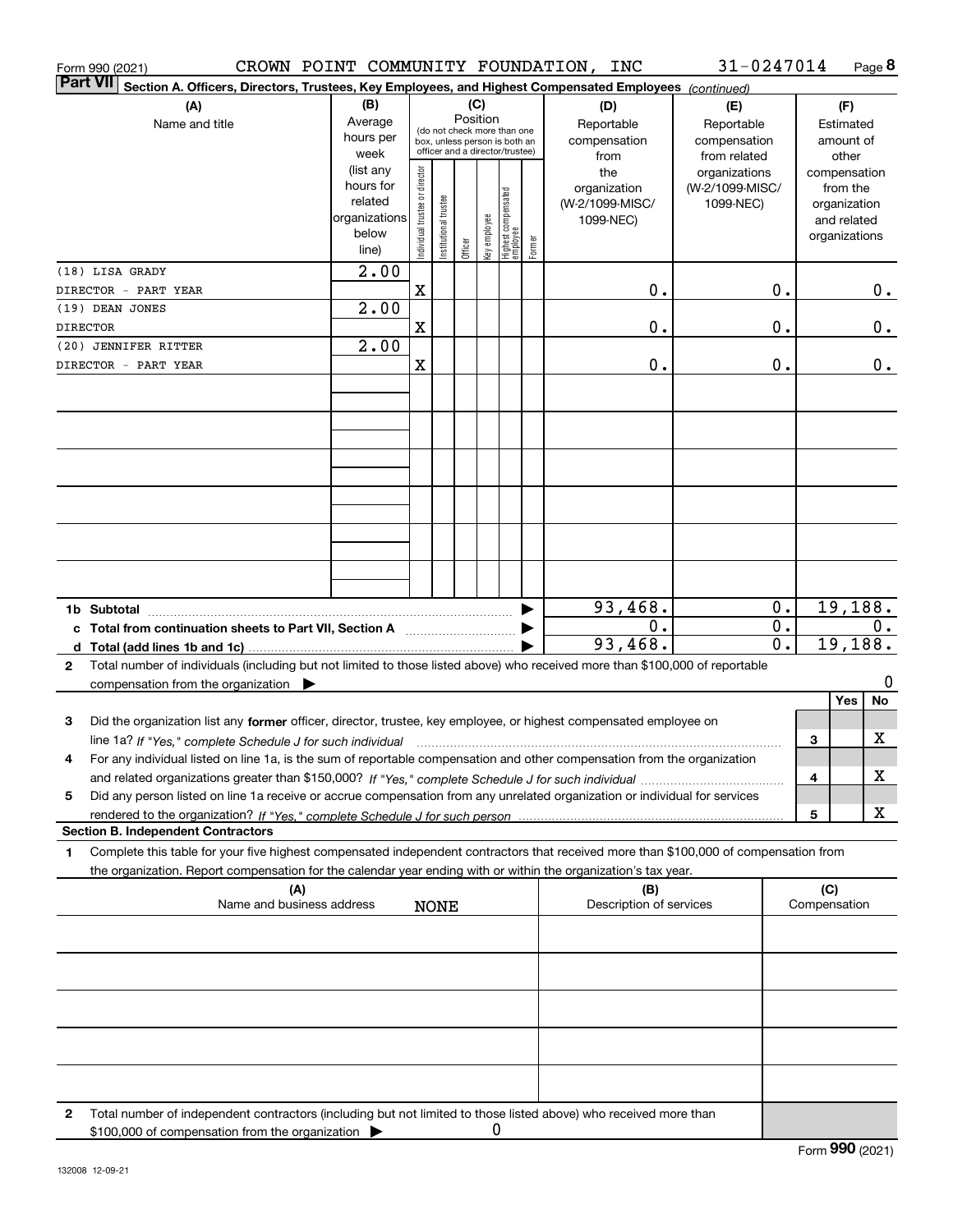|                                                           | Form 990 (2021)  |   |                                                                                                                       |          |                      |                      | CROWN POINT COMMUNITY FOUNDATION, INC |                   | 31-0247014       | Page 9                               |
|-----------------------------------------------------------|------------------|---|-----------------------------------------------------------------------------------------------------------------------|----------|----------------------|----------------------|---------------------------------------|-------------------|------------------|--------------------------------------|
|                                                           | <b>Part VIII</b> |   | <b>Statement of Revenue</b>                                                                                           |          |                      |                      |                                       |                   |                  |                                      |
|                                                           |                  |   | Check if Schedule O contains a response or note to any line in this Part VIII                                         |          |                      |                      |                                       | (B)               | $\overline{C}$   | (D)                                  |
|                                                           |                  |   |                                                                                                                       |          |                      |                      | (A)<br>Total revenue                  | Related or exempt | Unrelated        | Revenue excluded                     |
|                                                           |                  |   |                                                                                                                       |          |                      |                      |                                       | function revenue  | business revenue | from tax under<br>sections 512 - 514 |
|                                                           |                  |   |                                                                                                                       |          |                      |                      |                                       |                   |                  |                                      |
|                                                           |                  |   | 1 a Federated campaigns                                                                                               |          | 1a<br>1 <sub>b</sub> |                      |                                       |                   |                  |                                      |
| Contributions, Gifts, Grants<br>and Other Similar Amounts |                  |   | <b>b</b> Membership dues<br>c Fundraising events                                                                      |          | 1c                   |                      |                                       |                   |                  |                                      |
|                                                           |                  |   | d Related organizations                                                                                               |          | 1d                   |                      |                                       |                   |                  |                                      |
|                                                           |                  |   | e Government grants (contributions)                                                                                   |          | 1e                   | 57,300.              |                                       |                   |                  |                                      |
|                                                           |                  |   | f All other contributions, gifts, grants, and                                                                         |          |                      |                      |                                       |                   |                  |                                      |
|                                                           |                  |   | similar amounts not included above                                                                                    |          | 1f                   | 3,068,950.           |                                       |                   |                  |                                      |
|                                                           |                  |   | Noncash contributions included in lines 1a-1f                                                                         |          | $1g$ \$              |                      |                                       |                   |                  |                                      |
|                                                           |                  |   |                                                                                                                       |          |                      |                      | 3, 126, 250.                          |                   |                  |                                      |
|                                                           |                  |   |                                                                                                                       |          |                      | <b>Business Code</b> |                                       |                   |                  |                                      |
|                                                           | 2a               |   | ADMINISTRATIVE FEE                                                                                                    |          |                      | 900009               | 220.                                  | 220.              |                  |                                      |
|                                                           | b                |   |                                                                                                                       |          |                      |                      |                                       |                   |                  |                                      |
|                                                           | c                |   | <u> 1989 - Johann Harry Harry Harry Harry Harry Harry Harry Harry Harry Harry Harry Harry Harry Harry Harry Harry</u> |          |                      |                      |                                       |                   |                  |                                      |
|                                                           | d                |   | <u> 1989 - Johann Stein, marwolaethau a bhann an t-Amhair an t-Amhair an t-Amhair an t-Amhair an t-Amhair an t-A</u>  |          |                      |                      |                                       |                   |                  |                                      |
| Program Service<br>Revenue                                | е                |   |                                                                                                                       |          |                      |                      |                                       |                   |                  |                                      |
|                                                           | f                |   | All other program service revenue                                                                                     |          |                      |                      |                                       |                   |                  |                                      |
|                                                           | a                |   |                                                                                                                       |          |                      |                      | 220.                                  |                   |                  |                                      |
|                                                           | 3                |   | Investment income (including dividends, interest, and                                                                 |          |                      |                      |                                       |                   |                  |                                      |
|                                                           |                  |   |                                                                                                                       |          |                      |                      | 758,072.                              |                   |                  | 758,072.                             |
|                                                           | 4                |   | Income from investment of tax-exempt bond proceeds                                                                    |          |                      |                      |                                       |                   |                  |                                      |
|                                                           | 5                |   |                                                                                                                       |          | (i) Real             | (ii) Personal        |                                       |                   |                  |                                      |
|                                                           |                  |   |                                                                                                                       |          |                      |                      |                                       |                   |                  |                                      |
|                                                           |                  |   | 6 a Gross rents<br>.                                                                                                  | 6a<br>6b |                      |                      |                                       |                   |                  |                                      |
|                                                           | с                | b | Less: rental expenses<br>Rental income or (loss)                                                                      | 6с       |                      |                      |                                       |                   |                  |                                      |
|                                                           |                  |   | d Net rental income or (loss)                                                                                         |          |                      |                      |                                       |                   |                  |                                      |
|                                                           |                  |   | 7 a Gross amount from sales of                                                                                        |          | (i) Securities       | (ii) Other           |                                       |                   |                  |                                      |
|                                                           |                  |   | assets other than inventory                                                                                           | 7a       | 6,387,035.           |                      |                                       |                   |                  |                                      |
|                                                           |                  |   | <b>b</b> Less: cost or other basis                                                                                    |          |                      |                      |                                       |                   |                  |                                      |
|                                                           |                  |   | and sales expenses                                                                                                    | 7b       | 4,913,910.           |                      |                                       |                   |                  |                                      |
| venue                                                     |                  |   | c Gain or (loss)                                                                                                      | 7c       | 1,473,125.           |                      |                                       |                   |                  |                                      |
|                                                           |                  |   |                                                                                                                       |          |                      |                      | 1,473,125.                            |                   |                  | 1473125.                             |
| Other Re                                                  |                  |   | 8 a Gross income from fundraising events (not                                                                         |          |                      |                      |                                       |                   |                  |                                      |
|                                                           |                  |   |                                                                                                                       |          |                      |                      |                                       |                   |                  |                                      |
|                                                           |                  |   | contributions reported on line 1c). See                                                                               |          |                      |                      |                                       |                   |                  |                                      |
|                                                           |                  |   |                                                                                                                       |          | 8a                   |                      |                                       |                   |                  |                                      |
|                                                           |                  | b | Less: direct expenses                                                                                                 |          | 8b                   |                      |                                       |                   |                  |                                      |
|                                                           |                  |   | c Net income or (loss) from fundraising events                                                                        |          |                      | .                    |                                       |                   |                  |                                      |
|                                                           |                  |   | 9 a Gross income from gaming activities. See                                                                          |          |                      |                      |                                       |                   |                  |                                      |
|                                                           |                  |   |                                                                                                                       |          | 9а                   |                      |                                       |                   |                  |                                      |
|                                                           |                  |   |                                                                                                                       |          | 9b                   |                      |                                       |                   |                  |                                      |
|                                                           |                  |   | c Net income or (loss) from gaming activities                                                                         |          |                      | .                    |                                       |                   |                  |                                      |
|                                                           |                  |   | 10 a Gross sales of inventory, less returns                                                                           |          |                      |                      |                                       |                   |                  |                                      |
|                                                           |                  |   | <b>b</b> Less: cost of goods sold                                                                                     |          | 10a<br>10b           |                      |                                       |                   |                  |                                      |
|                                                           |                  |   | c Net income or (loss) from sales of inventory                                                                        |          |                      |                      |                                       |                   |                  |                                      |
|                                                           |                  |   |                                                                                                                       |          |                      | <b>Business Code</b> |                                       |                   |                  |                                      |
|                                                           | 11 a             |   |                                                                                                                       |          |                      |                      |                                       |                   |                  |                                      |
|                                                           | b                |   |                                                                                                                       |          |                      |                      |                                       |                   |                  |                                      |
| Miscellaneous<br>Revenue                                  | c                |   |                                                                                                                       |          |                      |                      |                                       |                   |                  |                                      |
|                                                           |                  |   |                                                                                                                       |          |                      |                      |                                       |                   |                  |                                      |
|                                                           |                  |   |                                                                                                                       |          |                      |                      |                                       |                   |                  |                                      |
|                                                           | 12               |   |                                                                                                                       |          |                      |                      | 5, 357, 667.                          | 220.              | 0.               | 2231197.                             |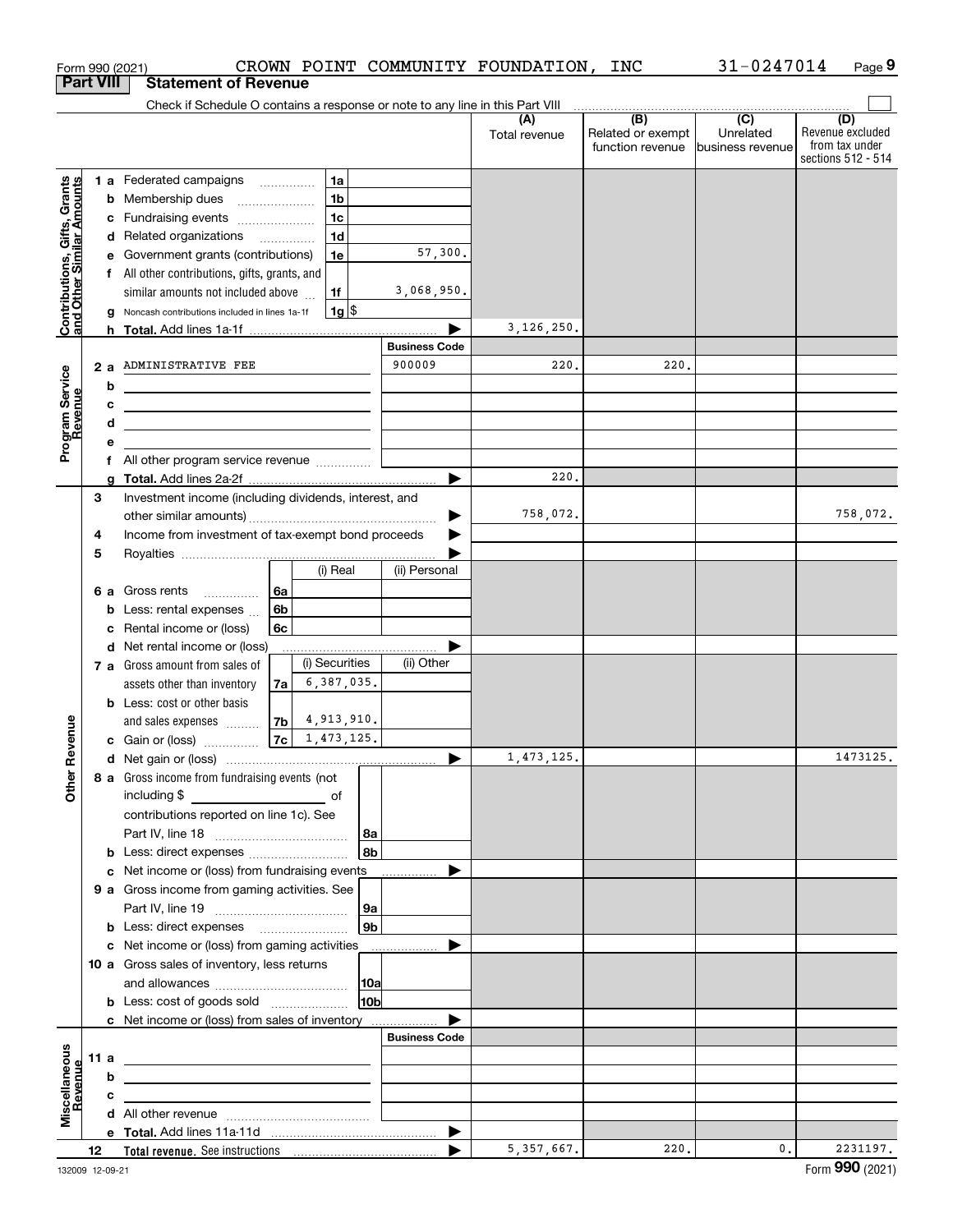#### Form 990 (2021) Page **Part IX Statement of Functional Expenses** CROWN POINT COMMUNITY FOUNDATION, INC 31-0247014

*Section 501(c)(3) and 501(c)(4) organizations must complete all columns. All other organizations must complete column (A).*

|                  | Do not include amounts reported on lines 6b,<br>7b, 8b, 9b, and 10b of Part VIII.                                                                                                                            | (A)<br>Total expenses  | $\overline{(B)}$<br>Program service<br>expenses | $\overline{C}$<br>Management and<br>general expenses | (D)<br>Fundraising<br>expenses |
|------------------|--------------------------------------------------------------------------------------------------------------------------------------------------------------------------------------------------------------|------------------------|-------------------------------------------------|------------------------------------------------------|--------------------------------|
| 1.               | Grants and other assistance to domestic organizations                                                                                                                                                        |                        |                                                 |                                                      |                                |
|                  | and domestic governments. See Part IV, line 21                                                                                                                                                               | 945,138.               | 945,138.                                        |                                                      |                                |
| $\mathbf{2}$     | Grants and other assistance to domestic                                                                                                                                                                      |                        |                                                 |                                                      |                                |
|                  | individuals. See Part IV, line 22                                                                                                                                                                            | 369,484.               | 369,484.                                        |                                                      |                                |
| 3                | Grants and other assistance to foreign                                                                                                                                                                       |                        |                                                 |                                                      |                                |
|                  | organizations, foreign governments, and foreign                                                                                                                                                              |                        |                                                 |                                                      |                                |
|                  | individuals. See Part IV, lines 15 and 16                                                                                                                                                                    |                        |                                                 |                                                      |                                |
| 4                | Benefits paid to or for members                                                                                                                                                                              |                        |                                                 |                                                      |                                |
| 5                | Compensation of current officers, directors,                                                                                                                                                                 |                        |                                                 |                                                      |                                |
|                  | trustees, and key employees                                                                                                                                                                                  | 112,656.               | 44,674.                                         | 33,130.                                              | 34,852.                        |
| 6                | Compensation not included above to disqualified                                                                                                                                                              |                        |                                                 |                                                      |                                |
|                  | persons (as defined under section 4958(f)(1)) and                                                                                                                                                            |                        |                                                 |                                                      |                                |
|                  | persons described in section 4958(c)(3)(B)                                                                                                                                                                   |                        |                                                 |                                                      |                                |
| 7                |                                                                                                                                                                                                              | 154,621.               | 61,105.                                         | 46,223.                                              | 47, 293.                       |
| 8                | Pension plan accruals and contributions (include                                                                                                                                                             |                        |                                                 |                                                      |                                |
|                  | section 401(k) and 403(b) employer contributions)                                                                                                                                                            | $\frac{4,376}{10,687}$ | $\frac{1,772.}{4,325.}$                         | $\frac{1,157.}{2,828.}$                              | $\frac{1,447}{3,534}$ .        |
| 9                |                                                                                                                                                                                                              |                        |                                                 |                                                      |                                |
| 10               |                                                                                                                                                                                                              | 18,976.                | 7,682.                                          | $\overline{5,019}$ .                                 | 6, 275.                        |
| 11               | Fees for services (nonemployees):                                                                                                                                                                            |                        |                                                 |                                                      |                                |
| a                |                                                                                                                                                                                                              |                        |                                                 |                                                      |                                |
| b                |                                                                                                                                                                                                              |                        |                                                 |                                                      |                                |
| c                |                                                                                                                                                                                                              | 13,692.                |                                                 | 13,692.                                              |                                |
| d                |                                                                                                                                                                                                              |                        |                                                 |                                                      |                                |
| е                | Professional fundraising services. See Part IV, line 17                                                                                                                                                      |                        |                                                 |                                                      |                                |
| f                | Investment management fees                                                                                                                                                                                   | 130,463.               |                                                 | 130,463.                                             |                                |
| g                | Other. (If line 11g amount exceeds 10% of line 25,                                                                                                                                                           |                        |                                                 |                                                      |                                |
|                  | column (A), amount, list line 11g expenses on Sch O.)                                                                                                                                                        |                        |                                                 |                                                      |                                |
| 12 <sup>12</sup> |                                                                                                                                                                                                              | 45, 243.               | 4,525.                                          | 2, 262.                                              | 38,456.                        |
| 13               |                                                                                                                                                                                                              | 8,638.                 | 3,022.                                          | 1,440.                                               | 4,176.                         |
| 14               |                                                                                                                                                                                                              | 11,756.                |                                                 | 11,756.                                              |                                |
| 15               |                                                                                                                                                                                                              |                        |                                                 |                                                      |                                |
| 16               |                                                                                                                                                                                                              | 15,870.                | 3,090.                                          | 9,692.                                               | 3,088.                         |
| 17               | Travel                                                                                                                                                                                                       | 1,048.                 | 1,048.                                          |                                                      |                                |
| 18               | Payments of travel or entertainment expenses                                                                                                                                                                 |                        |                                                 |                                                      |                                |
|                  | for any federal, state, or local public officials                                                                                                                                                            |                        |                                                 |                                                      |                                |
| 19               | Conferences, conventions, and meetings                                                                                                                                                                       |                        |                                                 |                                                      |                                |
| 20               | Interest                                                                                                                                                                                                     |                        |                                                 |                                                      |                                |
| 21               |                                                                                                                                                                                                              |                        |                                                 |                                                      |                                |
| 22               | Depreciation, depletion, and amortization                                                                                                                                                                    | $\overline{1,370}$ .   | 137.                                            | 1,096.<br>3,452.                                     | 137.                           |
| 23               | Insurance                                                                                                                                                                                                    | 4,315.                 | 431.                                            |                                                      | 432.                           |
| 24               | Other expenses. Itemize expenses not covered<br>above. (List miscellaneous expenses on line 24e. If<br>line 24e amount exceeds 10% of line 25, column (A),<br>amount, list line 24e expenses on Schedule 0.) |                        |                                                 |                                                      |                                |
|                  | a PROGRAM EXPENSES                                                                                                                                                                                           | 31,942.                | 31,942.                                         |                                                      |                                |
| b                | DUES AND SUBSCRIPTIONS                                                                                                                                                                                       | 12,559.                | 4,270.                                          | 4,144.                                               | 4,145.                         |
| c                | ONLINE DONATION FEES                                                                                                                                                                                         | 3,175.                 |                                                 |                                                      | 3,175.                         |
| d                | MISCELLANEOUS                                                                                                                                                                                                | 194.                   | 48.                                             | 97.                                                  | 49.                            |
|                  | e All other expenses                                                                                                                                                                                         |                        |                                                 |                                                      |                                |
| 25               | Total functional expenses. Add lines 1 through 24e                                                                                                                                                           | 1,896,203.             | 1,482,693.                                      | 266,451.                                             | 147,059.                       |
| 26               | Joint costs. Complete this line only if the organization                                                                                                                                                     |                        |                                                 |                                                      |                                |
|                  | reported in column (B) joint costs from a combined                                                                                                                                                           |                        |                                                 |                                                      |                                |
|                  | educational campaign and fundraising solicitation.                                                                                                                                                           |                        |                                                 |                                                      |                                |
|                  | Check here $\blacktriangleright$<br>if following SOP 98-2 (ASC 958-720)                                                                                                                                      |                        |                                                 |                                                      |                                |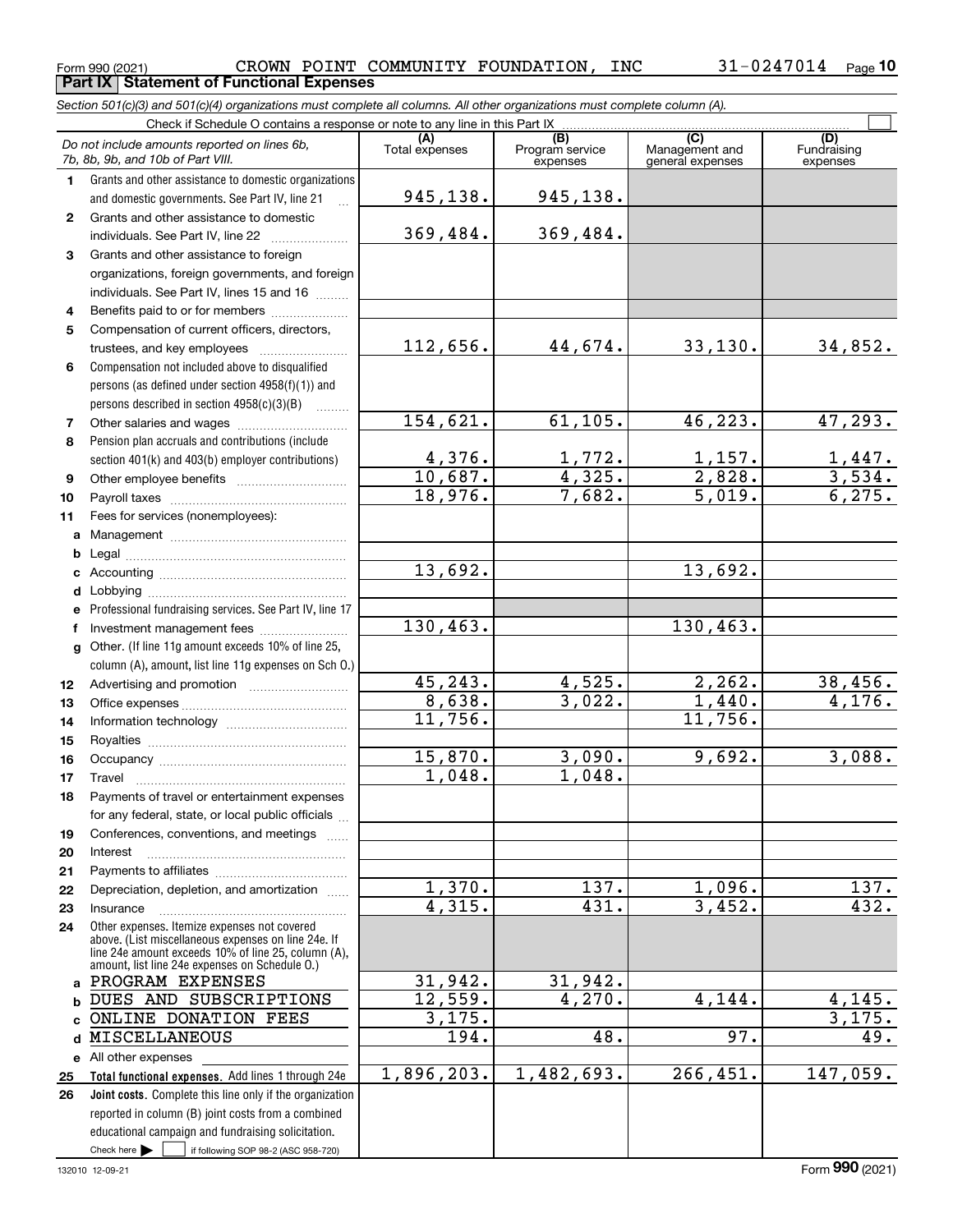|                      | Form 990 (2021) | CROWN POINT COMMUNITY FOUNDATION, INC                                                                                          |  |                |                            |              | $31 - 0247014$ Page 11         |
|----------------------|-----------------|--------------------------------------------------------------------------------------------------------------------------------|--|----------------|----------------------------|--------------|--------------------------------|
|                      | Part X          | <b>Balance Sheet</b>                                                                                                           |  |                |                            |              |                                |
|                      |                 |                                                                                                                                |  |                |                            |              |                                |
|                      |                 |                                                                                                                                |  |                | (A)<br>Beginning of year   |              | (B)<br>End of year             |
|                      | 1.              |                                                                                                                                |  |                |                            | 1.           |                                |
|                      | 2               |                                                                                                                                |  |                | 2,646,997.                 | $\mathbf{2}$ | 3,829,855.                     |
|                      | з               |                                                                                                                                |  |                |                            | 3            |                                |
|                      | 4               |                                                                                                                                |  |                |                            | 4            |                                |
|                      | 5               | Loans and other receivables from any current or former officer, director,                                                      |  |                |                            |              |                                |
|                      |                 | trustee, key employee, creator or founder, substantial contributor, or 35%                                                     |  |                |                            |              |                                |
|                      |                 | controlled entity or family member of any of these persons                                                                     |  |                |                            | 5            |                                |
|                      | 6               | Loans and other receivables from other disqualified persons (as defined                                                        |  |                |                            |              |                                |
|                      |                 | under section $4958(f)(1)$ , and persons described in section $4958(c)(3)(B)$                                                  |  |                |                            | 6            |                                |
|                      | 7               |                                                                                                                                |  | $\overline{7}$ |                            |              |                                |
| Assets               | 8               |                                                                                                                                |  |                |                            | 8            |                                |
|                      | 9               | Prepaid expenses and deferred charges [11] [11] [11] [12] [12] [12] [12] [13] [13] [13] [13] [13] [13] [13] [1                 |  |                |                            | 9            |                                |
|                      |                 | 10a Land, buildings, and equipment: cost or other                                                                              |  |                |                            |              |                                |
|                      |                 | basis. Complete Part VI of Schedule D  10a 10a 17, 075.                                                                        |  |                |                            |              |                                |
|                      |                 |                                                                                                                                |  |                | 3,969.                     | 10c          | $\frac{2,599}{35,084,246}$ .   |
|                      | 11              |                                                                                                                                |  |                | 31,788,414.                | 11           |                                |
|                      | 12              |                                                                                                                                |  |                |                            | 12           |                                |
|                      | 13              |                                                                                                                                |  |                |                            | 13           |                                |
|                      | 14              | Intangible assets with an according to the set of the set of the set of the set of the set of the set of the s                 |  |                |                            | 14           |                                |
|                      | 15              |                                                                                                                                |  |                | 15                         |              |                                |
|                      | 16              |                                                                                                                                |  |                | 34,439,380.                | 16           | 38,916,700.                    |
|                      | 17              |                                                                                                                                |  |                |                            | 17           |                                |
|                      | 18              |                                                                                                                                |  |                | 57,300.                    | 18           | 0.                             |
|                      | 19              |                                                                                                                                |  |                |                            | 19           |                                |
|                      | 20              |                                                                                                                                |  |                |                            | 20           |                                |
|                      | 21              | Escrow or custodial account liability. Complete Part IV of Schedule D                                                          |  |                | 2,989,486.                 | 21           | 3,653,926.                     |
|                      | 22              | Loans and other payables to any current or former officer, director,                                                           |  |                |                            |              |                                |
| abilities            |                 | trustee, key employee, creator or founder, substantial contributor, or 35%                                                     |  |                |                            |              |                                |
|                      |                 | controlled entity or family member of any of these persons                                                                     |  |                |                            | 22           |                                |
|                      | 23              | Secured mortgages and notes payable to unrelated third parties<br>Unsecured notes and loans payable to unrelated third parties |  |                |                            | 23<br>24     |                                |
|                      | 24<br>25        | Other liabilities (including federal income tax, payables to related third                                                     |  |                |                            |              |                                |
|                      |                 | parties, and other liabilities not included on lines 17-24). Complete Part X                                                   |  |                |                            |              |                                |
|                      |                 | of Schedule D                                                                                                                  |  |                |                            | 25           |                                |
|                      | 26              | Total liabilities. Add lines 17 through 25                                                                                     |  |                | 3,046,786.                 | 26           | 3,653,926.                     |
|                      |                 | Organizations that follow FASB ASC 958, check here $\blacktriangleright \lfloor X \rfloor$                                     |  |                |                            |              |                                |
|                      |                 | and complete lines 27, 28, 32, and 33.                                                                                         |  |                |                            |              |                                |
|                      | 27              | Net assets without donor restrictions                                                                                          |  |                | 659,433.                   | 27           |                                |
| <b>Fund Balances</b> | 28              |                                                                                                                                |  |                | $\overline{30, 733, 161.}$ | 28           | $\frac{797,594}{34,465,180}$ . |
|                      |                 | Organizations that do not follow FASB ASC 958, check here $\blacktriangleright$                                                |  |                |                            |              |                                |
|                      |                 | and complete lines 29 through 33.                                                                                              |  |                |                            |              |                                |
|                      | 29              |                                                                                                                                |  |                |                            | 29           |                                |
|                      | 30              | Paid-in or capital surplus, or land, building, or equipment fund                                                               |  |                |                            | 30           |                                |
| Net Assets or        | 31              | Retained earnings, endowment, accumulated income, or other funds                                                               |  | .              |                            | 31           |                                |
|                      | 32              |                                                                                                                                |  |                | 31, 392, 594.              | 32           | 35, 262, 774.                  |

Total liabilities and net assets/fund balances

**33**

34,439,380.|<sub>33</sub>| 38,916,700.

Form (2021) **990**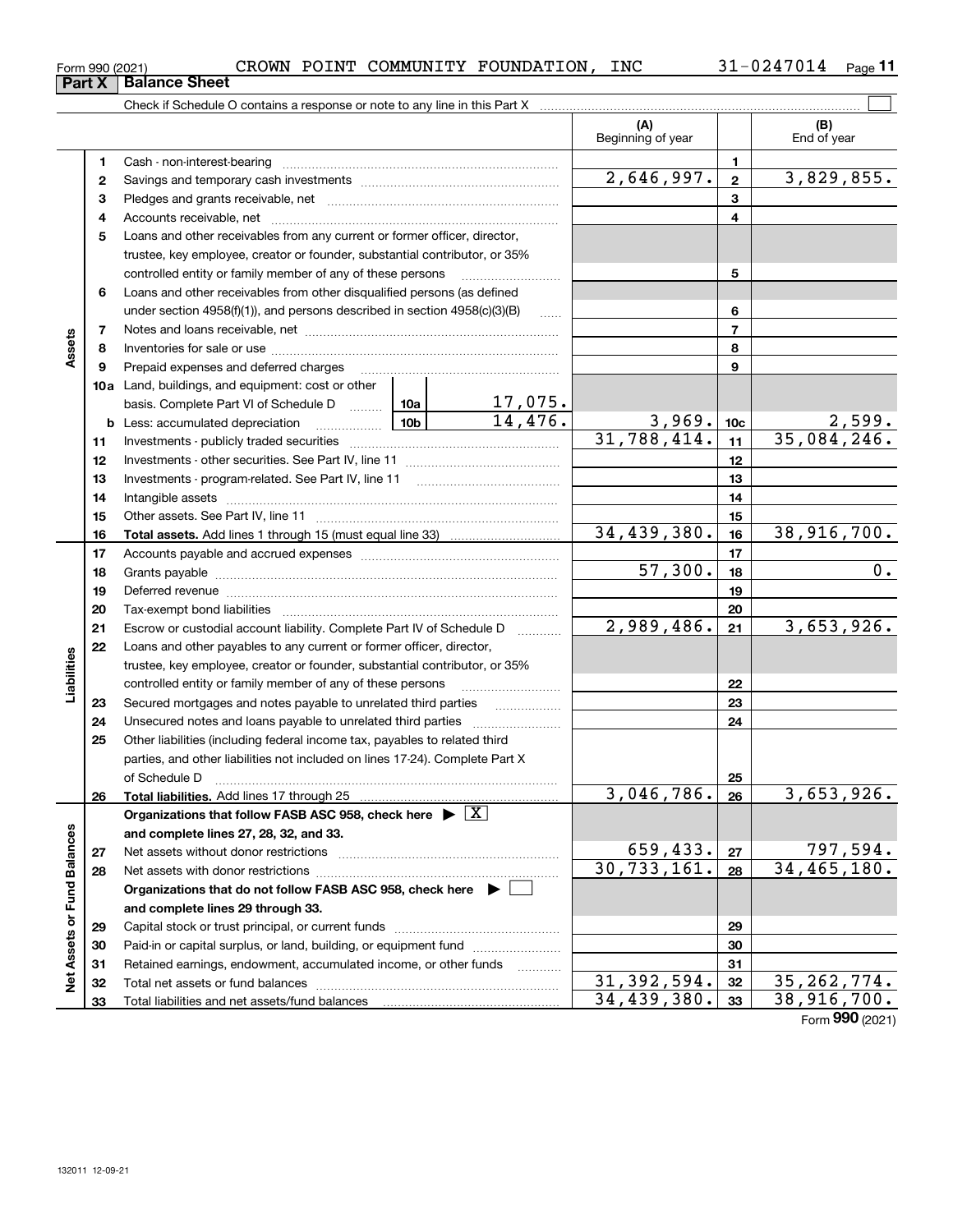|    | CROWN POINT COMMUNITY FOUNDATION,<br><b>INC</b><br>Form 990 (2021)                                                                                                                                                             |                | 31-0247014 |                         |            | Page $12$               |
|----|--------------------------------------------------------------------------------------------------------------------------------------------------------------------------------------------------------------------------------|----------------|------------|-------------------------|------------|-------------------------|
|    | Part XI<br><b>Reconciliation of Net Assets</b>                                                                                                                                                                                 |                |            |                         |            |                         |
|    |                                                                                                                                                                                                                                |                |            |                         |            | $\overline{\mathbf{x}}$ |
|    |                                                                                                                                                                                                                                |                |            |                         |            |                         |
| 1  |                                                                                                                                                                                                                                | $\mathbf{1}$   |            | 5,357,667.              |            |                         |
| 2  | Total expenses (must equal Part IX, column (A), line 25)                                                                                                                                                                       | $\overline{2}$ |            | 1,896,203.              |            |                         |
| З  | Revenue less expenses. Subtract line 2 from line 1                                                                                                                                                                             | 3              |            | $\overline{3,461},464.$ |            |                         |
| 4  |                                                                                                                                                                                                                                | $\overline{4}$ |            | 31, 392, 594.           |            |                         |
| 5  | Net unrealized gains (losses) on investments [11] [12] [12] [13] [13] [13] [13] [14] [15] [15] [15] [15] [15] [                                                                                                                | 5              |            | 1,073,156.              |            |                         |
| 6  | Donated services and use of facilities [111] matter contracts and the facilities in the matter of facilities [11] matter contracts and use of facilities [11] matter contracts and the service of the service of the service o | 6              |            |                         |            |                         |
| 7  | Investment expenses www.communication.com/www.communication.com/www.communication.com/www.com                                                                                                                                  | $\overline{7}$ |            |                         |            |                         |
| 8  | Prior period adjustments                                                                                                                                                                                                       | 8              |            |                         |            |                         |
| 9  | Other changes in net assets or fund balances (explain on Schedule O)                                                                                                                                                           | 9              |            | $-664, 440.$            |            |                         |
| 10 | Net assets or fund balances at end of year. Combine lines 3 through 9 (must equal Part X, line 32,                                                                                                                             |                |            |                         |            |                         |
|    | column (B))                                                                                                                                                                                                                    | 10             |            | 35, 262, 774.           |            |                         |
|    | <b>Part XII</b> Financial Statements and Reporting                                                                                                                                                                             |                |            |                         |            |                         |
|    |                                                                                                                                                                                                                                |                |            |                         |            | $\mathbf{x}$            |
|    |                                                                                                                                                                                                                                |                |            |                         | <b>Yes</b> | <b>No</b>               |
| 1  | $\boxed{\text{X}}$ Other MODIFIED CASH<br>Accounting method used to prepare the Form 990: [139] Cash<br>Accrual                                                                                                                |                |            |                         |            |                         |
|    | If the organization changed its method of accounting from a prior year or checked "Other," explain on Schedule O.                                                                                                              |                |            |                         |            |                         |
|    | 2a Were the organization's financial statements compiled or reviewed by an independent accountant?                                                                                                                             |                |            | 2a                      |            | x                       |
|    | If "Yes," check a box below to indicate whether the financial statements for the year were compiled or reviewed on a                                                                                                           |                |            |                         |            |                         |
|    | separate basis, consolidated basis, or both:                                                                                                                                                                                   |                |            |                         |            |                         |
|    | Separate basis<br><b>Consolidated basis</b><br>Both consolidated and separate basis                                                                                                                                            |                |            |                         |            |                         |
|    | <b>b</b> Were the organization's financial statements audited by an independent accountant?                                                                                                                                    |                |            | 2 <sub>b</sub>          | Х          |                         |
|    | If "Yes," check a box below to indicate whether the financial statements for the year were audited on a separate basis,                                                                                                        |                |            |                         |            |                         |
|    | consolidated basis, or both:                                                                                                                                                                                                   |                |            |                         |            |                         |
|    | $\mid$ $\rm X\mid$ Separate basis<br>Consolidated basis<br>Both consolidated and separate basis                                                                                                                                |                |            |                         |            |                         |
|    | c If "Yes" to line 2a or 2b, does the organization have a committee that assumes responsibility for oversight of the audit,                                                                                                    |                |            |                         |            |                         |
|    |                                                                                                                                                                                                                                |                |            | 2c                      | х          |                         |
|    | If the organization changed either its oversight process or selection process during the tax year, explain on Schedule O.                                                                                                      |                |            |                         |            |                         |
|    | 3a As a result of a federal award, was the organization required to undergo an audit or audits as set forth in the Single Audit                                                                                                |                |            |                         |            |                         |
|    |                                                                                                                                                                                                                                |                |            | За                      |            | х                       |
|    | <b>b</b> If "Yes," did the organization undergo the required audit or audits? If the organization did not undergo the required audit                                                                                           |                |            |                         |            |                         |
|    |                                                                                                                                                                                                                                |                |            | 3 <sub>b</sub>          |            |                         |

Form (2021) **990**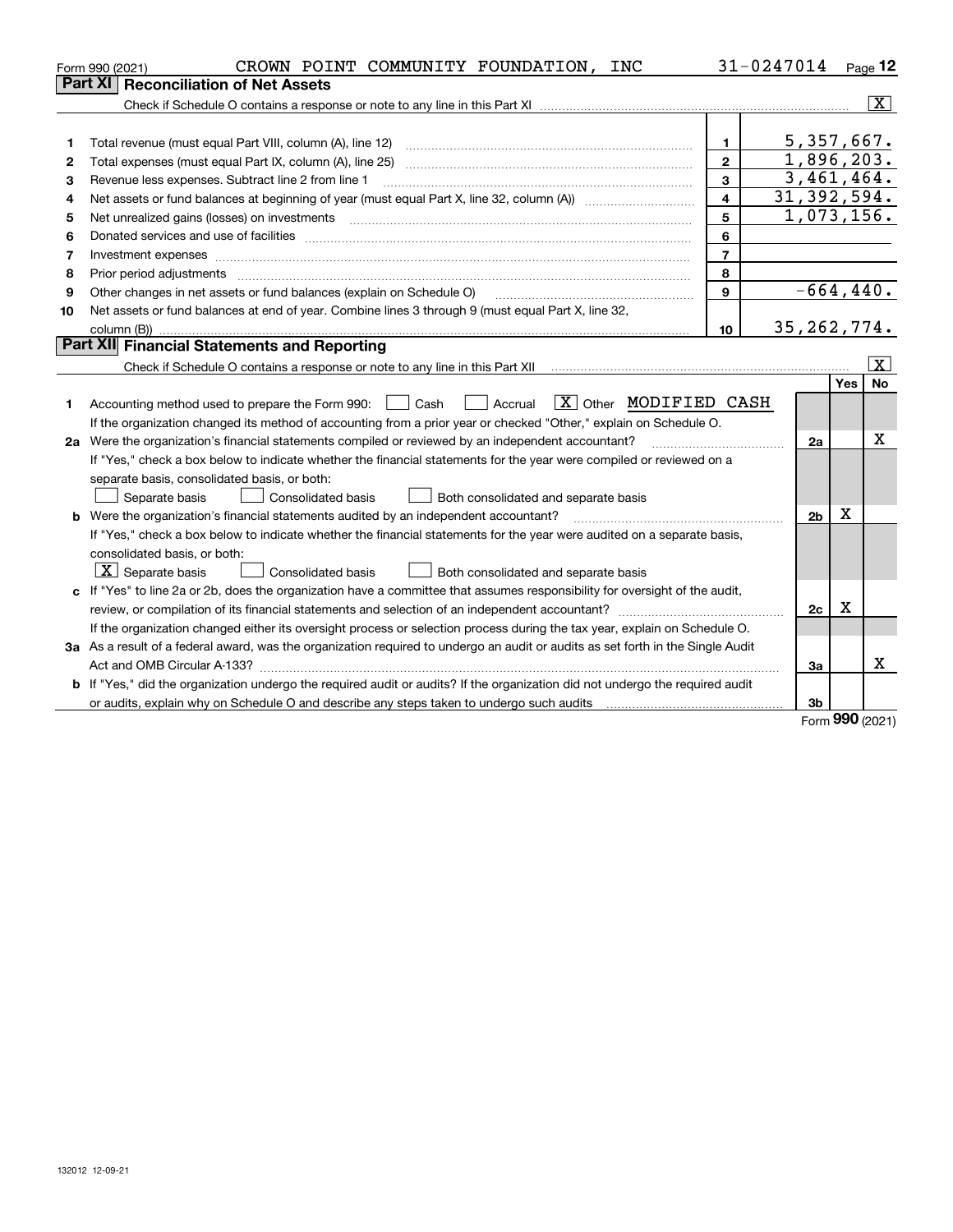| <b>SCHEDULE A</b> |  |
|-------------------|--|
|-------------------|--|

Department of the Treasury

**(Form 990)**

**Total**

### **Public Charity Status and Public Support**

**Complete if the organization is a section 501(c)(3) organization or a section 4947(a)(1) nonexempt charitable trust.**

**| Attach to Form 990 or Form 990-EZ.** 

| OMB No. 1545-0047                   |
|-------------------------------------|
|                                     |
| <b>Open to Public</b><br>Inspection |

|        | Internal Revenue Service<br>Inspection<br>Go to www.irs.gov/Form990 for instructions and the latest information. |                                                                                                                                                                                                                                                                                          |  |                                                                                    |                                                                                                                                                                                                               |  |                                 |                        |  |                                       |  |
|--------|------------------------------------------------------------------------------------------------------------------|------------------------------------------------------------------------------------------------------------------------------------------------------------------------------------------------------------------------------------------------------------------------------------------|--|------------------------------------------------------------------------------------|---------------------------------------------------------------------------------------------------------------------------------------------------------------------------------------------------------------|--|---------------------------------|------------------------|--|---------------------------------------|--|
|        |                                                                                                                  | Name of the organization                                                                                                                                                                                                                                                                 |  |                                                                                    |                                                                                                                                                                                                               |  |                                 |                        |  | <b>Employer identification number</b> |  |
|        |                                                                                                                  |                                                                                                                                                                                                                                                                                          |  |                                                                                    | CROWN POINT COMMUNITY FOUNDATION, INC                                                                                                                                                                         |  |                                 |                        |  | 31-0247014                            |  |
|        | Part I                                                                                                           |                                                                                                                                                                                                                                                                                          |  |                                                                                    | Reason for Public Charity Status. (All organizations must complete this part.) See instructions.                                                                                                              |  |                                 |                        |  |                                       |  |
|        |                                                                                                                  |                                                                                                                                                                                                                                                                                          |  |                                                                                    | The organization is not a private foundation because it is: (For lines 1 through 12, check only one box.)                                                                                                     |  |                                 |                        |  |                                       |  |
| 1.     |                                                                                                                  |                                                                                                                                                                                                                                                                                          |  |                                                                                    | A church, convention of churches, or association of churches described in section 170(b)(1)(A)(i).                                                                                                            |  |                                 |                        |  |                                       |  |
| 2      |                                                                                                                  |                                                                                                                                                                                                                                                                                          |  |                                                                                    | A school described in section 170(b)(1)(A)(ii). (Attach Schedule E (Form 990).)                                                                                                                               |  |                                 |                        |  |                                       |  |
| з      |                                                                                                                  |                                                                                                                                                                                                                                                                                          |  |                                                                                    | A hospital or a cooperative hospital service organization described in section 170(b)(1)(A)(iii).                                                                                                             |  |                                 |                        |  |                                       |  |
| 4      |                                                                                                                  |                                                                                                                                                                                                                                                                                          |  |                                                                                    | A medical research organization operated in conjunction with a hospital described in section 170(b)(1)(A)(iii). Enter the hospital's name,                                                                    |  |                                 |                        |  |                                       |  |
|        |                                                                                                                  | city, and state:                                                                                                                                                                                                                                                                         |  |                                                                                    |                                                                                                                                                                                                               |  |                                 |                        |  |                                       |  |
| 5      |                                                                                                                  |                                                                                                                                                                                                                                                                                          |  |                                                                                    | An organization operated for the benefit of a college or university owned or operated by a governmental unit described in                                                                                     |  |                                 |                        |  |                                       |  |
|        |                                                                                                                  |                                                                                                                                                                                                                                                                                          |  | section 170(b)(1)(A)(iv). (Complete Part II.)                                      |                                                                                                                                                                                                               |  |                                 |                        |  |                                       |  |
| 6      | $\boxed{\text{X}}$                                                                                               |                                                                                                                                                                                                                                                                                          |  |                                                                                    | A federal, state, or local government or governmental unit described in section 170(b)(1)(A)(v).                                                                                                              |  |                                 |                        |  |                                       |  |
| 7      |                                                                                                                  |                                                                                                                                                                                                                                                                                          |  |                                                                                    | An organization that normally receives a substantial part of its support from a governmental unit or from the general public described in                                                                     |  |                                 |                        |  |                                       |  |
|        |                                                                                                                  |                                                                                                                                                                                                                                                                                          |  | section 170(b)(1)(A)(vi). (Complete Part II.)                                      |                                                                                                                                                                                                               |  |                                 |                        |  |                                       |  |
| 8<br>9 |                                                                                                                  |                                                                                                                                                                                                                                                                                          |  |                                                                                    | A community trust described in section 170(b)(1)(A)(vi). (Complete Part II.)<br>An agricultural research organization described in section 170(b)(1)(A)(ix) operated in conjunction with a land-grant college |  |                                 |                        |  |                                       |  |
|        |                                                                                                                  |                                                                                                                                                                                                                                                                                          |  |                                                                                    |                                                                                                                                                                                                               |  |                                 |                        |  |                                       |  |
|        |                                                                                                                  | university:                                                                                                                                                                                                                                                                              |  |                                                                                    | or university or a non-land-grant college of agriculture (see instructions). Enter the name, city, and state of the college or                                                                                |  |                                 |                        |  |                                       |  |
| 10     |                                                                                                                  |                                                                                                                                                                                                                                                                                          |  |                                                                                    |                                                                                                                                                                                                               |  |                                 |                        |  |                                       |  |
|        |                                                                                                                  | An organization that normally receives (1) more than 33 1/3% of its support from contributions, membership fees, and gross receipts from<br>activities related to its exempt functions, subject to certain exceptions; and (2) no more than 33 1/3% of its support from gross investment |  |                                                                                    |                                                                                                                                                                                                               |  |                                 |                        |  |                                       |  |
|        |                                                                                                                  | income and unrelated business taxable income (less section 511 tax) from businesses acquired by the organization after June 30, 1975.                                                                                                                                                    |  |                                                                                    |                                                                                                                                                                                                               |  |                                 |                        |  |                                       |  |
|        |                                                                                                                  | See section 509(a)(2). (Complete Part III.)                                                                                                                                                                                                                                              |  |                                                                                    |                                                                                                                                                                                                               |  |                                 |                        |  |                                       |  |
| 11     |                                                                                                                  | An organization organized and operated exclusively to test for public safety. See section 509(a)(4).                                                                                                                                                                                     |  |                                                                                    |                                                                                                                                                                                                               |  |                                 |                        |  |                                       |  |
| 12     |                                                                                                                  | An organization organized and operated exclusively for the benefit of, to perform the functions of, or to carry out the purposes of one or                                                                                                                                               |  |                                                                                    |                                                                                                                                                                                                               |  |                                 |                        |  |                                       |  |
|        |                                                                                                                  |                                                                                                                                                                                                                                                                                          |  |                                                                                    | more publicly supported organizations described in section 509(a)(1) or section 509(a)(2). See section 509(a)(3). Check the box on                                                                            |  |                                 |                        |  |                                       |  |
|        |                                                                                                                  |                                                                                                                                                                                                                                                                                          |  |                                                                                    | lines 12a through 12d that describes the type of supporting organization and complete lines 12e, 12f, and 12g.                                                                                                |  |                                 |                        |  |                                       |  |
| а      |                                                                                                                  |                                                                                                                                                                                                                                                                                          |  |                                                                                    | Type I. A supporting organization operated, supervised, or controlled by its supported organization(s), typically by giving                                                                                   |  |                                 |                        |  |                                       |  |
|        |                                                                                                                  |                                                                                                                                                                                                                                                                                          |  |                                                                                    | the supported organization(s) the power to regularly appoint or elect a majority of the directors or trustees of the supporting                                                                               |  |                                 |                        |  |                                       |  |
|        |                                                                                                                  |                                                                                                                                                                                                                                                                                          |  | organization. You must complete Part IV, Sections A and B.                         |                                                                                                                                                                                                               |  |                                 |                        |  |                                       |  |
| b      |                                                                                                                  |                                                                                                                                                                                                                                                                                          |  |                                                                                    | Type II. A supporting organization supervised or controlled in connection with its supported organization(s), by having                                                                                       |  |                                 |                        |  |                                       |  |
|        |                                                                                                                  |                                                                                                                                                                                                                                                                                          |  |                                                                                    | control or management of the supporting organization vested in the same persons that control or manage the supported                                                                                          |  |                                 |                        |  |                                       |  |
|        |                                                                                                                  |                                                                                                                                                                                                                                                                                          |  |                                                                                    | organization(s). You must complete Part IV, Sections A and C.                                                                                                                                                 |  |                                 |                        |  |                                       |  |
| с      |                                                                                                                  |                                                                                                                                                                                                                                                                                          |  |                                                                                    | Type III functionally integrated. A supporting organization operated in connection with, and functionally integrated with,                                                                                    |  |                                 |                        |  |                                       |  |
|        |                                                                                                                  |                                                                                                                                                                                                                                                                                          |  |                                                                                    | its supported organization(s) (see instructions). You must complete Part IV, Sections A, D, and E.                                                                                                            |  |                                 |                        |  |                                       |  |
| d      |                                                                                                                  |                                                                                                                                                                                                                                                                                          |  |                                                                                    | Type III non-functionally integrated. A supporting organization operated in connection with its supported organization(s)                                                                                     |  |                                 |                        |  |                                       |  |
|        |                                                                                                                  |                                                                                                                                                                                                                                                                                          |  |                                                                                    | that is not functionally integrated. The organization generally must satisfy a distribution requirement and an attentiveness                                                                                  |  |                                 |                        |  |                                       |  |
|        |                                                                                                                  |                                                                                                                                                                                                                                                                                          |  |                                                                                    | requirement (see instructions). <b>You must complete Part IV, Sections A and D, and Part V.</b>                                                                                                               |  |                                 |                        |  |                                       |  |
| е      |                                                                                                                  |                                                                                                                                                                                                                                                                                          |  |                                                                                    | Check this box if the organization received a written determination from the IRS that it is a Type I, Type II, Type III                                                                                       |  |                                 |                        |  |                                       |  |
|        |                                                                                                                  |                                                                                                                                                                                                                                                                                          |  |                                                                                    | functionally integrated, or Type III non-functionally integrated supporting organization.                                                                                                                     |  |                                 |                        |  |                                       |  |
| f      |                                                                                                                  | Enter the number of supported organizations                                                                                                                                                                                                                                              |  |                                                                                    |                                                                                                                                                                                                               |  |                                 |                        |  |                                       |  |
|        |                                                                                                                  | (i) Name of supported                                                                                                                                                                                                                                                                    |  | Provide the following information about the supported organization(s).<br>(ii) EIN | (iii) Type of organization                                                                                                                                                                                    |  | (iv) Is the organization listed | (v) Amount of monetary |  | (vi) Amount of other                  |  |
|        |                                                                                                                  | in your governing document?<br>(described on lines 1-10<br>organization<br>support (see instructions)<br>support (see instructions)<br>Yes<br>No                                                                                                                                         |  |                                                                                    |                                                                                                                                                                                                               |  |                                 |                        |  |                                       |  |
|        |                                                                                                                  |                                                                                                                                                                                                                                                                                          |  |                                                                                    | above (see instructions))                                                                                                                                                                                     |  |                                 |                        |  |                                       |  |
|        |                                                                                                                  |                                                                                                                                                                                                                                                                                          |  |                                                                                    |                                                                                                                                                                                                               |  |                                 |                        |  |                                       |  |
|        |                                                                                                                  |                                                                                                                                                                                                                                                                                          |  |                                                                                    |                                                                                                                                                                                                               |  |                                 |                        |  |                                       |  |
|        |                                                                                                                  |                                                                                                                                                                                                                                                                                          |  |                                                                                    |                                                                                                                                                                                                               |  |                                 |                        |  |                                       |  |
|        |                                                                                                                  |                                                                                                                                                                                                                                                                                          |  |                                                                                    |                                                                                                                                                                                                               |  |                                 |                        |  |                                       |  |
|        |                                                                                                                  |                                                                                                                                                                                                                                                                                          |  |                                                                                    |                                                                                                                                                                                                               |  |                                 |                        |  |                                       |  |
|        |                                                                                                                  |                                                                                                                                                                                                                                                                                          |  |                                                                                    |                                                                                                                                                                                                               |  |                                 |                        |  |                                       |  |
|        |                                                                                                                  |                                                                                                                                                                                                                                                                                          |  |                                                                                    |                                                                                                                                                                                                               |  |                                 |                        |  |                                       |  |
|        |                                                                                                                  |                                                                                                                                                                                                                                                                                          |  |                                                                                    |                                                                                                                                                                                                               |  |                                 |                        |  |                                       |  |
|        |                                                                                                                  |                                                                                                                                                                                                                                                                                          |  |                                                                                    |                                                                                                                                                                                                               |  |                                 |                        |  |                                       |  |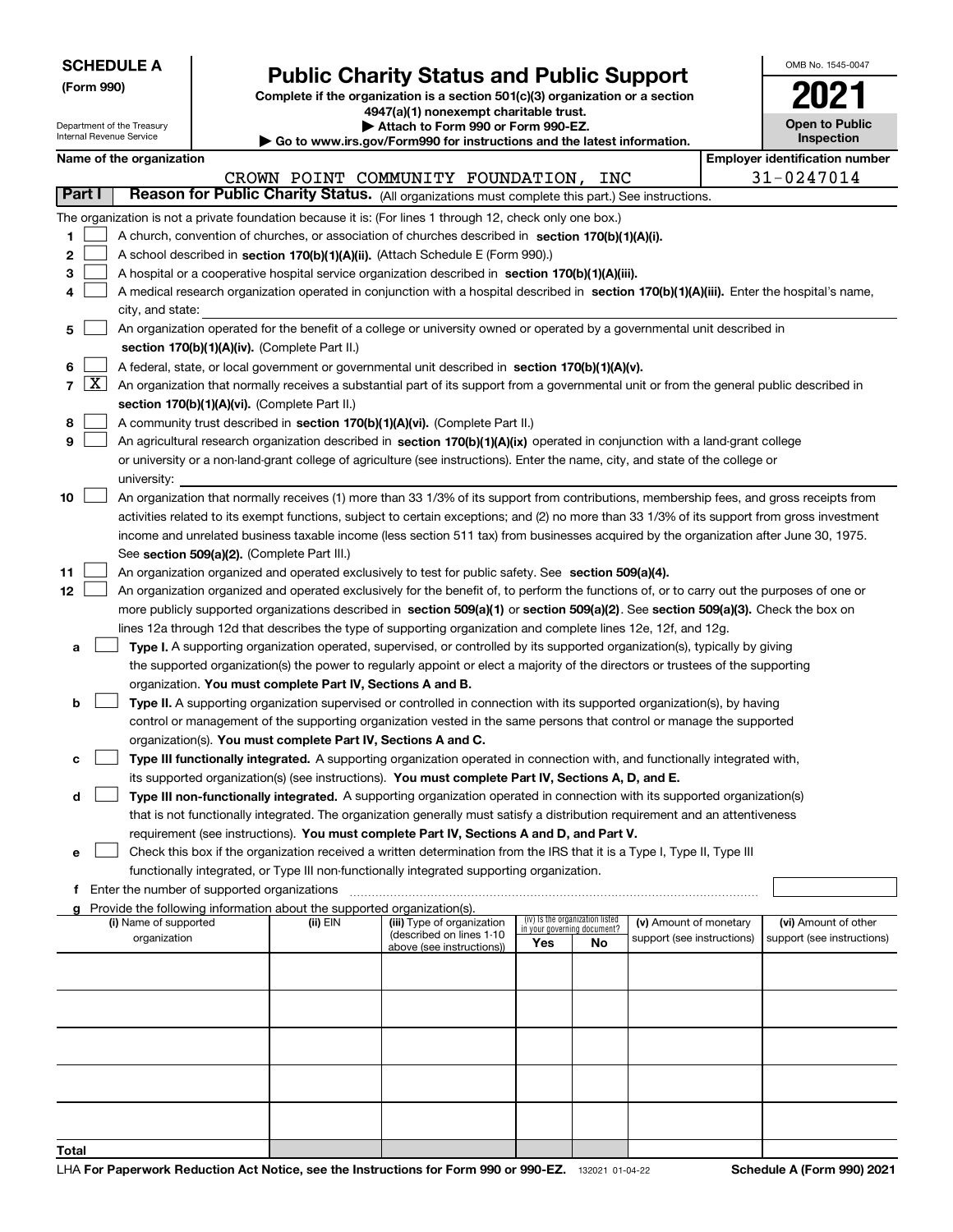#### Schedule A (Form 990) 2021 CR**OWN** POINT COMMUNITY FOUNDATION, INC 31-0247014 Page **Part II** Support Schedule for Organizations Described in Sections 170(b)(1)(A)(iv) and 170(b)(1)(A)(vi)

(Complete only if you checked the box on line 5, 7, or 8 of Part I or if the organization failed to qualify under Part III. If the organization fails to qualify under the tests listed below, please complete Part III.)

|   | <b>Section A. Public Support</b>                                                                                                               |                        |            |            |            |          |                                          |  |  |
|---|------------------------------------------------------------------------------------------------------------------------------------------------|------------------------|------------|------------|------------|----------|------------------------------------------|--|--|
|   | Calendar year (or fiscal year beginning in)                                                                                                    | (a) 2017               | (b) 2018   | $(c)$ 2019 | $(d)$ 2020 | (e) 2021 | (f) Total                                |  |  |
|   | 1 Gifts, grants, contributions, and                                                                                                            |                        |            |            |            |          |                                          |  |  |
|   | membership fees received. (Do not                                                                                                              |                        |            |            |            |          |                                          |  |  |
|   | include any "unusual grants.")                                                                                                                 | 572,627.               | 1989844.   | 1697898.   | 2280957.   | 3126250. | 9667576.                                 |  |  |
|   | 2 Tax revenues levied for the organ-                                                                                                           |                        |            |            |            |          |                                          |  |  |
|   | ization's benefit and either paid to                                                                                                           |                        |            |            |            |          |                                          |  |  |
|   | or expended on its behalf                                                                                                                      |                        |            |            |            |          |                                          |  |  |
|   | 3 The value of services or facilities                                                                                                          |                        |            |            |            |          |                                          |  |  |
|   | furnished by a governmental unit to                                                                                                            |                        |            |            |            |          |                                          |  |  |
|   | the organization without charge                                                                                                                |                        |            |            |            |          |                                          |  |  |
|   | 4 Total. Add lines 1 through 3                                                                                                                 | 572,627.               | 1989844.   | 1697898.   | 2280957.   | 3126250. | 9667576.                                 |  |  |
| 5 | The portion of total contributions                                                                                                             |                        |            |            |            |          |                                          |  |  |
|   | by each person (other than a                                                                                                                   |                        |            |            |            |          |                                          |  |  |
|   | governmental unit or publicly                                                                                                                  |                        |            |            |            |          |                                          |  |  |
|   | supported organization) included                                                                                                               |                        |            |            |            |          |                                          |  |  |
|   | on line 1 that exceeds 2% of the                                                                                                               |                        |            |            |            |          |                                          |  |  |
|   | amount shown on line 11,                                                                                                                       |                        |            |            |            |          |                                          |  |  |
|   | column (f)                                                                                                                                     |                        |            |            |            |          | 3733128.                                 |  |  |
|   | 6 Public support. Subtract line 5 from line 4.                                                                                                 |                        |            |            |            |          | 5934448.                                 |  |  |
|   | <b>Section B. Total Support</b>                                                                                                                |                        |            |            |            |          |                                          |  |  |
|   | Calendar year (or fiscal year beginning in)                                                                                                    | (a) 2017               | $(b)$ 2018 | $(c)$ 2019 | $(d)$ 2020 | (e) 2021 | (f) Total                                |  |  |
|   | <b>7</b> Amounts from line 4                                                                                                                   | $\overline{572,627}$ . | 1989844.   | 1697898.   | 2280957.   | 3126250. | 9667576.                                 |  |  |
| 8 | Gross income from interest,                                                                                                                    |                        |            |            |            |          |                                          |  |  |
|   | dividends, payments received on                                                                                                                |                        |            |            |            |          |                                          |  |  |
|   | securities loans, rents, royalties,                                                                                                            |                        |            |            |            |          |                                          |  |  |
|   | and income from similar sources                                                                                                                | 506,786.               | 514, 735.  | 569,482.   | 468, 315.  | 758,072. | 2817390.                                 |  |  |
| 9 | Net income from unrelated business                                                                                                             |                        |            |            |            |          |                                          |  |  |
|   | activities, whether or not the                                                                                                                 |                        |            |            |            |          |                                          |  |  |
|   | business is regularly carried on                                                                                                               |                        |            |            |            |          |                                          |  |  |
|   | 10 Other income. Do not include gain                                                                                                           |                        |            |            |            |          |                                          |  |  |
|   | or loss from the sale of capital                                                                                                               |                        |            |            |            |          |                                          |  |  |
|   | assets (Explain in Part VI.)                                                                                                                   | 6,893.                 | 5,063.     |            |            |          | 11,956.                                  |  |  |
|   | 11 Total support. Add lines 7 through 10                                                                                                       |                        |            |            |            |          | 12496922.                                |  |  |
|   | 12 Gross receipts from related activities, etc. (see instructions)                                                                             |                        |            |            |            | 12       | 250.                                     |  |  |
|   | 13 First 5 years. If the Form 990 is for the organization's first, second, third, fourth, or fifth tax year as a section 501(c)(3)             |                        |            |            |            |          |                                          |  |  |
|   |                                                                                                                                                |                        |            |            |            |          |                                          |  |  |
|   | <b>Section C. Computation of Public Support Percentage</b>                                                                                     |                        |            |            |            |          |                                          |  |  |
|   |                                                                                                                                                |                        |            |            |            | 14       | 47.49<br>%                               |  |  |
|   |                                                                                                                                                |                        |            |            |            | 15       | 51.40<br>%                               |  |  |
|   | 16a 33 1/3% support test - 2021. If the organization did not check the box on line 13, and line 14 is 33 1/3% or more, check this box and      |                        |            |            |            |          |                                          |  |  |
|   | stop here. The organization qualifies as a publicly supported organization                                                                     |                        |            |            |            |          | $\blacktriangleright$ $\boxed{\text{X}}$ |  |  |
|   | b 33 1/3% support test - 2020. If the organization did not check a box on line 13 or 16a, and line 15 is 33 1/3% or more, check this box       |                        |            |            |            |          |                                          |  |  |
|   | and stop here. The organization qualifies as a publicly supported organization                                                                 |                        |            |            |            |          |                                          |  |  |
|   | 17a 10% -facts-and-circumstances test - 2021. If the organization did not check a box on line 13, 16a, or 16b, and line 14 is 10% or more,     |                        |            |            |            |          |                                          |  |  |
|   | and if the organization meets the facts-and-circumstances test, check this box and stop here. Explain in Part VI how the organization          |                        |            |            |            |          |                                          |  |  |
|   | meets the facts-and-circumstances test. The organization qualifies as a publicly supported organization                                        |                        |            |            |            |          |                                          |  |  |
|   | <b>b 10% -facts-and-circumstances test - 2020.</b> If the organization did not check a box on line 13, 16a, 16b, or 17a, and line 15 is 10% or |                        |            |            |            |          |                                          |  |  |
|   | more, and if the organization meets the facts-and-circumstances test, check this box and stop here. Explain in Part VI how the                 |                        |            |            |            |          |                                          |  |  |
|   | organization meets the facts-and-circumstances test. The organization qualifies as a publicly supported organization                           |                        |            |            |            |          |                                          |  |  |
|   | 18 Private foundation. If the organization did not check a box on line 13, 16a, 16b, 17a, or 17b, check this box and see instructions          |                        |            |            |            |          |                                          |  |  |
|   |                                                                                                                                                |                        |            |            |            |          |                                          |  |  |

**Schedule A (Form 990) 2021**

**2**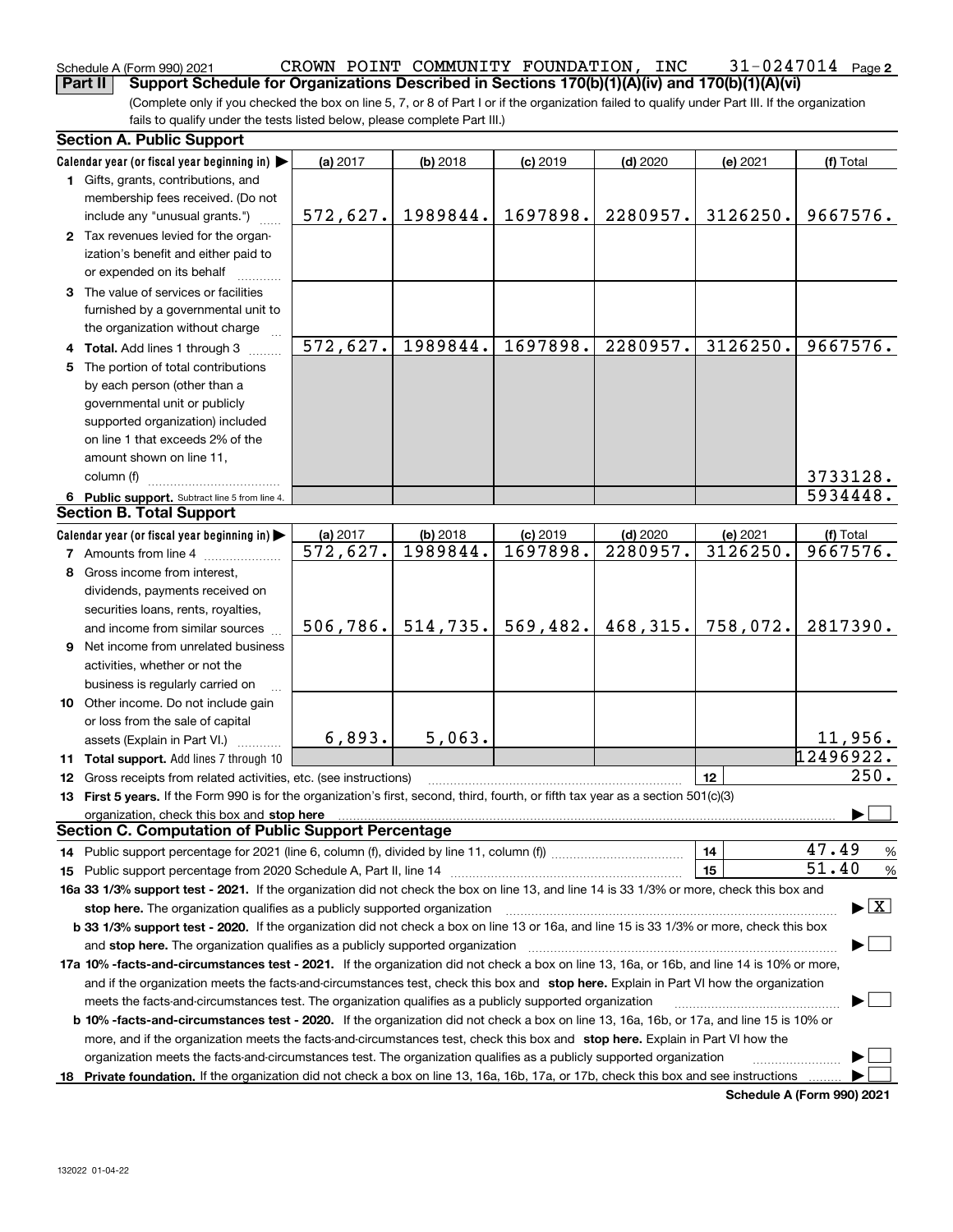| Schedule A (Form 990) 2021 |                                                                            |  | CROWN POINT COMMUNITY FOUNDATION, INC |  | $31 - 0247014$ Page 3 |
|----------------------------|----------------------------------------------------------------------------|--|---------------------------------------|--|-----------------------|
|                            | Part III Support Schedule for Organizations Described in Section 509(a)(2) |  |                                       |  |                       |

(Complete only if you checked the box on line 10 of Part I or if the organization failed to qualify under Part II. If the organization fails to qualify under the tests listed below, please complete Part II.)

|    | <b>Section A. Public Support</b>                                                                                                                                                                                                   |          |          |            |            |          |           |
|----|------------------------------------------------------------------------------------------------------------------------------------------------------------------------------------------------------------------------------------|----------|----------|------------|------------|----------|-----------|
|    | Calendar year (or fiscal year beginning in) $\blacktriangleright$                                                                                                                                                                  | (a) 2017 | (b) 2018 | $(c)$ 2019 | $(d)$ 2020 | (e) 2021 | (f) Total |
|    | 1 Gifts, grants, contributions, and                                                                                                                                                                                                |          |          |            |            |          |           |
|    | membership fees received. (Do not                                                                                                                                                                                                  |          |          |            |            |          |           |
|    | include any "unusual grants.")                                                                                                                                                                                                     |          |          |            |            |          |           |
|    | <b>2</b> Gross receipts from admissions,                                                                                                                                                                                           |          |          |            |            |          |           |
|    | merchandise sold or services per-                                                                                                                                                                                                  |          |          |            |            |          |           |
|    | formed, or facilities furnished in                                                                                                                                                                                                 |          |          |            |            |          |           |
|    | any activity that is related to the<br>organization's tax-exempt purpose                                                                                                                                                           |          |          |            |            |          |           |
|    | 3 Gross receipts from activities that                                                                                                                                                                                              |          |          |            |            |          |           |
|    | are not an unrelated trade or bus-                                                                                                                                                                                                 |          |          |            |            |          |           |
|    |                                                                                                                                                                                                                                    |          |          |            |            |          |           |
|    | iness under section 513                                                                                                                                                                                                            |          |          |            |            |          |           |
|    | 4 Tax revenues levied for the organ-                                                                                                                                                                                               |          |          |            |            |          |           |
|    | ization's benefit and either paid to                                                                                                                                                                                               |          |          |            |            |          |           |
|    | or expended on its behalf<br>.                                                                                                                                                                                                     |          |          |            |            |          |           |
|    | 5 The value of services or facilities                                                                                                                                                                                              |          |          |            |            |          |           |
|    | furnished by a governmental unit to                                                                                                                                                                                                |          |          |            |            |          |           |
|    | the organization without charge                                                                                                                                                                                                    |          |          |            |            |          |           |
|    | <b>6 Total.</b> Add lines 1 through 5 $\dots$                                                                                                                                                                                      |          |          |            |            |          |           |
|    | 7a Amounts included on lines 1, 2, and                                                                                                                                                                                             |          |          |            |            |          |           |
|    | 3 received from disqualified persons                                                                                                                                                                                               |          |          |            |            |          |           |
|    | <b>b</b> Amounts included on lines 2 and 3 received                                                                                                                                                                                |          |          |            |            |          |           |
|    | from other than disqualified persons that                                                                                                                                                                                          |          |          |            |            |          |           |
|    | exceed the greater of \$5,000 or 1% of the<br>amount on line 13 for the year                                                                                                                                                       |          |          |            |            |          |           |
|    | c Add lines 7a and 7b                                                                                                                                                                                                              |          |          |            |            |          |           |
|    | 8 Public support. (Subtract line 7c from line 6.)                                                                                                                                                                                  |          |          |            |            |          |           |
|    | <b>Section B. Total Support</b>                                                                                                                                                                                                    |          |          |            |            |          |           |
|    | Calendar year (or fiscal year beginning in)                                                                                                                                                                                        | (a) 2017 | (b) 2018 | $(c)$ 2019 | $(d)$ 2020 | (e) 2021 | (f) Total |
|    | 9 Amounts from line 6                                                                                                                                                                                                              |          |          |            |            |          |           |
|    | 10a Gross income from interest,                                                                                                                                                                                                    |          |          |            |            |          |           |
|    | dividends, payments received on                                                                                                                                                                                                    |          |          |            |            |          |           |
|    | securities loans, rents, royalties,<br>and income from similar sources                                                                                                                                                             |          |          |            |            |          |           |
|    |                                                                                                                                                                                                                                    |          |          |            |            |          |           |
|    | <b>b</b> Unrelated business taxable income<br>(less section 511 taxes) from businesses                                                                                                                                             |          |          |            |            |          |           |
|    |                                                                                                                                                                                                                                    |          |          |            |            |          |           |
|    | acquired after June 30, 1975                                                                                                                                                                                                       |          |          |            |            |          |           |
|    | c Add lines 10a and 10b                                                                                                                                                                                                            |          |          |            |            |          |           |
|    | 11 Net income from unrelated business<br>activities not included on line 10b,                                                                                                                                                      |          |          |            |            |          |           |
|    | whether or not the business is                                                                                                                                                                                                     |          |          |            |            |          |           |
|    | regularly carried on                                                                                                                                                                                                               |          |          |            |            |          |           |
|    | <b>12</b> Other income. Do not include gain<br>or loss from the sale of capital                                                                                                                                                    |          |          |            |            |          |           |
|    | assets (Explain in Part VI.)                                                                                                                                                                                                       |          |          |            |            |          |           |
|    | <b>13</b> Total support. (Add lines 9, 10c, 11, and 12.)                                                                                                                                                                           |          |          |            |            |          |           |
|    | 14 First 5 years. If the Form 990 is for the organization's first, second, third, fourth, or fifth tax year as a section 501(c)(3) organization,                                                                                   |          |          |            |            |          |           |
|    | check this box and stop here <i>macuum content and accordination of the state of the state state state and</i> stop here and stop here and stop here and stop here and stop here and stop and stop here and stop and stop and stop |          |          |            |            |          |           |
|    | <b>Section C. Computation of Public Support Percentage</b>                                                                                                                                                                         |          |          |            |            |          |           |
|    | 15 Public support percentage for 2021 (line 8, column (f), divided by line 13, column (f))                                                                                                                                         |          |          |            |            | 15       | %         |
|    | 16 Public support percentage from 2020 Schedule A, Part III, line 15                                                                                                                                                               |          |          |            |            | 16       | %         |
|    | <b>Section D. Computation of Investment Income Percentage</b>                                                                                                                                                                      |          |          |            |            |          |           |
|    | 17 Investment income percentage for 2021 (line 10c, column (f), divided by line 13, column (f))                                                                                                                                    |          |          |            |            | 17       | %         |
|    | 18 Investment income percentage from 2020 Schedule A, Part III, line 17                                                                                                                                                            |          |          |            |            | 18       | %         |
|    | 19a 33 1/3% support tests - 2021. If the organization did not check the box on line 14, and line 15 is more than 33 1/3%, and line 17 is not                                                                                       |          |          |            |            |          |           |
|    | more than 33 1/3%, check this box and stop here. The organization qualifies as a publicly supported organization                                                                                                                   |          |          |            |            |          | $\sim$    |
|    | <b>b 33 1/3% support tests - 2020.</b> If the organization did not check a box on line 14 or line 19a, and line 16 is more than 33 1/3%, and                                                                                       |          |          |            |            |          |           |
|    | line 18 is not more than 33 1/3%, check this box and stop here. The organization qualifies as a publicly supported organization                                                                                                    |          |          |            |            |          |           |
| 20 | Private foundation. If the organization did not check a box on line 14, 19a, or 19b, check this box and see instructions                                                                                                           |          |          |            |            |          |           |
|    |                                                                                                                                                                                                                                    |          |          |            |            |          |           |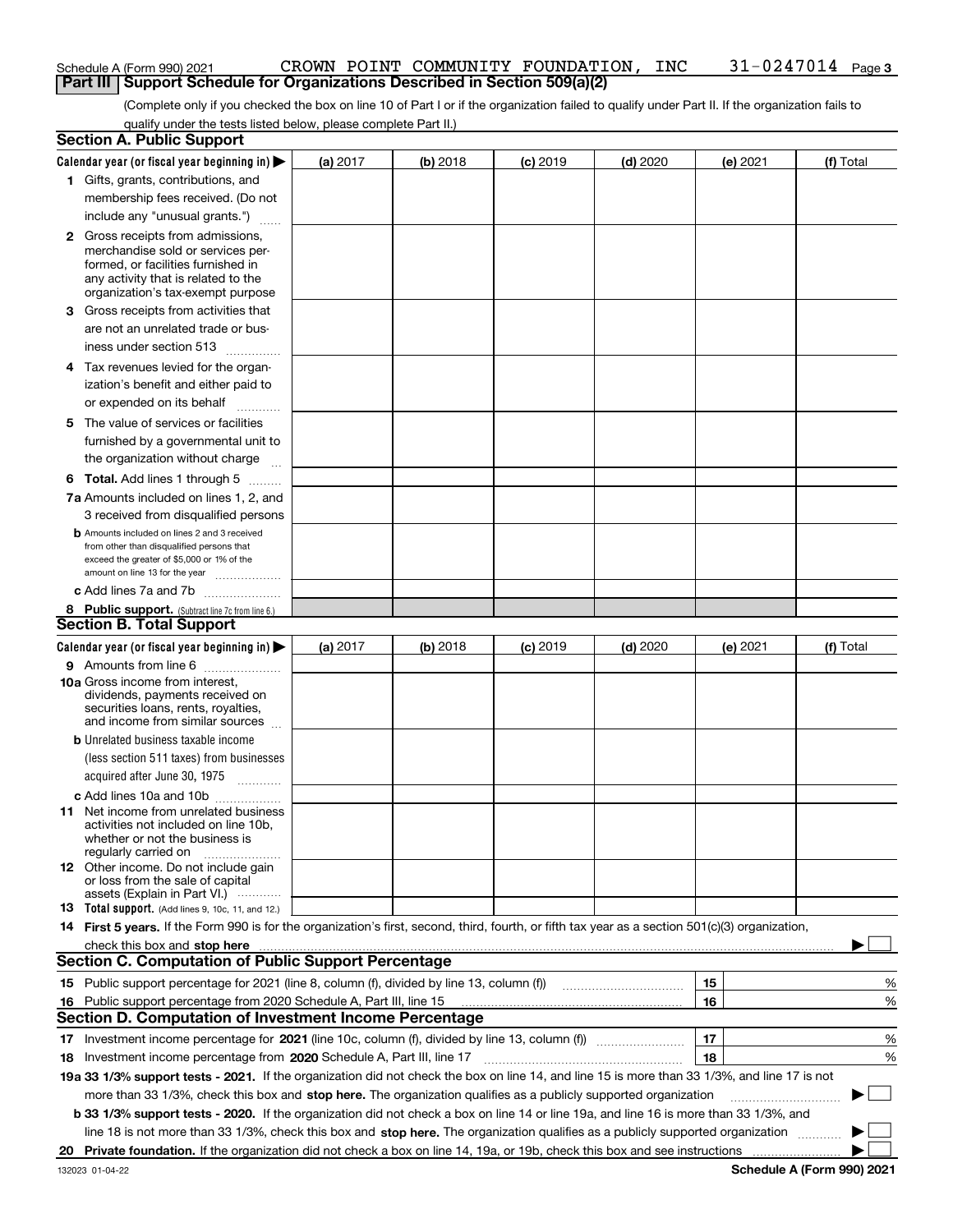**YesNo**

### **Part IV Supporting Organizations**

(Complete only if you checked a box in line 12 on Part I. If you checked box 12a, Part I, complete Sections A and B. If you checked box 12b, Part I, complete Sections A and C. If you checked box 12c, Part I, complete Sections A, D, and E. If you checked box 12d, Part I, complete Sections A and D, and complete Part V.)

### **Section A. All Supporting Organizations**

- **1** Are all of the organization's supported organizations listed by name in the organization's governing documents? If "No," describe in **Part VI** how the supported organizations are designated. If designated by *class or purpose, describe the designation. If historic and continuing relationship, explain.*
- **2** Did the organization have any supported organization that does not have an IRS determination of status under section 509(a)(1) or (2)? If "Yes," explain in Part VI how the organization determined that the supported *organization was described in section 509(a)(1) or (2).*
- **3a** Did the organization have a supported organization described in section 501(c)(4), (5), or (6)? If "Yes," answer *lines 3b and 3c below.*
- **b** Did the organization confirm that each supported organization qualified under section 501(c)(4), (5), or (6) and satisfied the public support tests under section 509(a)(2)? If "Yes," describe in **Part VI** when and how the *organization made the determination.*
- **c**Did the organization ensure that all support to such organizations was used exclusively for section 170(c)(2)(B) purposes? If "Yes," explain in **Part VI** what controls the organization put in place to ensure such use.
- **4a***If* Was any supported organization not organized in the United States ("foreign supported organization")? *"Yes," and if you checked box 12a or 12b in Part I, answer lines 4b and 4c below.*
- **b** Did the organization have ultimate control and discretion in deciding whether to make grants to the foreign supported organization? If "Yes," describe in **Part VI** how the organization had such control and discretion *despite being controlled or supervised by or in connection with its supported organizations.*
- **c** Did the organization support any foreign supported organization that does not have an IRS determination under sections 501(c)(3) and 509(a)(1) or (2)? If "Yes," explain in **Part VI** what controls the organization used *to ensure that all support to the foreign supported organization was used exclusively for section 170(c)(2)(B) purposes.*
- **5a***If "Yes,"* Did the organization add, substitute, or remove any supported organizations during the tax year? answer lines 5b and 5c below (if applicable). Also, provide detail in **Part VI,** including (i) the names and EIN *numbers of the supported organizations added, substituted, or removed; (ii) the reasons for each such action; (iii) the authority under the organization's organizing document authorizing such action; and (iv) how the action was accomplished (such as by amendment to the organizing document).*
- **b** Type I or Type II only. Was any added or substituted supported organization part of a class already designated in the organization's organizing document?
- **cSubstitutions only.**  Was the substitution the result of an event beyond the organization's control?
- **6** Did the organization provide support (whether in the form of grants or the provision of services or facilities) to **Part VI.** *If "Yes," provide detail in* support or benefit one or more of the filing organization's supported organizations? anyone other than (i) its supported organizations, (ii) individuals that are part of the charitable class benefited by one or more of its supported organizations, or (iii) other supporting organizations that also
- **7**Did the organization provide a grant, loan, compensation, or other similar payment to a substantial contributor *If "Yes," complete Part I of Schedule L (Form 990).* regard to a substantial contributor? (as defined in section 4958(c)(3)(C)), a family member of a substantial contributor, or a 35% controlled entity with
- **8** Did the organization make a loan to a disqualified person (as defined in section 4958) not described on line 7? *If "Yes," complete Part I of Schedule L (Form 990).*
- **9a** Was the organization controlled directly or indirectly at any time during the tax year by one or more in section 509(a)(1) or (2))? If "Yes," *provide detail in* <code>Part VI.</code> disqualified persons, as defined in section 4946 (other than foundation managers and organizations described
- **b** Did one or more disqualified persons (as defined on line 9a) hold a controlling interest in any entity in which the supporting organization had an interest? If "Yes," provide detail in P**art VI**.
- **c**Did a disqualified person (as defined on line 9a) have an ownership interest in, or derive any personal benefit from, assets in which the supporting organization also had an interest? If "Yes," provide detail in P**art VI.**
- **10a** Was the organization subject to the excess business holdings rules of section 4943 because of section supporting organizations)? If "Yes," answer line 10b below. 4943(f) (regarding certain Type II supporting organizations, and all Type III non-functionally integrated
- **b** Did the organization have any excess business holdings in the tax year? (Use Schedule C, Form 4720, to *determine whether the organization had excess business holdings.)*

**123a3b3c4a4b4c5a 5b5c6789a 9b9c10a10b**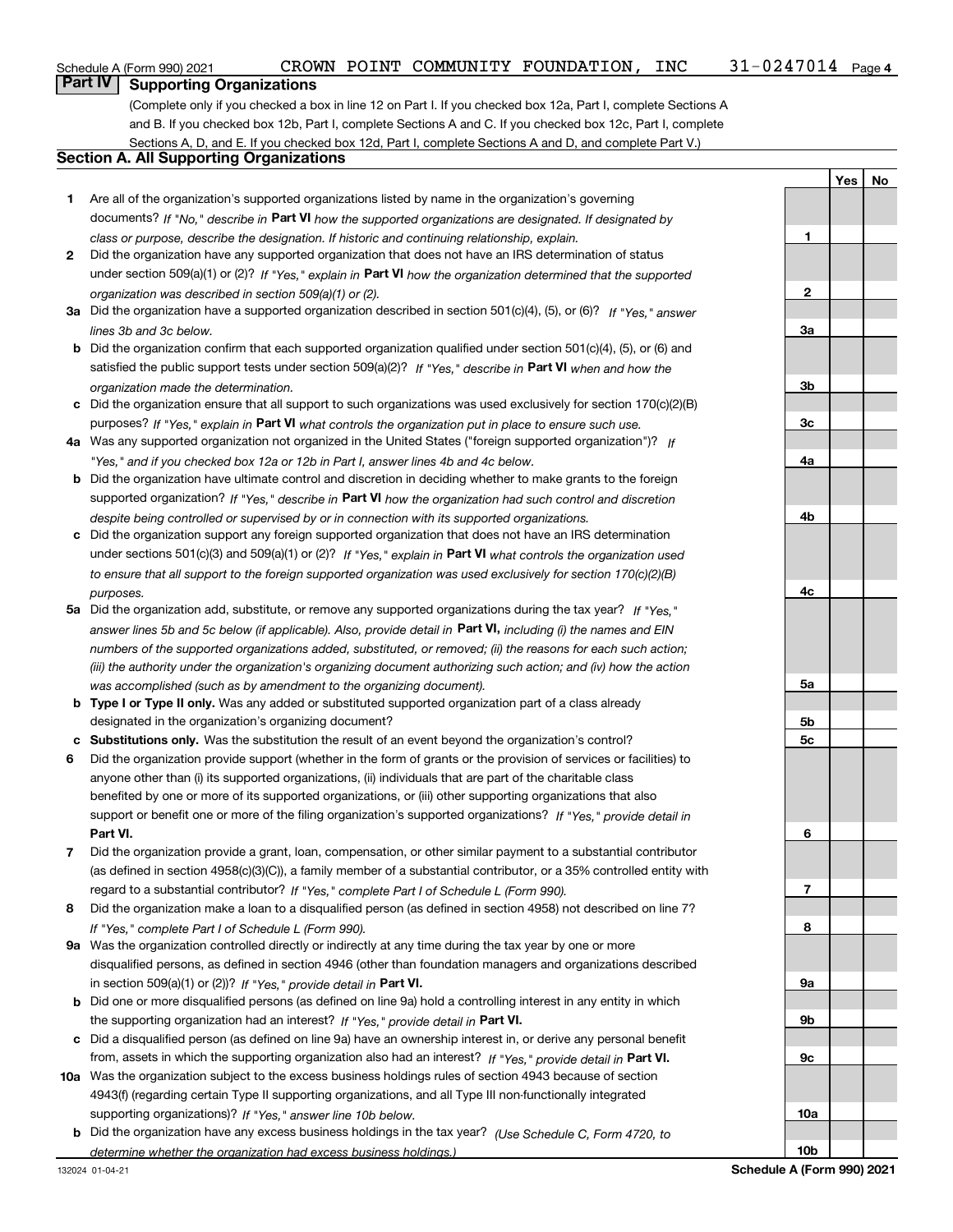#### 31-0247014 Page 5 Schedule A (Form 990) 2021 CR**OWN** POINT COMMUNITY FOUNDATION, INC 31-0247014 Page **Part IV Supporting Organizations** *(continued)*

|    |                                                                                                                      |     | No |
|----|----------------------------------------------------------------------------------------------------------------------|-----|----|
| 11 | Has the organization accepted a gift or contribution from any of the following persons?                              |     |    |
|    | a A person who directly or indirectly controls, either alone or together with persons described on lines 11b and     |     |    |
|    | 11c below, the governing body of a supported organization?                                                           | 11a |    |
|    | <b>b</b> A family member of a person described on line 11a above?                                                    | 11b |    |
|    | c A 35% controlled entity of a person described on line 11a or 11b above? If "Yes" to line 11a, 11b, or 11c, provide |     |    |
|    | detail in <b>Part VI.</b>                                                                                            | 11c |    |

#### **Section B. Type I Supporting Organizations**

|   |                                                                                                                                                                                                                                                                                                                                                                                                                                                                                                                                                                                                                                                      |  | No |
|---|------------------------------------------------------------------------------------------------------------------------------------------------------------------------------------------------------------------------------------------------------------------------------------------------------------------------------------------------------------------------------------------------------------------------------------------------------------------------------------------------------------------------------------------------------------------------------------------------------------------------------------------------------|--|----|
|   | Did the governing body, members of the governing body, officers acting in their official capacity, or membership of one or<br>more supported organizations have the power to regularly appoint or elect at least a majority of the organization's officers,<br>directors, or trustees at all times during the tax year? If "No," describe in Part VI how the supported organization(s)<br>effectively operated, supervised, or controlled the organization's activities. If the organization had more than one supported<br>organization, describe how the powers to appoint and/or remove officers, directors, or trustees were allocated among the |  |    |
|   | supported organizations and what conditions or restrictions, if any, applied to such powers during the tax year.                                                                                                                                                                                                                                                                                                                                                                                                                                                                                                                                     |  |    |
| 2 | Did the organization operate for the benefit of any supported organization other than the supported                                                                                                                                                                                                                                                                                                                                                                                                                                                                                                                                                  |  |    |
|   | organization(s) that operated, supervised, or controlled the supporting organization? If "Yes," explain in                                                                                                                                                                                                                                                                                                                                                                                                                                                                                                                                           |  |    |
|   | Do $\mathbf{P}$ and $\mathbf{M}$ is a second second second second second second second second second second second second second second second second second second second second second second second second second second second se                                                                                                                                                                                                                                                                                                                                                                                                                |  |    |

**Part VI**  *how providing such benefit carried out the purposes of the supported organization(s) that operated,*

| supervised, or controlled the supporting organization. |  |
|--------------------------------------------------------|--|
| <b>Section C. Type II Supporting Organizations</b>     |  |

**Yes No 1**or trustees of each of the organization's supported organization(s)? If "No," describe in **Part VI** how control **1***or management of the supporting organization was vested in the same persons that controlled or managed the supported organization(s).* Were a majority of the organization's directors or trustees during the tax year also a majority of the directors

| <b>Section D. All Type III Supporting Organizations</b> |
|---------------------------------------------------------|

|              |                                                                                                                        |   | Yes | <b>No</b> |
|--------------|------------------------------------------------------------------------------------------------------------------------|---|-----|-----------|
|              | Did the organization provide to each of its supported organizations, by the last day of the fifth month of the         |   |     |           |
|              | organization's tax year, (i) a written notice describing the type and amount of support provided during the prior tax  |   |     |           |
|              | year, (ii) a copy of the Form 990 that was most recently filed as of the date of notification, and (iii) copies of the |   |     |           |
|              | organization's governing documents in effect on the date of notification, to the extent not previously provided?       |   |     |           |
| $\mathbf{2}$ | Were any of the organization's officers, directors, or trustees either (i) appointed or elected by the supported       |   |     |           |
|              | organization(s) or (ii) serving on the governing body of a supported organization? If "No." explain in Part VI how     |   |     |           |
|              | the organization maintained a close and continuous working relationship with the supported organization(s).            |   |     |           |
| 3            | By reason of the relationship described on line 2, above, did the organization's supported organizations have a        |   |     |           |
|              | significant voice in the organization's investment policies and in directing the use of the organization's             |   |     |           |
|              | income or assets at all times during the tax year? If "Yes," describe in Part VI the role the organization's           |   |     |           |
|              | supported organizations played in this regard                                                                          | з |     |           |

## *supported organizations played in this regard.* **Section E. Type III Functionally Integrated Supporting Organizations**

- **1**Check the box next to the method that the organization used to satisfy the Integral Part Test during the year (see instructions).
- **alinupy** The organization satisfied the Activities Test. Complete line 2 below.
- **bThe organization is the parent of each of its supported organizations. Complete line 3 below.**

|  |  |  | $\mathbf{c}$ The organization supported a governmental entity. Describe in Part VI how you supported a governmental entity (see instructions). |  |
|--|--|--|------------------------------------------------------------------------------------------------------------------------------------------------|--|
|--|--|--|------------------------------------------------------------------------------------------------------------------------------------------------|--|

- **2Answer lines 2a and 2b below. Yes No** Activities Test.
- **a** Did substantially all of the organization's activities during the tax year directly further the exempt purposes of the supported organization(s) to which the organization was responsive? If "Yes," then in **Part VI identify those supported organizations and explain**  *how these activities directly furthered their exempt purposes, how the organization was responsive to those supported organizations, and how the organization determined that these activities constituted substantially all of its activities.*
- **b** Did the activities described on line 2a, above, constitute activities that, but for the organization's involvement, **Part VI**  *the reasons for the organization's position that its supported organization(s) would have engaged in* one or more of the organization's supported organization(s) would have been engaged in? If "Yes," e*xplain in these activities but for the organization's involvement.*
- **3**Parent of Supported Organizations. Answer lines 3a and 3b below.
- **a** Did the organization have the power to regularly appoint or elect a majority of the officers, directors, or trustees of each of the supported organizations? If "Yes" or "No" provide details in **Part VI.**
- **b** Did the organization exercise a substantial degree of direction over the policies, programs, and activities of each of its supported organizations? If "Yes," describe in Part VI the role played by the organization in this regard.

**2a 2b3a3b**

**2**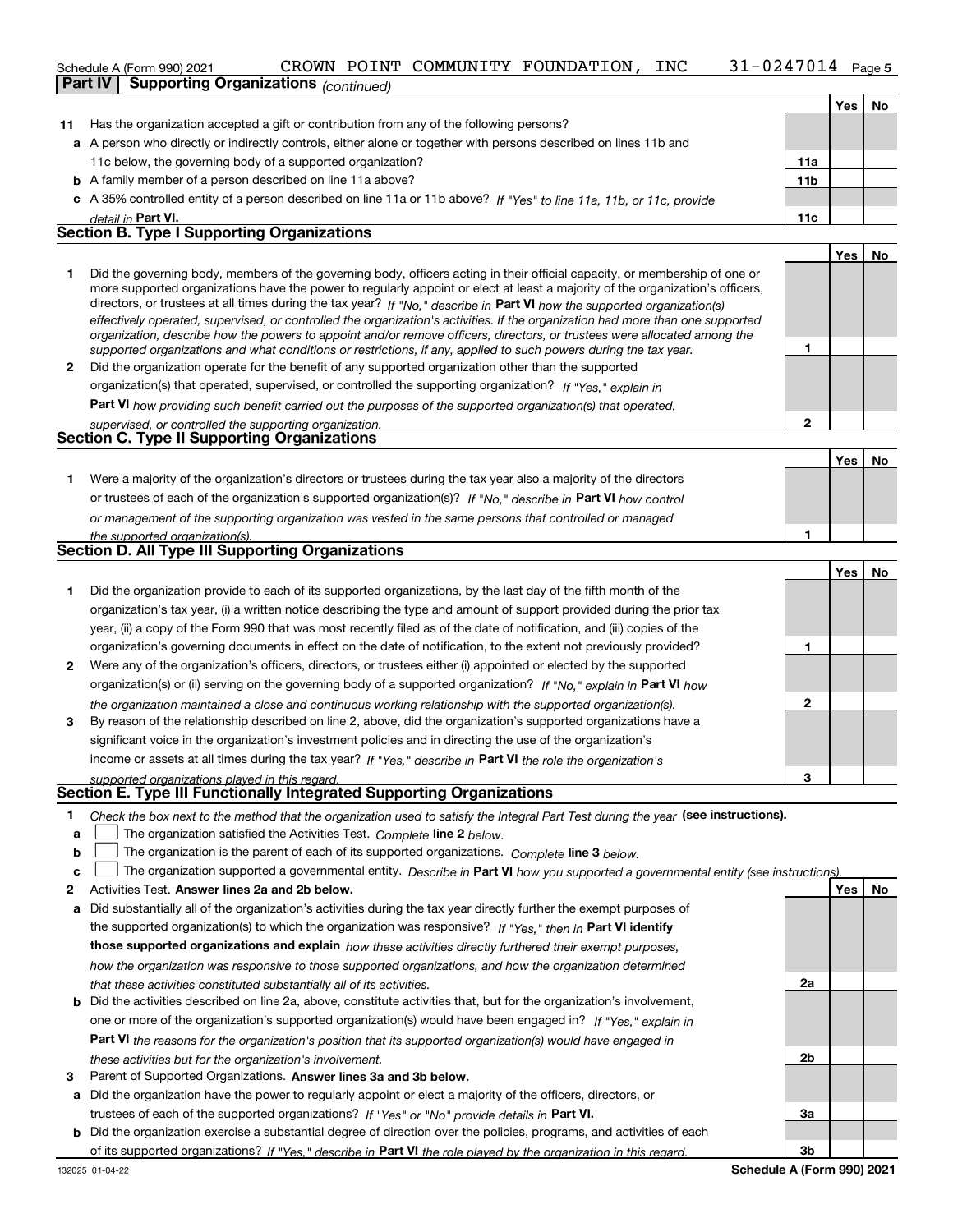| <b>Part V</b> | Type III Non-Functionally Integrated 509(a)(3) Supporting Organizations                                                                        |                |                |                                |
|---------------|------------------------------------------------------------------------------------------------------------------------------------------------|----------------|----------------|--------------------------------|
| 1             | Check here if the organization satisfied the Integral Part Test as a qualifying trust on Nov. 20, 1970 (explain in Part VI). See instructions. |                |                |                                |
|               | All other Type III non-functionally integrated supporting organizations must complete Sections A through E.                                    |                |                |                                |
|               | Section A - Adjusted Net Income                                                                                                                |                | (A) Prior Year | (B) Current Year<br>(optional) |
| 1             | Net short-term capital gain                                                                                                                    | 1              |                |                                |
| 2             | Recoveries of prior-year distributions                                                                                                         | $\mathbf 2$    |                |                                |
| 3             | Other gross income (see instructions)                                                                                                          | 3              |                |                                |
| 4             | Add lines 1 through 3.                                                                                                                         | 4              |                |                                |
| 5             | Depreciation and depletion                                                                                                                     | 5              |                |                                |
| 6             | Portion of operating expenses paid or incurred for production or                                                                               |                |                |                                |
|               | collection of gross income or for management, conservation, or                                                                                 |                |                |                                |
|               | maintenance of property held for production of income (see instructions)                                                                       | 6              |                |                                |
| 7             | Other expenses (see instructions)                                                                                                              | $\overline{7}$ |                |                                |
| 8             | Adjusted Net Income (subtract lines 5, 6, and 7 from line 4)                                                                                   | 8              |                |                                |
|               | <b>Section B - Minimum Asset Amount</b>                                                                                                        |                | (A) Prior Year | (B) Current Year<br>(optional) |
| 1             | Aggregate fair market value of all non-exempt-use assets (see                                                                                  |                |                |                                |
|               | instructions for short tax year or assets held for part of year):                                                                              |                |                |                                |
|               | <b>a</b> Average monthly value of securities                                                                                                   | 1a             |                |                                |
|               | <b>b</b> Average monthly cash balances                                                                                                         | 1b             |                |                                |
|               | c Fair market value of other non-exempt-use assets                                                                                             | 1c             |                |                                |
|               | <b>d</b> Total (add lines 1a, 1b, and 1c)                                                                                                      | 1d             |                |                                |
|               | e Discount claimed for blockage or other factors                                                                                               |                |                |                                |
|               | (explain in detail in Part VI):                                                                                                                |                |                |                                |
| $\mathbf{2}$  | Acquisition indebtedness applicable to non-exempt-use assets                                                                                   | $\mathbf{2}$   |                |                                |
| 3             | Subtract line 2 from line 1d.                                                                                                                  | 3              |                |                                |
| 4             | Cash deemed held for exempt use. Enter 0.015 of line 3 (for greater amount,                                                                    |                |                |                                |
|               | see instructions)                                                                                                                              | 4              |                |                                |
| 5             | Net value of non-exempt-use assets (subtract line 4 from line 3)                                                                               | 5              |                |                                |
| 6             | Multiply line 5 by 0.035.                                                                                                                      | 6              |                |                                |
| 7             | Recoveries of prior-year distributions                                                                                                         | 7              |                |                                |
| 8             | Minimum Asset Amount (add line 7 to line 6)                                                                                                    | 8              |                |                                |
|               | <b>Section C - Distributable Amount</b>                                                                                                        |                |                | <b>Current Year</b>            |
| 1             | Adjusted net income for prior year (from Section A, line 8, column A)                                                                          | 1              |                |                                |
| $\mathbf{2}$  | Enter 0.85 of line 1.                                                                                                                          | $\mathbf{2}$   |                |                                |
| 3             | Minimum asset amount for prior year (from Section B, line 8, column A)                                                                         | 3              |                |                                |
| 4             | Enter greater of line 2 or line 3.                                                                                                             | 4              |                |                                |
| 5             | Income tax imposed in prior year                                                                                                               | 5              |                |                                |
| 6             | Distributable Amount. Subtract line 5 from line 4, unless subject to                                                                           |                |                |                                |
|               | emergency temporary reduction (see instructions).                                                                                              | 6              |                |                                |
| 7             | Check here if the current year is the organization's first as a non-functionally integrated Type III supporting organization (see              |                |                |                                |

Schedule A (Form 990) 2021 CR**OWN** POINT COMMUNITY FOUNDATION, INC 31-0247014 Page

instructions).

**Schedule A (Form 990) 2021**

**6**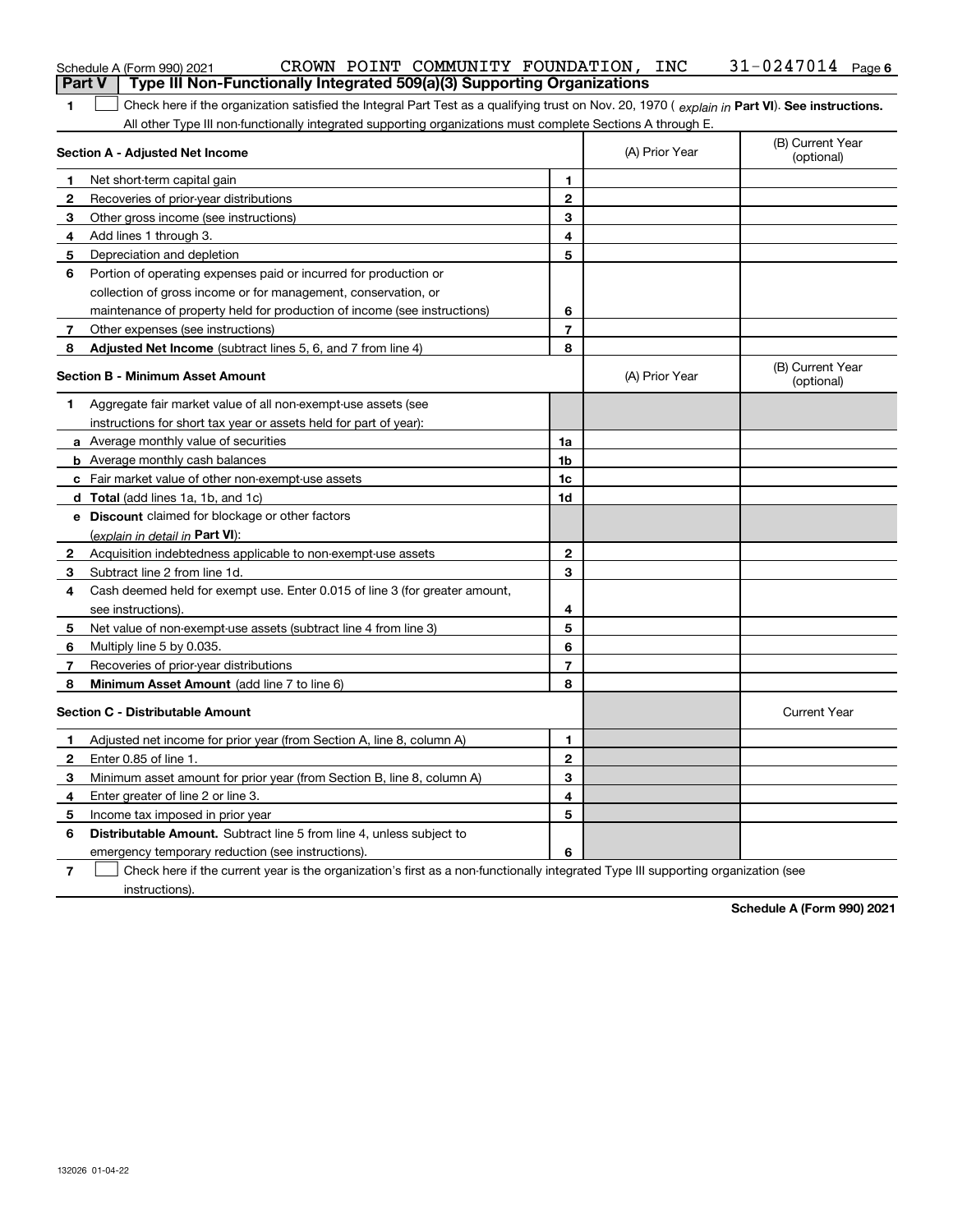| Part V | Type III Non-Functionally Integrated 509(a)(3) Supporting Organizations (continued)        |                             |                                       |                |                                                |
|--------|--------------------------------------------------------------------------------------------|-----------------------------|---------------------------------------|----------------|------------------------------------------------|
|        | <b>Section D - Distributions</b>                                                           |                             |                                       |                | <b>Current Year</b>                            |
| 1      | Amounts paid to supported organizations to accomplish exempt purposes                      |                             |                                       | 1              |                                                |
| 2      | Amounts paid to perform activity that directly furthers exempt purposes of supported       |                             |                                       |                |                                                |
|        | organizations, in excess of income from activity                                           |                             | 2                                     |                |                                                |
| 3      | Administrative expenses paid to accomplish exempt purposes of supported organizations      |                             |                                       | 3              |                                                |
| 4      | Amounts paid to acquire exempt-use assets                                                  |                             |                                       | 4              |                                                |
| 5      | Qualified set-aside amounts (prior IRS approval required - provide details in Part VI)     |                             |                                       | 5              |                                                |
| 6      | Other distributions ( <i>describe in</i> Part VI). See instructions.                       |                             |                                       | 6              |                                                |
| 7      | Total annual distributions. Add lines 1 through 6.                                         |                             |                                       | $\overline{7}$ |                                                |
| 8      | Distributions to attentive supported organizations to which the organization is responsive |                             |                                       |                |                                                |
|        | (provide details in Part VI). See instructions.                                            |                             |                                       | 8              |                                                |
| 9      | Distributable amount for 2021 from Section C, line 6                                       |                             |                                       | 9              |                                                |
| 10     | Line 8 amount divided by line 9 amount                                                     |                             |                                       | 10             |                                                |
|        |                                                                                            | (i)                         | (iii)                                 |                | (iii)                                          |
|        | <b>Section E - Distribution Allocations</b> (see instructions)                             | <b>Excess Distributions</b> | <b>Underdistributions</b><br>Pre-2021 |                | <b>Distributable</b><br><b>Amount for 2021</b> |
| 1      | Distributable amount for 2021 from Section C, line 6                                       |                             |                                       |                |                                                |
| 2      | Underdistributions, if any, for years prior to 2021 (reason-                               |                             |                                       |                |                                                |
|        | able cause required - explain in Part VI). See instructions.                               |                             |                                       |                |                                                |
| 3      | Excess distributions carryover, if any, to 2021                                            |                             |                                       |                |                                                |
|        | a From 2016                                                                                |                             |                                       |                |                                                |
|        | <b>b</b> From 2017                                                                         |                             |                                       |                |                                                |
|        | $c$ From 2018                                                                              |                             |                                       |                |                                                |
|        | d From 2019                                                                                |                             |                                       |                |                                                |
|        | e From 2020                                                                                |                             |                                       |                |                                                |
|        | f Total of lines 3a through 3e                                                             |                             |                                       |                |                                                |
|        | g Applied to underdistributions of prior years                                             |                             |                                       |                |                                                |
|        | <b>h</b> Applied to 2021 distributable amount                                              |                             |                                       |                |                                                |
| Ť.     | Carryover from 2016 not applied (see instructions)                                         |                             |                                       |                |                                                |
|        | Remainder. Subtract lines 3g, 3h, and 3i from line 3f.                                     |                             |                                       |                |                                                |
| 4      | Distributions for 2021 from Section D.                                                     |                             |                                       |                |                                                |
|        | line $7:$                                                                                  |                             |                                       |                |                                                |
|        | a Applied to underdistributions of prior years                                             |                             |                                       |                |                                                |
|        | <b>b</b> Applied to 2021 distributable amount                                              |                             |                                       |                |                                                |
|        | c Remainder. Subtract lines 4a and 4b from line 4.                                         |                             |                                       |                |                                                |
| 5      | Remaining underdistributions for years prior to 2021, if                                   |                             |                                       |                |                                                |
|        | any. Subtract lines 3g and 4a from line 2. For result greater                              |                             |                                       |                |                                                |
|        | than zero, explain in Part VI. See instructions.                                           |                             |                                       |                |                                                |
| 6      | Remaining underdistributions for 2021. Subtract lines 3h                                   |                             |                                       |                |                                                |
|        | and 4b from line 1. For result greater than zero, explain in                               |                             |                                       |                |                                                |
|        | <b>Part VI.</b> See instructions.                                                          |                             |                                       |                |                                                |
| 7      | Excess distributions carryover to 2022. Add lines 3j                                       |                             |                                       |                |                                                |
|        | and 4c.                                                                                    |                             |                                       |                |                                                |
| 8      | Breakdown of line 7:                                                                       |                             |                                       |                |                                                |
|        | a Excess from 2017                                                                         |                             |                                       |                |                                                |
|        | b Excess from 2018                                                                         |                             |                                       |                |                                                |
|        | c Excess from 2019                                                                         |                             |                                       |                |                                                |
|        | d Excess from 2020                                                                         |                             |                                       |                |                                                |

Schedule A (Form 990) 2021 CROWN POINT COMMUNITY FOUNDATION, INC 3I-UZ47UI4 Page

CROWN POINT COMMUNITY FOUNDATION, INC 31-0247014

**Schedule A (Form 990) 2021**

**7**

**e** Excess from 2021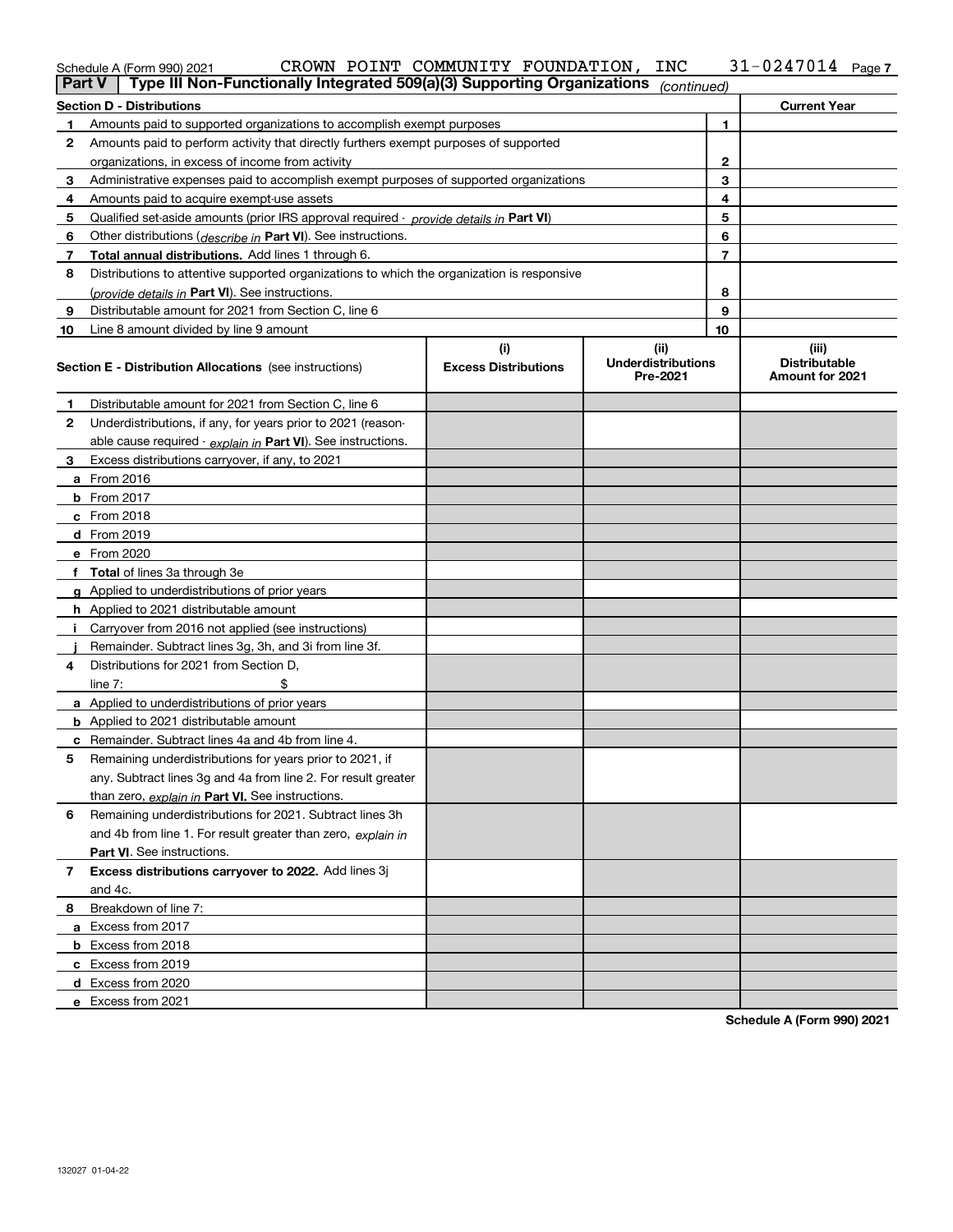|                | Schedule A (Form 990) 2021                                                                                                                                                                                                                                                                                                                                                                                                                                                                                                                                                                  |  |  |  | CROWN POINT COMMUNITY FOUNDATION, INC 31-0247014 Page 8 |  |
|----------------|---------------------------------------------------------------------------------------------------------------------------------------------------------------------------------------------------------------------------------------------------------------------------------------------------------------------------------------------------------------------------------------------------------------------------------------------------------------------------------------------------------------------------------------------------------------------------------------------|--|--|--|---------------------------------------------------------|--|
| <b>Part VI</b> | Supplemental Information. Provide the explanations required by Part II, line 10; Part II, line 17a or 17b; Part III, line 12;<br>Part IV, Section A, lines 1, 2, 3b, 3c, 4b, 4c, 5a, 6, 9a, 9b, 9c, 11a, 11b, and 11c; Part IV, Section B, lines 1 and 2; Part IV, Section C,<br>line 1; Part IV, Section D, lines 2 and 3; Part IV, Section E, lines 1c, 2a, 2b, 3a, and 3b; Part V, line 1; Part V, Section B, line 1e; Part V,<br>Section D, lines 5, 6, and 8; and Part V, Section E, lines 2, 5, and 6. Also complete this part for any additional information.<br>(See instructions.) |  |  |  |                                                         |  |
|                |                                                                                                                                                                                                                                                                                                                                                                                                                                                                                                                                                                                             |  |  |  |                                                         |  |
|                |                                                                                                                                                                                                                                                                                                                                                                                                                                                                                                                                                                                             |  |  |  |                                                         |  |
|                |                                                                                                                                                                                                                                                                                                                                                                                                                                                                                                                                                                                             |  |  |  |                                                         |  |
|                |                                                                                                                                                                                                                                                                                                                                                                                                                                                                                                                                                                                             |  |  |  |                                                         |  |
|                |                                                                                                                                                                                                                                                                                                                                                                                                                                                                                                                                                                                             |  |  |  |                                                         |  |
|                |                                                                                                                                                                                                                                                                                                                                                                                                                                                                                                                                                                                             |  |  |  |                                                         |  |
|                |                                                                                                                                                                                                                                                                                                                                                                                                                                                                                                                                                                                             |  |  |  |                                                         |  |
|                |                                                                                                                                                                                                                                                                                                                                                                                                                                                                                                                                                                                             |  |  |  |                                                         |  |
|                |                                                                                                                                                                                                                                                                                                                                                                                                                                                                                                                                                                                             |  |  |  |                                                         |  |
|                |                                                                                                                                                                                                                                                                                                                                                                                                                                                                                                                                                                                             |  |  |  |                                                         |  |
|                |                                                                                                                                                                                                                                                                                                                                                                                                                                                                                                                                                                                             |  |  |  |                                                         |  |
|                |                                                                                                                                                                                                                                                                                                                                                                                                                                                                                                                                                                                             |  |  |  |                                                         |  |
|                |                                                                                                                                                                                                                                                                                                                                                                                                                                                                                                                                                                                             |  |  |  |                                                         |  |
|                |                                                                                                                                                                                                                                                                                                                                                                                                                                                                                                                                                                                             |  |  |  |                                                         |  |
|                |                                                                                                                                                                                                                                                                                                                                                                                                                                                                                                                                                                                             |  |  |  |                                                         |  |
|                |                                                                                                                                                                                                                                                                                                                                                                                                                                                                                                                                                                                             |  |  |  |                                                         |  |
|                |                                                                                                                                                                                                                                                                                                                                                                                                                                                                                                                                                                                             |  |  |  |                                                         |  |
|                |                                                                                                                                                                                                                                                                                                                                                                                                                                                                                                                                                                                             |  |  |  |                                                         |  |
|                |                                                                                                                                                                                                                                                                                                                                                                                                                                                                                                                                                                                             |  |  |  |                                                         |  |
|                |                                                                                                                                                                                                                                                                                                                                                                                                                                                                                                                                                                                             |  |  |  |                                                         |  |
|                |                                                                                                                                                                                                                                                                                                                                                                                                                                                                                                                                                                                             |  |  |  |                                                         |  |
|                |                                                                                                                                                                                                                                                                                                                                                                                                                                                                                                                                                                                             |  |  |  |                                                         |  |
|                |                                                                                                                                                                                                                                                                                                                                                                                                                                                                                                                                                                                             |  |  |  |                                                         |  |
|                |                                                                                                                                                                                                                                                                                                                                                                                                                                                                                                                                                                                             |  |  |  |                                                         |  |
|                |                                                                                                                                                                                                                                                                                                                                                                                                                                                                                                                                                                                             |  |  |  |                                                         |  |
|                |                                                                                                                                                                                                                                                                                                                                                                                                                                                                                                                                                                                             |  |  |  |                                                         |  |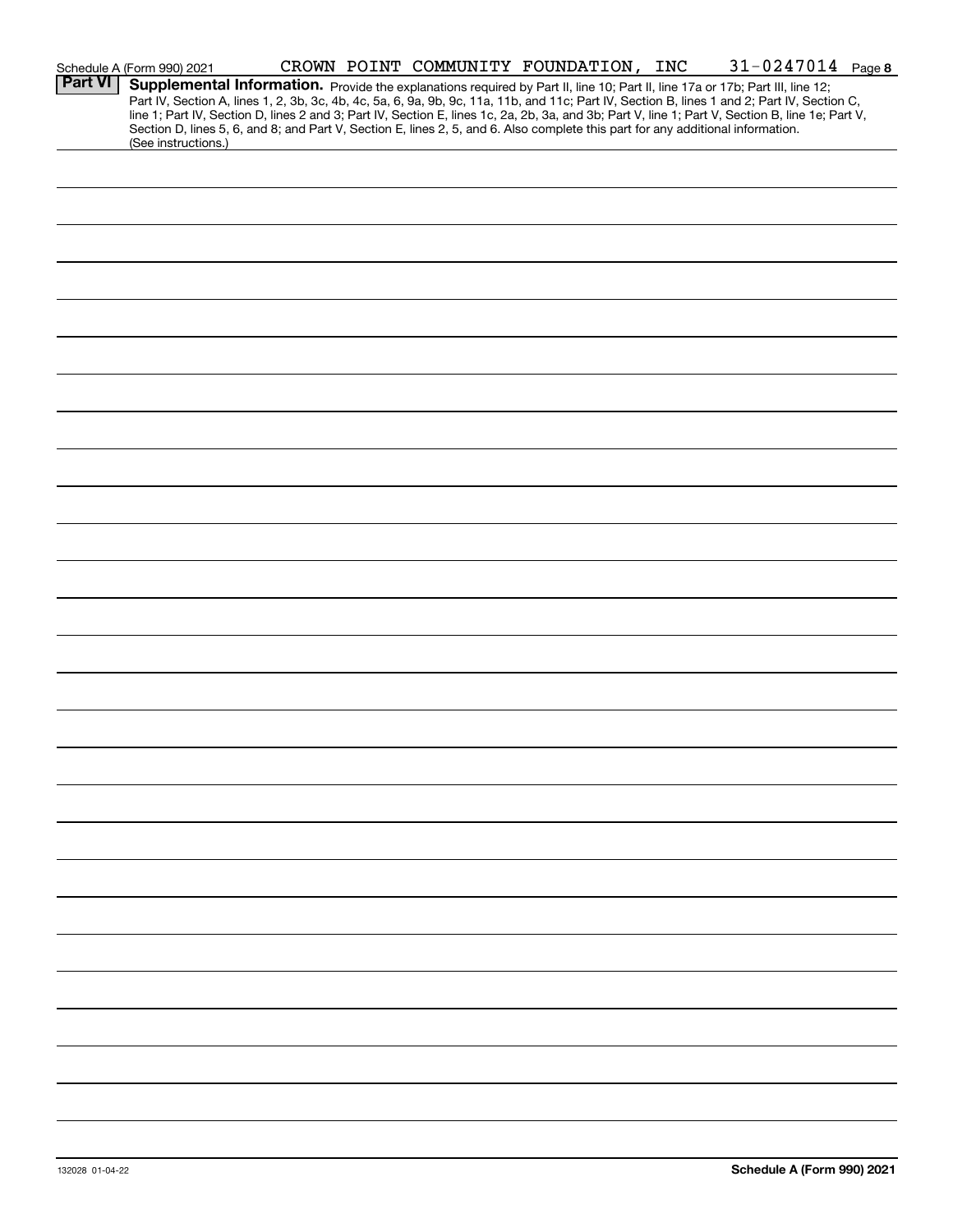Department of the Treasury Internal Revenue Service

Name of the organization

#### \*\* PUBLIC DISCLOSURE COPY \*\*

## **Schedule B Schedule of Contributors**

**(Form 990) | Attach to Form 990 or Form 990-PF. | Go to www.irs.gov/Form990 for the latest information.** OMB No. 1545-0047

# **2021**

**Employer identification number**

|                                       | CROWN POINT COMMUNITY FOUNDATION,<br>INC                                           | 31-0247014 |
|---------------------------------------|------------------------------------------------------------------------------------|------------|
| <b>Organization type (check one):</b> |                                                                                    |            |
| Filers of:                            | Section:                                                                           |            |
| Form 990 or 990-EZ                    | $\boxed{\mathbf{X}}$ 501(c)( 3) (enter number) organization                        |            |
|                                       | $4947(a)(1)$ nonexempt charitable trust <b>not</b> treated as a private foundation |            |
|                                       | 527 political organization                                                         |            |
| Form 990-PF                           | 501(c)(3) exempt private foundation                                                |            |

4947(a)(1) nonexempt charitable trust treated as a private foundation  $\mathcal{L}^{\text{max}}$ 

501(c)(3) taxable private foundation  $\mathcal{L}^{\text{max}}$ 

Check if your organization is covered by the **General Rule** or a **Special Rule. Note:**  Only a section 501(c)(7), (8), or (10) organization can check boxes for both the General Rule and a Special Rule. See instructions.

#### **General Rule**

 $\mathcal{L}^{\text{max}}$ 

For an organization filing Form 990, 990-EZ, or 990-PF that received, during the year, contributions totaling \$5,000 or more (in money or property) from any one contributor. Complete Parts I and II. See instructions for determining a contributor's total contributions.

#### **Special Rules**

contributor, during the year, total contributions of the greater of (1**)** \$5,000; or (2) 2% of the amount on (i) Form 990, Part VIII, line 1h;  $\boxed{\textbf{X}}$  For an organization described in section 501(c)(3) filing Form 990 or 990-EZ that met the 33 1/3% support test of the regulations under sections 509(a)(1) and 170(b)(1)(A)(vi), that checked Schedule A (Form 990), Part II, line 13, 16a, or 16b, and that received from any one or (ii) Form 990-EZ, line 1. Complete Parts I and II.

For an organization described in section 501(c)(7), (8), or (10) filing Form 990 or 990-EZ that received from any one contributor, during the year, total contributions of more than \$1,000 exclusively for religious, charitable, scientific, literary, or educational purposes, or for the prevention of cruelty to children or animals. Complete Parts I (entering "N/A" in column (b) instead of the contributor name and address), II, and III.  $\mathcal{L}^{\text{max}}$ 

purpose. Don't complete any of the parts unless the **General Rule** applies to this organization because it received *nonexclusively* year, contributions <sub>exclusively</sub> for religious, charitable, etc., purposes, but no such contributions totaled more than \$1,000. If this box is checked, enter here the total contributions that were received during the year for an  $\;$ exclusively religious, charitable, etc., For an organization described in section 501(c)(7), (8), or (10) filing Form 990 or 990-EZ that received from any one contributor, during the religious, charitable, etc., contributions totaling \$5,000 or more during the year ~~~~~~~~~~~~~~~ | \$  $\mathcal{L}^{\text{max}}$ 

Caution: An organization that isn't covered by the General Rule and/or the Special Rules doesn't file Schedule B (Form 990), but it **must** answer "No" on Part IV, line 2, of its Form 990; or check the box on line H of its Form 990-EZ or on its Form 990-PF, Part I, line 2, to certify that it doesn't meet the filing requirements of Schedule B (Form 990).

LHA For Paperwork Reduction Act Notice, see the instructions for Form 990, 990-EZ, or 990-PF. **In the act and Schedule B** (Form 990) (2021)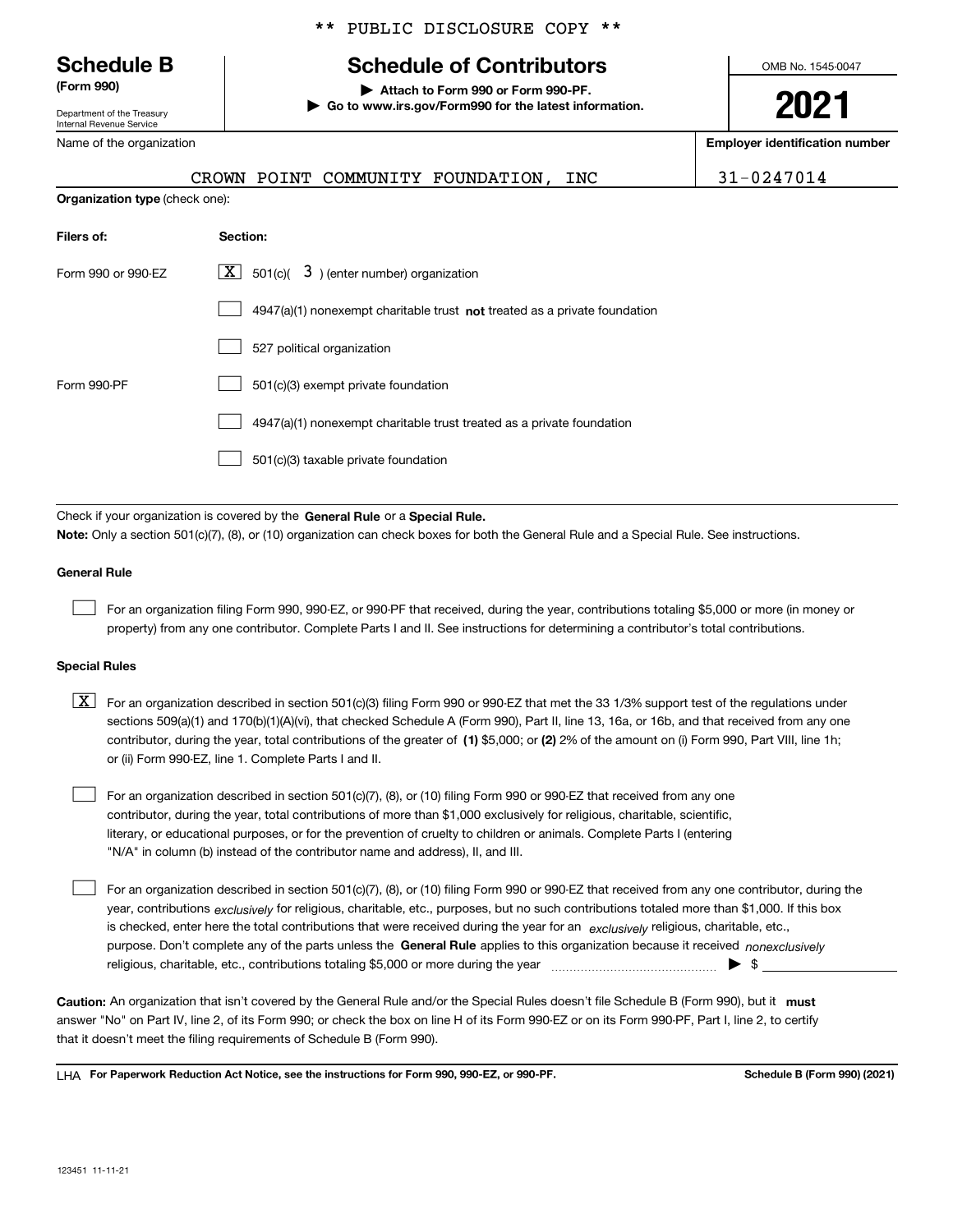(Complete Part II for

**PersonPayrollNoncash**

\$

|                      | Schedule B (Form 990) (2021)                                                                          |                                       | Page 2                                                                                                    |
|----------------------|-------------------------------------------------------------------------------------------------------|---------------------------------------|-----------------------------------------------------------------------------------------------------------|
| Name of organization |                                                                                                       | <b>Employer identification number</b> |                                                                                                           |
|                      | CROWN POINT COMMUNITY FOUNDATION,<br>INC                                                              |                                       | 31-0247014                                                                                                |
| Part I               | <b>Contributors</b> (see instructions). Use duplicate copies of Part I if additional space is needed. |                                       |                                                                                                           |
| (a)<br>No.           | (b)<br>Name, address, and ZIP + 4                                                                     | (c)<br><b>Total contributions</b>     | (d)<br>Type of contribution                                                                               |
| 1                    |                                                                                                       | 1,500,000.<br>\$                      | $\overline{\text{X}}$<br>Person<br>Payroll<br>Noncash<br>(Complete Part II for<br>noncash contributions.) |
| (a)<br>No.           | (b)<br>Name, address, and ZIP + 4                                                                     | (c)<br><b>Total contributions</b>     | (d)<br>Type of contribution                                                                               |
| 2                    |                                                                                                       | 96,000.<br>\$                         | $\overline{\text{X}}$<br>Person<br>Payroll<br>Noncash<br>(Complete Part II for<br>noncash contributions.) |
| (a)<br>No.           | (b)<br>Name, address, and ZIP + 4                                                                     | (c)<br><b>Total contributions</b>     | (d)<br>Type of contribution                                                                               |
| 3                    |                                                                                                       | 64,500.<br>\$                         | $\overline{\text{X}}$<br>Person<br>Payroll<br>Noncash<br>(Complete Part II for<br>noncash contributions.) |
| (a)<br>No.           | (b)<br>Name, address, and ZIP + 4                                                                     | (c)<br><b>Total contributions</b>     | (d)<br>Type of contribution                                                                               |
| 4                    |                                                                                                       | 182,596.<br>\$                        | $\overline{\text{X}}$<br>Person<br>Payroll<br>Noncash<br>(Complete Part II for<br>noncash contributions.) |
| (a)<br>No.           | (b)<br>Name, address, and ZIP + 4                                                                     | (c)<br><b>Total contributions</b>     | (d)<br>Type of contribution                                                                               |
| 5                    |                                                                                                       | 500,000.<br>\$                        | $\overline{\text{X}}$<br>Person<br>Payroll<br>Noncash<br>(Complete Part II for<br>noncash contributions.) |
| (a)<br>No.           | (b)<br>Name, address, and ZIP + 4                                                                     | (c)<br><b>Total contributions</b>     | (d)<br>Type of contribution                                                                               |

> $\mathcal{L}^{\text{max}}$  $\mathcal{L}^{\text{max}}$  $\mathcal{L}^{\text{max}}$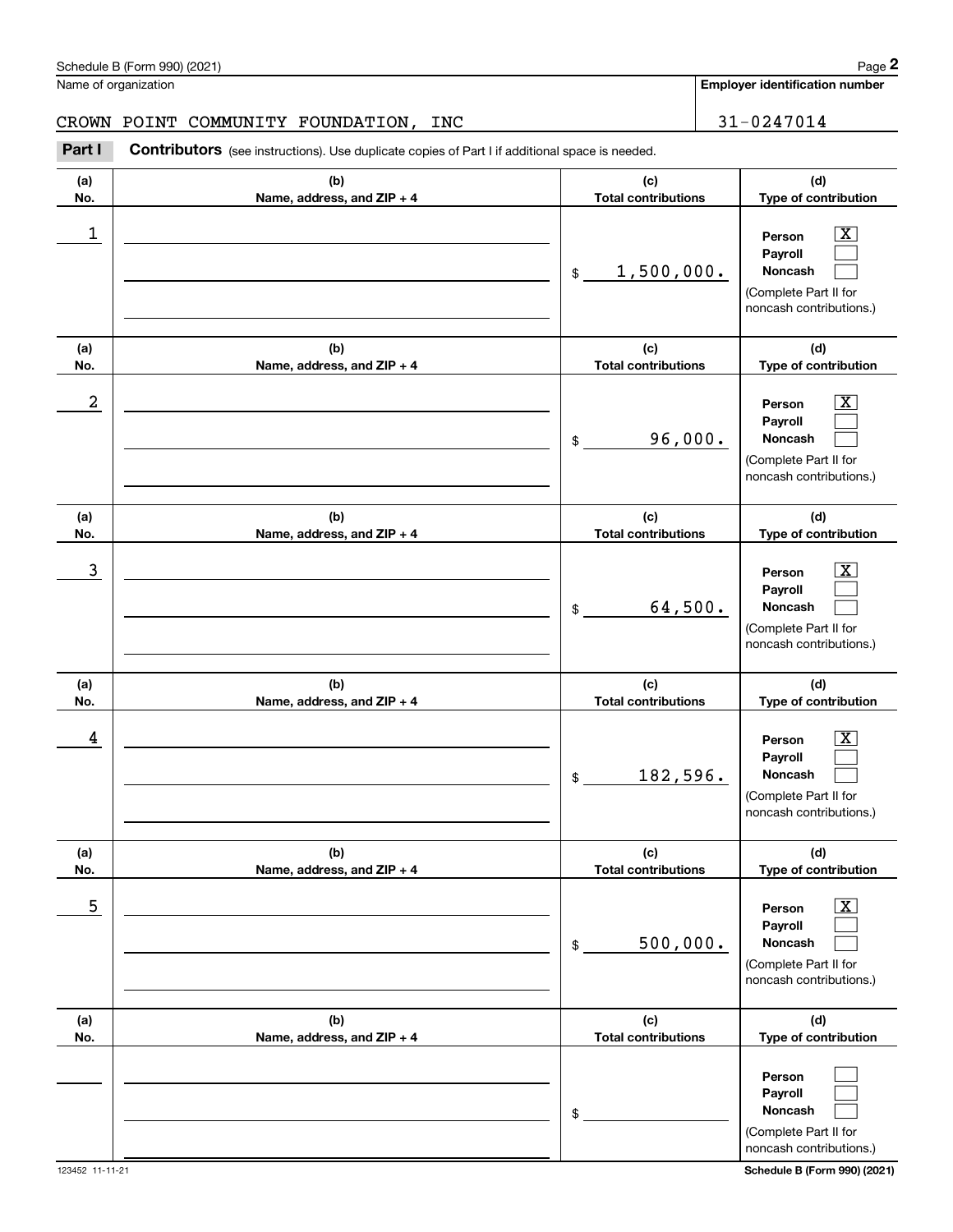|                              | Schedule B (Form 990) (2021)                                                                        |                                                 | Page 3                                |
|------------------------------|-----------------------------------------------------------------------------------------------------|-------------------------------------------------|---------------------------------------|
|                              | Name of organization                                                                                |                                                 | <b>Employer identification number</b> |
|                              | CROWN POINT COMMUNITY FOUNDATION, INC                                                               |                                                 | 31-0247014                            |
| Part II                      | Noncash Property (see instructions). Use duplicate copies of Part II if additional space is needed. |                                                 |                                       |
| (a)<br>No.<br>from<br>Part I | (b)<br>Description of noncash property given                                                        | (c)<br>FMV (or estimate)<br>(See instructions.) | (d)<br>Date received                  |
|                              |                                                                                                     | \$                                              |                                       |
| (a)<br>No.<br>from<br>Part I | (b)<br>Description of noncash property given                                                        | (c)<br>FMV (or estimate)<br>(See instructions.) | (d)<br>Date received                  |
|                              |                                                                                                     | \$                                              |                                       |
| (a)<br>No.<br>from<br>Part I | (b)<br>Description of noncash property given                                                        | (c)<br>FMV (or estimate)<br>(See instructions.) | (d)<br>Date received                  |
|                              |                                                                                                     | \$                                              |                                       |
| (a)<br>No.<br>from<br>Part I | (b)<br>Description of noncash property given                                                        | (c)<br>FMV (or estimate)<br>(See instructions.) | (d)<br>Date received                  |
|                              |                                                                                                     | \$                                              |                                       |
| (a)<br>No.<br>from<br>Part I | (b)<br>Description of noncash property given                                                        | (c)<br>FMV (or estimate)<br>(See instructions.) | (d)<br>Date received                  |
|                              |                                                                                                     | \$                                              |                                       |
| (a)<br>No.<br>from<br>Part I | (b)<br>Description of noncash property given                                                        | (c)<br>FMV (or estimate)<br>(See instructions.) | (d)<br>Date received                  |
|                              |                                                                                                     | \$                                              |                                       |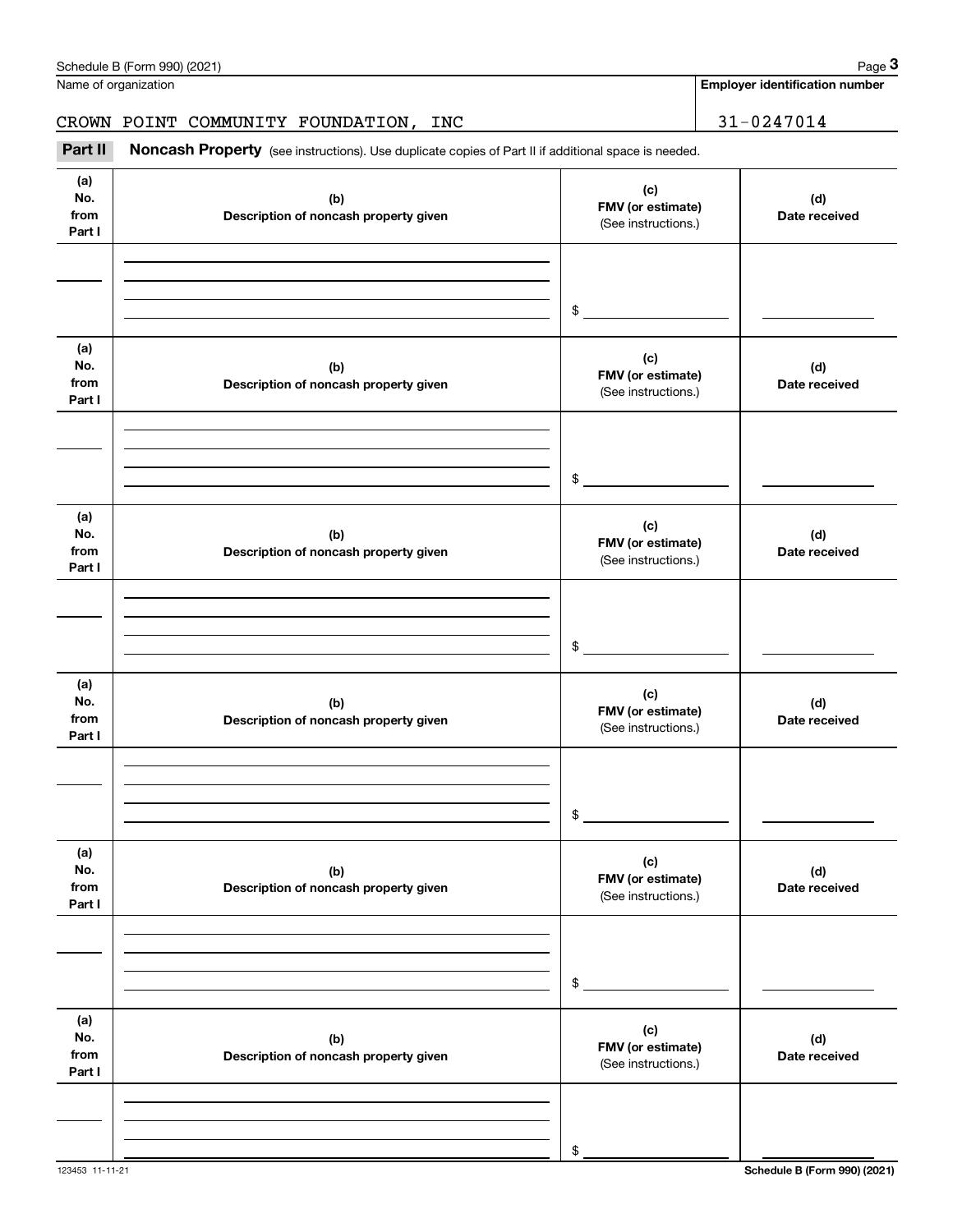|                 | Schedule B (Form 990) (2021)                                                                                                                                                                                                                                                 |                      | Page 4                                   |
|-----------------|------------------------------------------------------------------------------------------------------------------------------------------------------------------------------------------------------------------------------------------------------------------------------|----------------------|------------------------------------------|
|                 | Name of organization                                                                                                                                                                                                                                                         |                      | <b>Employer identification number</b>    |
|                 | CROWN POINT COMMUNITY FOUNDATION, INC                                                                                                                                                                                                                                        |                      | 31-0247014                               |
| Part III        | Exclusively religious, charitable, etc., contributions to organizations described in section 501(c)(7), (8), or (10) that total more than \$1,000 for the year<br>from any one contributor. Complete columns (a) through (e) and the following line entry. For organizations |                      |                                          |
|                 | completing Part III, enter the total of exclusively religious, charitable, etc., contributions of \$1,000 or less for the year. (Enter this info. once.) $\blacktriangleright$ \$<br>Use duplicate copies of Part III if additional space is needed.                         |                      |                                          |
| (a) No.         |                                                                                                                                                                                                                                                                              |                      |                                          |
| from<br>Part I  | (b) Purpose of gift                                                                                                                                                                                                                                                          | (c) Use of gift      | (d) Description of how gift is held      |
|                 |                                                                                                                                                                                                                                                                              |                      |                                          |
|                 |                                                                                                                                                                                                                                                                              |                      |                                          |
|                 |                                                                                                                                                                                                                                                                              |                      |                                          |
|                 |                                                                                                                                                                                                                                                                              | (e) Transfer of gift |                                          |
|                 | Transferee's name, address, and ZIP + 4                                                                                                                                                                                                                                      |                      | Relationship of transferor to transferee |
|                 |                                                                                                                                                                                                                                                                              |                      |                                          |
|                 |                                                                                                                                                                                                                                                                              |                      |                                          |
|                 |                                                                                                                                                                                                                                                                              |                      |                                          |
| (a) No.<br>from | (b) Purpose of gift                                                                                                                                                                                                                                                          | (c) Use of gift      | (d) Description of how gift is held      |
| Part I          |                                                                                                                                                                                                                                                                              |                      |                                          |
|                 |                                                                                                                                                                                                                                                                              |                      |                                          |
|                 |                                                                                                                                                                                                                                                                              |                      |                                          |
|                 |                                                                                                                                                                                                                                                                              | (e) Transfer of gift |                                          |
|                 |                                                                                                                                                                                                                                                                              |                      |                                          |
|                 | Transferee's name, address, and $ZIP + 4$                                                                                                                                                                                                                                    |                      | Relationship of transferor to transferee |
|                 |                                                                                                                                                                                                                                                                              |                      |                                          |
|                 |                                                                                                                                                                                                                                                                              |                      |                                          |
| (a) No.         |                                                                                                                                                                                                                                                                              |                      |                                          |
| from<br>Part I  | (b) Purpose of gift                                                                                                                                                                                                                                                          | (c) Use of gift      | (d) Description of how gift is held      |
|                 |                                                                                                                                                                                                                                                                              |                      |                                          |
|                 |                                                                                                                                                                                                                                                                              |                      |                                          |
|                 |                                                                                                                                                                                                                                                                              |                      |                                          |
|                 |                                                                                                                                                                                                                                                                              | (e) Transfer of gift |                                          |
|                 | Transferee's name, address, and $ZIP + 4$                                                                                                                                                                                                                                    |                      | Relationship of transferor to transferee |
|                 |                                                                                                                                                                                                                                                                              |                      |                                          |
|                 |                                                                                                                                                                                                                                                                              |                      |                                          |
|                 |                                                                                                                                                                                                                                                                              |                      |                                          |
| (a) No.<br>from | (b) Purpose of gift                                                                                                                                                                                                                                                          | (c) Use of gift      | (d) Description of how gift is held      |
| Part I          |                                                                                                                                                                                                                                                                              |                      |                                          |
|                 |                                                                                                                                                                                                                                                                              |                      |                                          |
|                 |                                                                                                                                                                                                                                                                              |                      |                                          |
|                 |                                                                                                                                                                                                                                                                              | (e) Transfer of gift |                                          |
|                 |                                                                                                                                                                                                                                                                              |                      |                                          |
|                 | Transferee's name, address, and $ZIP + 4$                                                                                                                                                                                                                                    |                      | Relationship of transferor to transferee |
|                 |                                                                                                                                                                                                                                                                              |                      |                                          |
|                 |                                                                                                                                                                                                                                                                              |                      |                                          |
|                 |                                                                                                                                                                                                                                                                              |                      |                                          |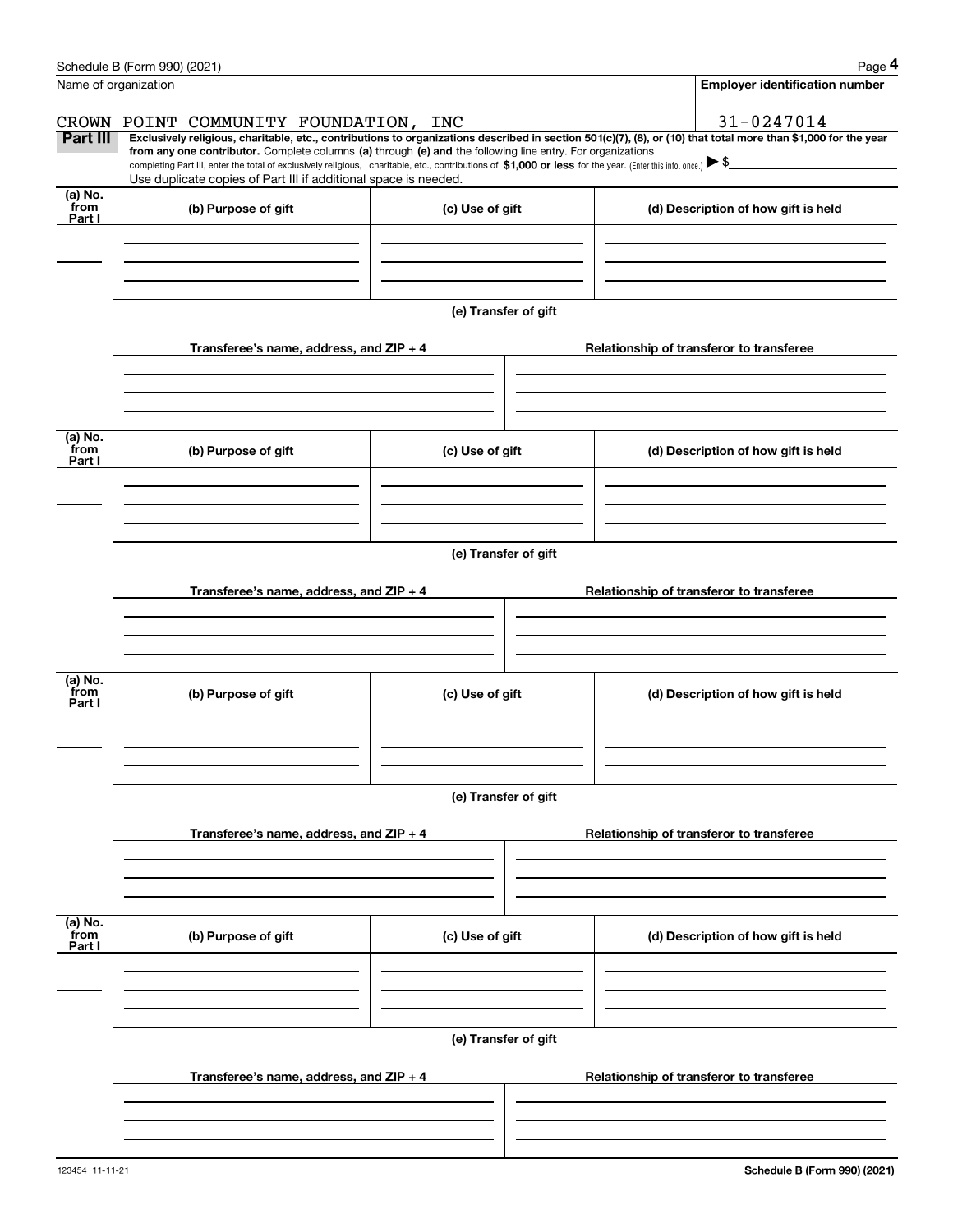| <b>SCHEDULE D</b> |
|-------------------|
|-------------------|

Department of the Treasury Internal Revenue Service

| (Form 990) |  |
|------------|--|
|------------|--|

### **Supplemental Financial Statements**

**| Complete if the organization answered "Yes" on Form 990, Part IV, line 6, 7, 8, 9, 10, 11a, 11b, 11c, 11d, 11e, 11f, 12a, or 12b. | Attach to Form 990.** OMB No. 1545-0047 to Public **Inspection2021**

**Name of the organization Employer identification number**

**|Go to www.irs.gov/Form990 for instructions and the latest information.**

**Held at the End of the Tax Year** (a) Donor advised funds **123456Yes No** are the organization's property, subject to the organization's exclusive legal control? ~~~~~~~~~~~~~~~~~~ X **Yes No 123456789abcd2a2b2c2dYes No Yes No 1a** If the organization elected, as permitted under FASB ASC 958, not to report in its revenue statement and balance sheet works **2b** If the organization elected, as permitted under FASB ASC 958, to report in its revenue statement and balance sheet works of **(i)** Revenue included on Form 990, Part VIII, line 1 ~~~~~~~~~~~~~~~~~~~~~~~~~~~~ | \$ **(ii)** Assets included in Form 990, Part X ~~~~~~~~~~~~~~~~~~~~~~~~~~~~~~~~~ | \$ **a**Revenue included on Form 990, Part VIII, line 1 ~~~~~~~~~~~~~~~~~~~~~~~~~~~~~~**b**<code>Part I</code>  $|$   $|$  Organizations Maintaining Donor Advised Funds or Other Similar Funds or Accounts.  $\,$  <code>Complete</code> if the organization answered "Yes" on Form 990, Part IV, line 6. (b) Funds and other accounts Total number at end of year ~~~~~~~~~~~~~~~ Aggregate value of contributions to (during year)  $\quad \quad \ldots \ldots \ldots$ Aggregate value of grants from (during year) www.community Aggregate value at end of year ~~~~~~~~~~~~~ Did the organization inform all donors and donor advisors in writing that the assets held in donor advised funds Did the organization inform all grantees, donors, and donor advisors in writing that grant funds can be used only for charitable purposes and not for the benefit of the donor or donor advisor, or for any other purpose conferring impermissible private benefit? **Part II | Conservation Easements.** Complete if the organization answered "Yes" on Form 990, Part IV, line 7. Purpose(s) of conservation easements held by the organization (check all that apply). Preservation of land for public use (for example, recreation or education) **Protection of natural habitat Example 2014** Preservation of open space Preservation of a historically important land area Preservation of a certified historic structure Complete lines 2a through 2d if the organization held a qualified conservation contribution in the form of a conservation easement on the last day of the tax year. Total number of conservation easements ~~~~~~~~~~~~~~~~~~~~~~~~~~~~~~~~ Total acreage restricted by conservation easements Number of conservation easements on a certified historic structure included in (a) ~~~~~~~~~~~~ Number of conservation easements included in (c) acquired after 7/25/06, and not on a historic structure listed in the National Register ~~~~~~~~~~~~~~~~~~~~~~~~~~~~~~~~~~~~~~ Number of conservation easements modified, transferred, released, extinguished, or terminated by the organization during the tax  $year$ Number of states where property subject to conservation easement is located  $\blacktriangleright$ Does the organization have a written policy regarding the periodic monitoring, inspection, handling of violations, and enforcement of the conservation easements it holds? ~~~~~~~~~~~~~~~~~~~~~~~~~ Staff and volunteer hours devoted to monitoring, inspecting, handling of violations, and enforcing conservation easements during the year  $\blacktriangleright$  . Amount of expenses incurred in monitoring, inspecting, handling of violations, and enforcing conservation easements during the year  $\blacktriangleright$  \$ Does each conservation easement reported on line 2(d) above satisfy the requirements of section 170(h)(4)(B)(i) and section 170(h)(4)(B)(ii)? ~~~~~~~~~~~~~~~~~~~~~~~~~~~~~~~~~~~~~~~~~~~~~~ In Part XIII, describe how the organization reports conservation easements in its revenue and expense statement and balance sheet, and include, if applicable, the text of the footnote to the organization's financial statements that describes the organization's accounting for conservation easements. Complete if the organization answered "Yes" on Form 990, Part IV, line 8. of art, historical treasures, or other similar assets held for public exhibition, education, or research in furtherance of public service, provide in Part XIII the text of the footnote to its financial statements that describes these items. art, historical treasures, or other similar assets held for public exhibition, education, or research in furtherance of public service, provide the following amounts relating to these items: If the organization received or held works of art, historical treasures, or other similar assets for financial gain, provide the following amounts required to be reported under FASB ASC 958 relating to these items: Assets included in Form 990, Part X  $\blacktriangleright$  \$  $\mathfrak{L}$ **Part III Organizations Maintaining Collections of Art, Historical Treasures, or Other Similar Assets.**  $\boxed{\text{X}}$  $\overline{X}$  Yes  $\overline{X}$  $\mathcal{L}^{\text{max}}$  $\mathcal{L}^{\text{max}}$  $\mathcal{L}^{\text{max}}$ 60 107,699. 63,373. 2,403,102. X CROWN POINT COMMUNITY FOUNDATION, INC 31-0247014

**For Paperwork Reduction Act Notice, see the Instructions for Form 990. Schedule D (Form 990) 2021** LHA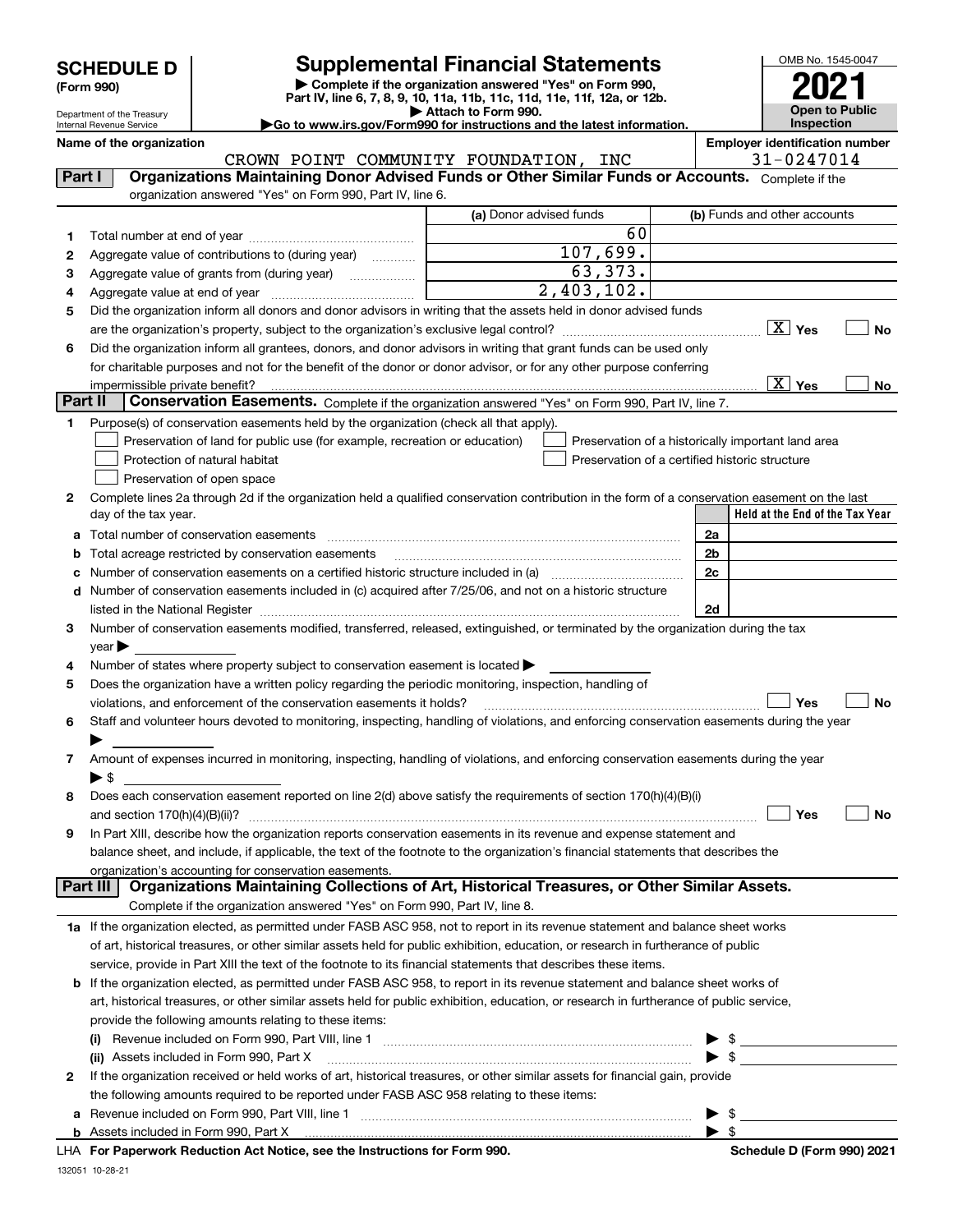|               | Schedule D (Form 990) 2021<br>Part III                                                                                                                                                                                         | CROWN POINT COMMUNITY FOUNDATION, INC |                |                                                                                                                                                                                                                               |                 |              | 31-0247014           |                                                      |               | Page <sub>2</sub>     |  |
|---------------|--------------------------------------------------------------------------------------------------------------------------------------------------------------------------------------------------------------------------------|---------------------------------------|----------------|-------------------------------------------------------------------------------------------------------------------------------------------------------------------------------------------------------------------------------|-----------------|--------------|----------------------|------------------------------------------------------|---------------|-----------------------|--|
|               | Organizations Maintaining Collections of Art, Historical Treasures, or Other Similar Assets (continued)                                                                                                                        |                                       |                |                                                                                                                                                                                                                               |                 |              |                      |                                                      |               |                       |  |
| 3             | Using the organization's acquisition, accession, and other records, check any of the following that make significant use of its                                                                                                |                                       |                |                                                                                                                                                                                                                               |                 |              |                      |                                                      |               |                       |  |
|               | collection items (check all that apply):                                                                                                                                                                                       |                                       |                |                                                                                                                                                                                                                               |                 |              |                      |                                                      |               |                       |  |
| a             | Public exhibition                                                                                                                                                                                                              | d                                     |                | Loan or exchange program                                                                                                                                                                                                      |                 |              |                      |                                                      |               |                       |  |
| b             | Scholarly research                                                                                                                                                                                                             | e                                     |                | Other and the contract of the contract of the contract of the contract of the contract of the contract of the contract of the contract of the contract of the contract of the contract of the contract of the contract of the |                 |              |                      |                                                      |               |                       |  |
| c             | Preservation for future generations                                                                                                                                                                                            |                                       |                |                                                                                                                                                                                                                               |                 |              |                      |                                                      |               |                       |  |
| 4             | Provide a description of the organization's collections and explain how they further the organization's exempt purpose in Part XIII.                                                                                           |                                       |                |                                                                                                                                                                                                                               |                 |              |                      |                                                      |               |                       |  |
| 5             | During the year, did the organization solicit or receive donations of art, historical treasures, or other similar assets                                                                                                       |                                       |                |                                                                                                                                                                                                                               |                 |              |                      |                                                      |               |                       |  |
|               |                                                                                                                                                                                                                                |                                       |                |                                                                                                                                                                                                                               |                 |              |                      | Yes                                                  |               | No                    |  |
|               | Part IV<br>Escrow and Custodial Arrangements. Complete if the organization answered "Yes" on Form 990, Part IV, line 9, or<br>reported an amount on Form 990, Part X, line 21.                                                 |                                       |                |                                                                                                                                                                                                                               |                 |              |                      |                                                      |               |                       |  |
|               | 1a Is the organization an agent, trustee, custodian or other intermediary for contributions or other assets not included                                                                                                       |                                       |                |                                                                                                                                                                                                                               |                 |              |                      |                                                      |               |                       |  |
|               | on Form 990, Part X? [11] matter contracts and contracts and contracts are contracted as a function of the set of the set of the set of the set of the set of the set of the set of the set of the set of the set of the set o |                                       |                |                                                                                                                                                                                                                               |                 |              |                      | Yes                                                  |               | $\boxed{\text{X}}$ No |  |
|               | b If "Yes," explain the arrangement in Part XIII and complete the following table:                                                                                                                                             |                                       |                |                                                                                                                                                                                                                               |                 |              |                      |                                                      |               |                       |  |
|               |                                                                                                                                                                                                                                |                                       |                |                                                                                                                                                                                                                               |                 |              |                      | Amount                                               |               |                       |  |
|               | c Beginning balance measurements and the contract of the contract of the contract of the contract of the contract of the contract of the contract of the contract of the contract of the contract of the contract of the contr |                                       |                |                                                                                                                                                                                                                               |                 | 1c           |                      |                                                      |               |                       |  |
|               |                                                                                                                                                                                                                                |                                       |                |                                                                                                                                                                                                                               |                 | 1d           |                      |                                                      |               |                       |  |
|               | e Distributions during the year manufactured and continuum and contract the year manufactured and contract the                                                                                                                 |                                       |                |                                                                                                                                                                                                                               |                 | 1e           |                      |                                                      |               |                       |  |
| f             |                                                                                                                                                                                                                                |                                       |                |                                                                                                                                                                                                                               |                 | 1f           |                      |                                                      |               |                       |  |
|               | 2a Did the organization include an amount on Form 990, Part X, line 21, for escrow or custodial account liability?                                                                                                             |                                       |                |                                                                                                                                                                                                                               |                 |              |                      | $\boxed{\text{X}}$ Yes                               |               | No                    |  |
|               | b If "Yes," explain the arrangement in Part XIII. Check here if the explanation has been provided on Part XIII                                                                                                                 |                                       |                |                                                                                                                                                                                                                               |                 |              |                      |                                                      |               |                       |  |
| <b>Part V</b> | Endowment Funds. Complete if the organization answered "Yes" on Form 990, Part IV, line 10.                                                                                                                                    |                                       |                |                                                                                                                                                                                                                               |                 |              |                      |                                                      |               |                       |  |
|               |                                                                                                                                                                                                                                | (a) Current year                      | (b) Prior year | (c) Two years back                                                                                                                                                                                                            |                 |              | (d) Three years back | (e) Four years back                                  |               |                       |  |
|               | 1a Beginning of year balance                                                                                                                                                                                                   | 29,965,493.                           | 25, 451, 327.  | 20,876,282.                                                                                                                                                                                                                   |                 |              | 26, 283, 069.        |                                                      | 23,669,613.   |                       |  |
|               |                                                                                                                                                                                                                                | 2,721,706.                            | 1,948,420.     | 1,266,590.                                                                                                                                                                                                                    |                 |              | 473,378.             | 455,249.<br>3,672,982.                               |               |                       |  |
|               | 5, 392, 226.<br>3,751,960.<br>4,451,555.<br>$-5,051,227.$<br>c Net investment earnings, gains, and losses                                                                                                                      |                                       |                |                                                                                                                                                                                                                               |                 |              |                      |                                                      |               |                       |  |
|               |                                                                                                                                                                                                                                | 1,083,649.                            | 905,410.       | 877,081.                                                                                                                                                                                                                      |                 |              | 600,424.             |                                                      | 1, 172, 165.  |                       |  |
|               | e Other expenditures for facilities                                                                                                                                                                                            |                                       |                |                                                                                                                                                                                                                               |                 |              |                      |                                                      |               |                       |  |
|               | and programs                                                                                                                                                                                                                   |                                       | 6,667.         |                                                                                                                                                                                                                               |                 |              |                      |                                                      |               | 104,627.              |  |
| Ť.            | Administrative expenses                                                                                                                                                                                                        | 321,206.                              | 274,137.       | 266,019.                                                                                                                                                                                                                      |                 |              | 228, 514.            |                                                      |               | 237,983.              |  |
| g             | End of year balance                                                                                                                                                                                                            | 36,674,570.                           | 29,965,493.    | 25, 451, 327.                                                                                                                                                                                                                 |                 |              | 20,876,282.          |                                                      | 26, 283, 069. |                       |  |
| 2             | Provide the estimated percentage of the current year end balance (line 1g, column (a)) held as:                                                                                                                                |                                       |                |                                                                                                                                                                                                                               |                 |              |                      |                                                      |               |                       |  |
|               | a Board designated or quasi-endowment >                                                                                                                                                                                        | .1000                                 | %              |                                                                                                                                                                                                                               |                 |              |                      |                                                      |               |                       |  |
|               | <b>b</b> Permanent endowment $\triangleright$ 65.4000                                                                                                                                                                          | %                                     |                |                                                                                                                                                                                                                               |                 |              |                      |                                                      |               |                       |  |
|               | c Term endowment $\blacktriangleright$ $\_\_$ 34.5000<br>$\%$                                                                                                                                                                  |                                       |                |                                                                                                                                                                                                                               |                 |              |                      |                                                      |               |                       |  |
|               | The percentages on lines 2a, 2b, and 2c should equal 100%.                                                                                                                                                                     |                                       |                |                                                                                                                                                                                                                               |                 |              |                      |                                                      |               |                       |  |
|               | 3a Are there endowment funds not in the possession of the organization that are held and administered for the organization                                                                                                     |                                       |                |                                                                                                                                                                                                                               |                 |              |                      |                                                      | Yes           | No                    |  |
|               | by:                                                                                                                                                                                                                            |                                       |                |                                                                                                                                                                                                                               |                 |              |                      |                                                      |               | X                     |  |
|               | (i)                                                                                                                                                                                                                            |                                       |                |                                                                                                                                                                                                                               |                 |              |                      | 3a(i)                                                |               | X                     |  |
|               |                                                                                                                                                                                                                                |                                       |                |                                                                                                                                                                                                                               |                 |              |                      | 3a(ii)<br>3 <sub>b</sub>                             |               |                       |  |
|               | Describe in Part XIII the intended uses of the organization's endowment funds.                                                                                                                                                 |                                       |                |                                                                                                                                                                                                                               |                 |              |                      |                                                      |               |                       |  |
|               | <b>Part VI</b><br>Land, Buildings, and Equipment.                                                                                                                                                                              |                                       |                |                                                                                                                                                                                                                               |                 |              |                      |                                                      |               |                       |  |
|               | Complete if the organization answered "Yes" on Form 990, Part IV, line 11a. See Form 990, Part X, line 10.                                                                                                                     |                                       |                |                                                                                                                                                                                                                               |                 |              |                      |                                                      |               |                       |  |
|               | Description of property                                                                                                                                                                                                        | (a) Cost or other                     |                | (b) Cost or other                                                                                                                                                                                                             | (c) Accumulated |              |                      | (d) Book value                                       |               |                       |  |
|               |                                                                                                                                                                                                                                | basis (investment)                    |                | basis (other)                                                                                                                                                                                                                 |                 | depreciation |                      |                                                      |               |                       |  |
|               |                                                                                                                                                                                                                                |                                       |                |                                                                                                                                                                                                                               |                 |              |                      |                                                      |               |                       |  |
|               |                                                                                                                                                                                                                                |                                       |                |                                                                                                                                                                                                                               |                 |              |                      |                                                      |               |                       |  |
|               |                                                                                                                                                                                                                                |                                       |                |                                                                                                                                                                                                                               |                 |              |                      |                                                      |               |                       |  |
|               |                                                                                                                                                                                                                                |                                       |                | 17,075.                                                                                                                                                                                                                       |                 | 14,476.      |                      |                                                      | 2,599.        |                       |  |
|               |                                                                                                                                                                                                                                |                                       |                |                                                                                                                                                                                                                               |                 |              |                      |                                                      |               |                       |  |
|               |                                                                                                                                                                                                                                |                                       |                |                                                                                                                                                                                                                               |                 |              |                      | $d_{\text{obs}} = \sum (P_{\text{noise}} - QQQ) QQQ$ | 2,599.        |                       |  |
|               |                                                                                                                                                                                                                                |                                       |                |                                                                                                                                                                                                                               |                 |              |                      |                                                      |               |                       |  |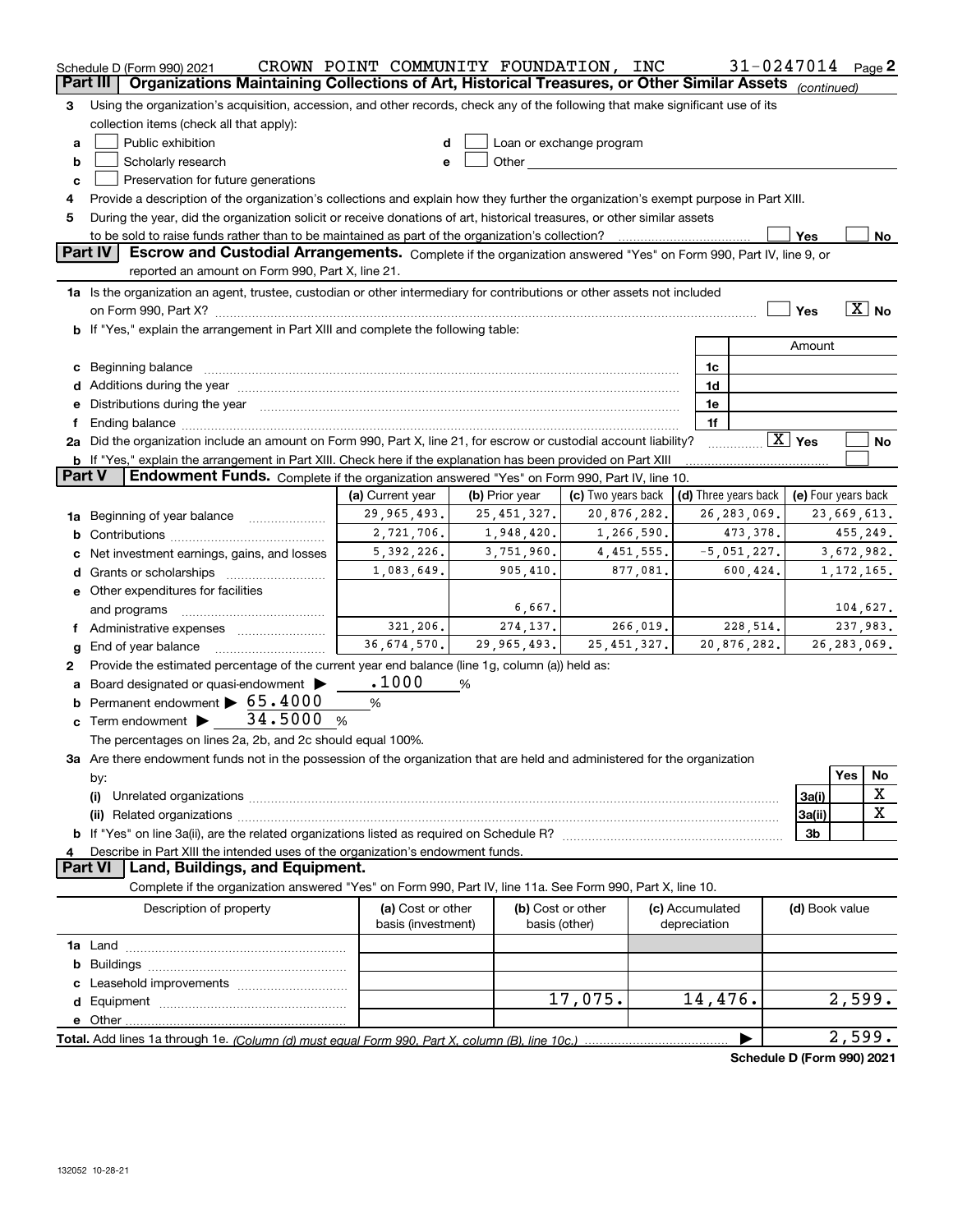|                 | Schedule D (Form 990) 2021                                                                                        | CROWN POINT COMMUNITY FOUNDATION, | INC | $31 - 0247014$ Page 3                                     |
|-----------------|-------------------------------------------------------------------------------------------------------------------|-----------------------------------|-----|-----------------------------------------------------------|
| <b>Part VII</b> | <b>Investments - Other Securities.</b>                                                                            |                                   |     |                                                           |
|                 | Complete if the organization answered "Yes" on Form 990, Part IV, line 11b. See Form 990, Part X, line 12.        |                                   |     |                                                           |
|                 | (a) Description of security or category (including name of security)                                              | (b) Book value                    |     | (c) Method of valuation: Cost or end-of-year market value |
|                 | (1) Financial derivatives                                                                                         |                                   |     |                                                           |
|                 |                                                                                                                   |                                   |     |                                                           |
| (3) Other       |                                                                                                                   |                                   |     |                                                           |
| (A)             |                                                                                                                   |                                   |     |                                                           |
| (B)             |                                                                                                                   |                                   |     |                                                           |
| (C)             |                                                                                                                   |                                   |     |                                                           |
| (D)             |                                                                                                                   |                                   |     |                                                           |
| (E)             |                                                                                                                   |                                   |     |                                                           |
| (F)             |                                                                                                                   |                                   |     |                                                           |
| (G)             |                                                                                                                   |                                   |     |                                                           |
| (H)             |                                                                                                                   |                                   |     |                                                           |
|                 | Total. (Col. (b) must equal Form 990, Part X, col. (B) line 12.)                                                  |                                   |     |                                                           |
|                 | Part VIII Investments - Program Related.                                                                          |                                   |     |                                                           |
|                 | Complete if the organization answered "Yes" on Form 990, Part IV, line 11c. See Form 990, Part X, line 13.        |                                   |     |                                                           |
|                 | (a) Description of investment                                                                                     | (b) Book value                    |     | (c) Method of valuation: Cost or end-of-year market value |
| (1)             |                                                                                                                   |                                   |     |                                                           |
| (2)             |                                                                                                                   |                                   |     |                                                           |
| (3)             |                                                                                                                   |                                   |     |                                                           |
| (4)             |                                                                                                                   |                                   |     |                                                           |
| (5)             |                                                                                                                   |                                   |     |                                                           |
| (6)             |                                                                                                                   |                                   |     |                                                           |
| (7)             |                                                                                                                   |                                   |     |                                                           |
| (8)             |                                                                                                                   |                                   |     |                                                           |
| (9)             |                                                                                                                   |                                   |     |                                                           |
|                 | Total. (Col. (b) must equal Form 990, Part X, col. (B) line 13.)                                                  |                                   |     |                                                           |
| <b>Part IX</b>  | <b>Other Assets.</b>                                                                                              |                                   |     |                                                           |
|                 | Complete if the organization answered "Yes" on Form 990, Part IV, line 11d. See Form 990, Part X, line 15.        |                                   |     |                                                           |
|                 |                                                                                                                   | (a) Description                   |     | (b) Book value                                            |
| (1)             |                                                                                                                   |                                   |     |                                                           |
| (2)             |                                                                                                                   |                                   |     |                                                           |
| (3)             |                                                                                                                   |                                   |     |                                                           |
| (4)             |                                                                                                                   |                                   |     |                                                           |
| (5)             |                                                                                                                   |                                   |     |                                                           |
| (6)             |                                                                                                                   |                                   |     |                                                           |
| (7)             |                                                                                                                   |                                   |     |                                                           |
| (8)             |                                                                                                                   |                                   |     |                                                           |
| (9)             |                                                                                                                   |                                   |     |                                                           |
|                 | Total. (Column (b) must equal Form 990, Part X, col. (B) line 15.)                                                |                                   |     |                                                           |
| <b>Part X</b>   | <b>Other Liabilities.</b>                                                                                         |                                   |     |                                                           |
|                 | Complete if the organization answered "Yes" on Form 990, Part IV, line 11e or 11f. See Form 990, Part X, line 25. |                                   |     |                                                           |
| 1.              | (a) Description of liability                                                                                      |                                   |     | (b) Book value                                            |
| (1)             | Federal income taxes                                                                                              |                                   |     |                                                           |
| (2)             |                                                                                                                   |                                   |     |                                                           |
| (3)             |                                                                                                                   |                                   |     |                                                           |
| (4)             |                                                                                                                   |                                   |     |                                                           |
| (5)             |                                                                                                                   |                                   |     |                                                           |
| (6)             |                                                                                                                   |                                   |     |                                                           |
| (7)             |                                                                                                                   |                                   |     |                                                           |
| (8)             |                                                                                                                   |                                   |     |                                                           |
| (9)             |                                                                                                                   |                                   |     |                                                           |
|                 | Total. (Column (b) must equal Form 990, Part X, col. (B) line 25.)                                                |                                   |     |                                                           |
|                 |                                                                                                                   |                                   |     |                                                           |

**2.** Liability for uncertain tax positions. In Part XIII, provide the text of the footnote to the organization's financial statements that reports the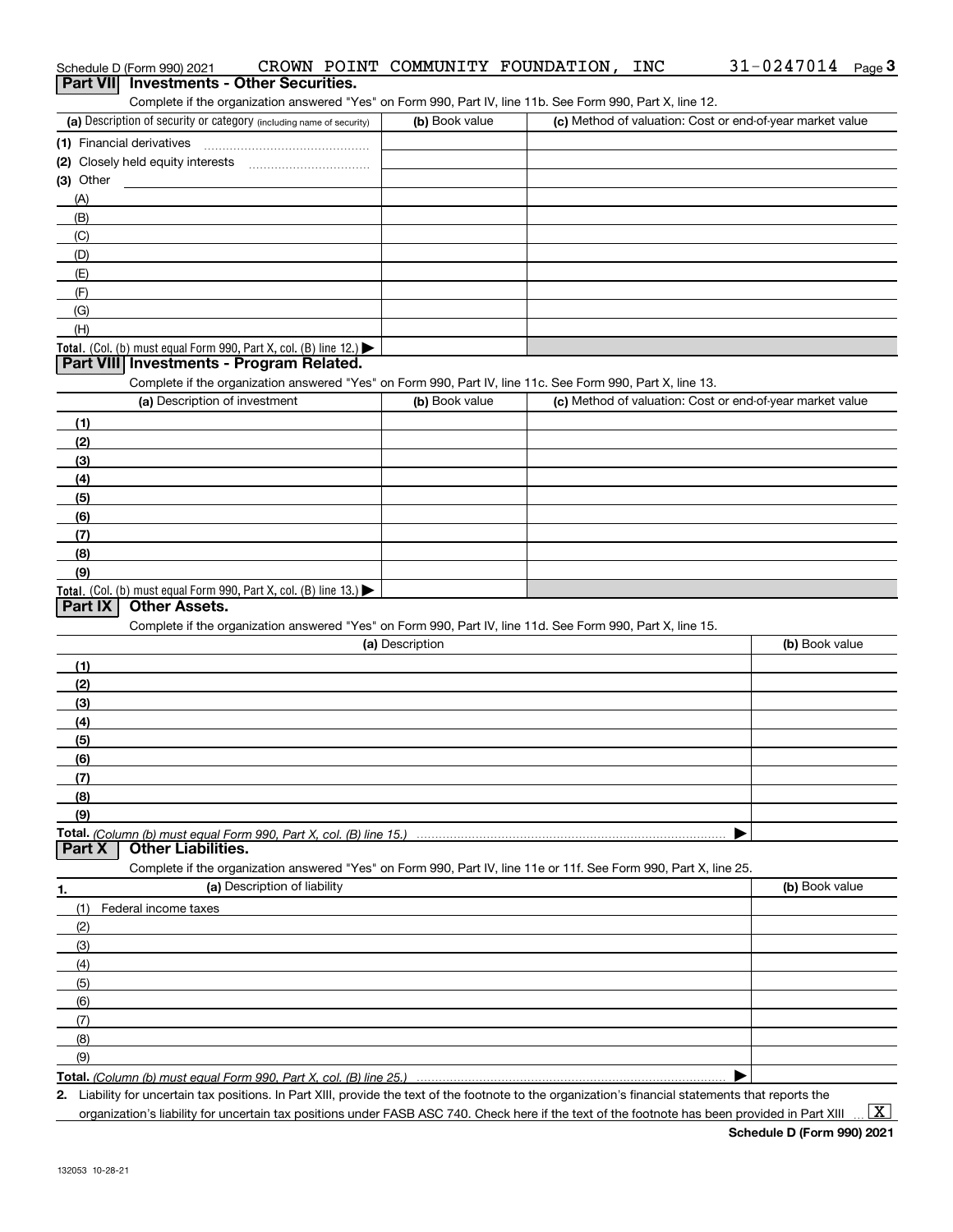|    | CROWN POINT COMMUNITY FOUNDATION, INC<br>Schedule D (Form 990) 2021                                                                                                                                                                 |                |                 |                | 31-0247014<br>Page 4    |
|----|-------------------------------------------------------------------------------------------------------------------------------------------------------------------------------------------------------------------------------------|----------------|-----------------|----------------|-------------------------|
|    | Part XI<br>Reconciliation of Revenue per Audited Financial Statements With Revenue per Return.                                                                                                                                      |                |                 |                |                         |
|    | Complete if the organization answered "Yes" on Form 990, Part IV, line 12a.                                                                                                                                                         |                |                 |                |                         |
| 1  | Total revenue, gains, and other support per audited financial statements                                                                                                                                                            |                |                 | $\blacksquare$ | $\overline{5,827},322.$ |
| 2  | Amounts included on line 1 but not on Form 990, Part VIII, line 12:                                                                                                                                                                 |                |                 |                |                         |
| a  |                                                                                                                                                                                                                                     | 2a             | 1,073,156.      |                |                         |
|    |                                                                                                                                                                                                                                     | 2 <sub>b</sub> |                 |                |                         |
|    |                                                                                                                                                                                                                                     | 2c             |                 |                |                         |
| d  |                                                                                                                                                                                                                                     | 2d             | 337,781.        |                |                         |
| е  | Add lines 2a through 2d                                                                                                                                                                                                             |                |                 | 2e             | <u>1,410,937.</u>       |
| 3  |                                                                                                                                                                                                                                     |                |                 | $\overline{3}$ | 4,416,385.              |
| 4  | Amounts included on Form 990. Part VIII. line 12, but not on line 1:                                                                                                                                                                |                |                 |                |                         |
|    | Investment expenses not included on Form 990, Part VIII, line 7b [111] [11] Investment expenses not included on Form 990, Part VIII, line 7b                                                                                        | 4a             | <u>130,463.</u> |                |                         |
| b  | Other (Describe in Part XIII.) <b>Construction Contract Construction</b> Chern Construction Chern Chern Chern Chern Chern Chern Chern Chern Chern Chern Chern Chern Chern Chern Chern Chern Chern Chern Chern Chern Chern Chern Che | 4 <sub>b</sub> | 810,819.        |                |                         |
| c. | Add lines 4a and 4b                                                                                                                                                                                                                 |                |                 | 4с             | 941,282.                |
|    |                                                                                                                                                                                                                                     |                |                 | 5              |                         |
|    |                                                                                                                                                                                                                                     |                |                 |                | 5,357,667.              |
|    | Part XII   Reconciliation of Expenses per Audited Financial Statements With Expenses per Return.                                                                                                                                    |                |                 |                |                         |
|    | Complete if the organization answered "Yes" on Form 990, Part IV, line 12a.                                                                                                                                                         |                |                 |                |                         |
| 1  | Total expenses and losses per audited financial statements                                                                                                                                                                          |                |                 | $\mathbf{1}$   | 1,957,142.              |
| 2  | Amounts included on line 1 but not on Form 990, Part IX, line 25:                                                                                                                                                                   |                |                 |                |                         |
| a  |                                                                                                                                                                                                                                     | 2a             |                 |                |                         |
|    |                                                                                                                                                                                                                                     | 2 <sub>b</sub> |                 |                |                         |
| c. |                                                                                                                                                                                                                                     | 2 <sub>c</sub> |                 |                |                         |
| d. |                                                                                                                                                                                                                                     | 2d             | 337,781.        |                |                         |
|    |                                                                                                                                                                                                                                     |                |                 | 2e             | 337,781.                |
| 3  |                                                                                                                                                                                                                                     |                |                 | $\mathbf{a}$   | 1,619,361.              |
| 4  | Amounts included on Form 990, Part IX, line 25, but not on line 1:                                                                                                                                                                  |                |                 |                |                         |
| a  |                                                                                                                                                                                                                                     | 4a             | 130,463.        |                |                         |
|    |                                                                                                                                                                                                                                     | 4 <sub>h</sub> | 146,379.        |                |                         |
|    | Add lines 4a and 4b                                                                                                                                                                                                                 |                |                 | 4с             | 276,842.                |
|    | Part XIII Supplemental Information.                                                                                                                                                                                                 |                |                 | 5              | 1,896,203.              |

Provide the descriptions required for Part II, lines 3, 5, and 9; Part III, lines 1a and 4; Part IV, lines 1b and 2b; Part V, line 4; Part X, line 2; Part XI, lines 2d and 4b; and Part XII, lines 2d and 4b. Also complete this part to provide any additional information.

#### PART V, LINE 4:

THE FOUNDATION PROVIDES GRANTS TO HELP FOSTER AND PROMOTE HEALTH AND HUMAN

SERVICES, CIVIC AFFAIRS, COMMUNITY DEVELOPMENT, ART AND CULTURE, AND

EDUCATIONAL ACTIVITIES.

PART X, LINE 2:

THE FOUNDATION IS ORGANIZED AS A NOT-FOR-PROFIT CORPORATION UNDER SECTION

#### 501(C)(3) OF THE UNITED STATES INTERNAL REVENUE CODE.

#### AS SUCH, THE FOUNDATION IS GENERALLY EXEMPT FROM INCOME TAXES. HOWEVER,

THE FOUNDATION IS REQUIRED TO FILE FEDERAL FORM 990 RETURN OF ORGANIZATION

#### EXEMPT FROM INCOME TAX WHICH IS AN INFORMATIONAL RETURN ONLY. THE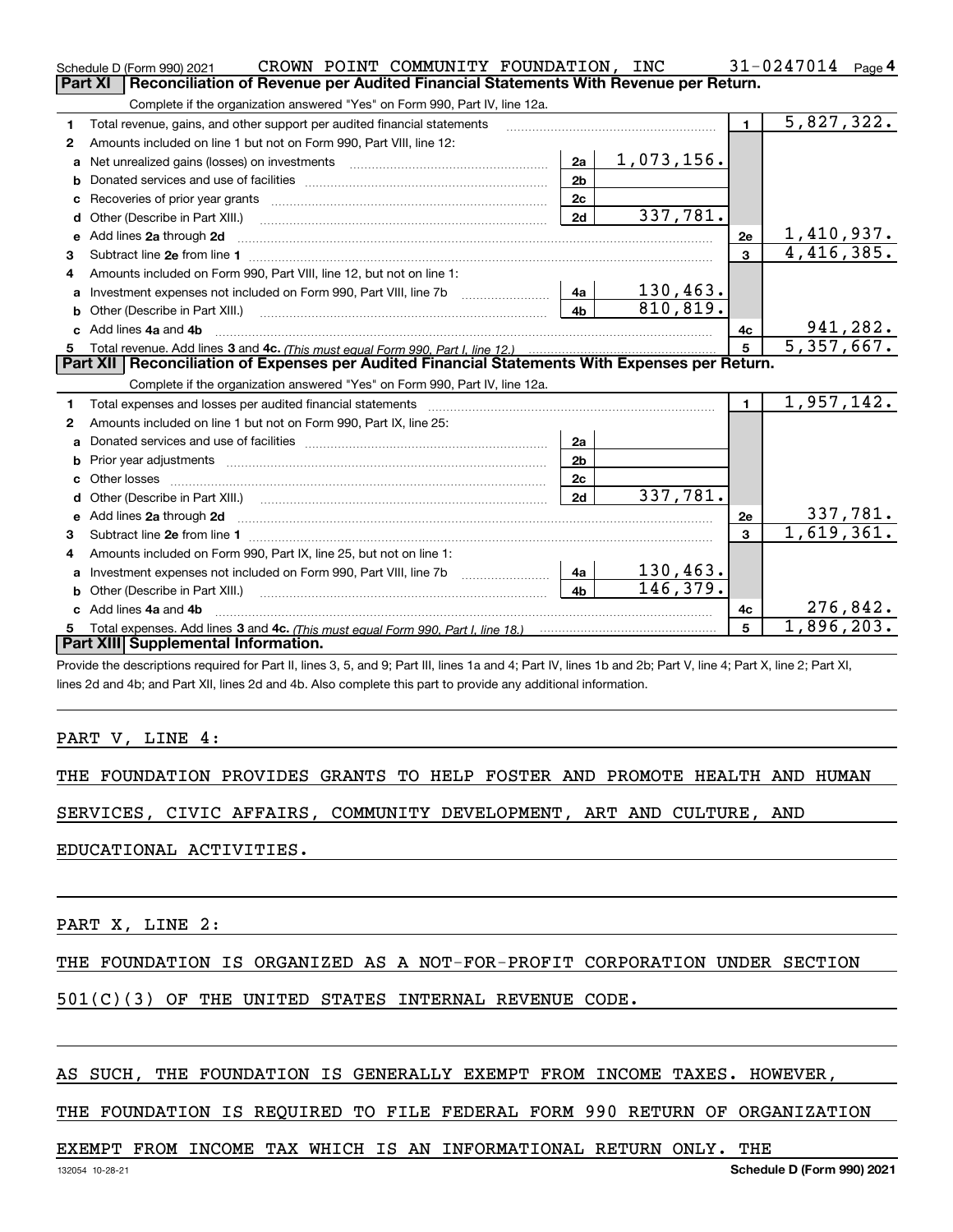| Schedule D (Form 990) 2021<br><b>Part XIII Supplemental Information</b> (continued) | CROWN POINT COMMUNITY FOUNDATION, INC                                     | $31 - 0247014$ Page 5 |
|-------------------------------------------------------------------------------------|---------------------------------------------------------------------------|-----------------------|
|                                                                                     |                                                                           |                       |
|                                                                                     | FOUNDATION IS SUBJECT TO ROUTINE AUDITS BY TAXING JURISDICTIONS; HOWEVER, |                       |
|                                                                                     | THERE ARE CURRENTLY NO AUDITS FOR ANY TAX PERIODS IN PROGRESS.            |                       |
|                                                                                     |                                                                           |                       |
| PART XI, LINE 2D - OTHER ADJUSTMENTS:                                               |                                                                           |                       |
| ADMINISTRATIVE FEES                                                                 |                                                                           | 337,781.              |
|                                                                                     |                                                                           |                       |
| PART XI, LINE 4B - OTHER ADJUSTMENTS:                                               |                                                                           |                       |
| SFAS 136 ADJUSTMENT                                                                 |                                                                           | 810, 819.             |
|                                                                                     |                                                                           |                       |
| PART XII, LINE 2D - OTHER ADJUSTMENTS:                                              |                                                                           |                       |
| ADMINISTRATIVE FEES                                                                 |                                                                           | 337,781.              |
|                                                                                     |                                                                           |                       |
| PART XII, LINE 4B - OTHER ADJUSTMENTS:                                              |                                                                           |                       |
|                                                                                     |                                                                           |                       |
| SFAS 136 ADJUSTMENT                                                                 |                                                                           | 146,379.              |
|                                                                                     |                                                                           |                       |
|                                                                                     |                                                                           |                       |
|                                                                                     |                                                                           |                       |
|                                                                                     |                                                                           |                       |
|                                                                                     |                                                                           |                       |
|                                                                                     |                                                                           |                       |
|                                                                                     |                                                                           |                       |
|                                                                                     |                                                                           |                       |
|                                                                                     |                                                                           |                       |
|                                                                                     |                                                                           |                       |
|                                                                                     |                                                                           |                       |
|                                                                                     |                                                                           |                       |
|                                                                                     |                                                                           |                       |
|                                                                                     |                                                                           |                       |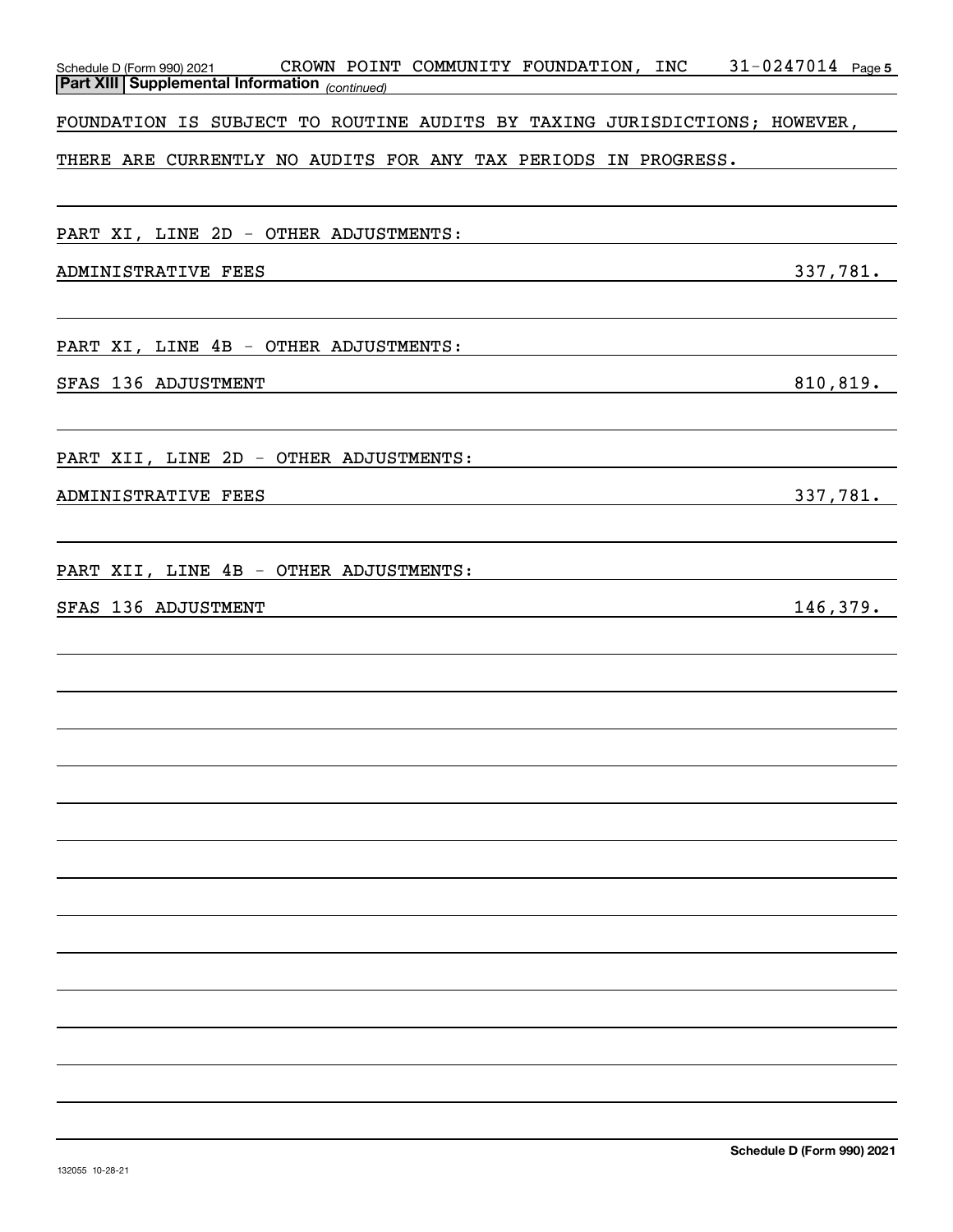| <b>SCHEDULE I</b>                                                                                                                                                                                                                                                                                |                            | <b>Grants and Other Assistance to Organizations,</b>                                                                                  |                                                       |                                        |                                                                |                                          | OMB No. 1545-0047                                              |
|--------------------------------------------------------------------------------------------------------------------------------------------------------------------------------------------------------------------------------------------------------------------------------------------------|----------------------------|---------------------------------------------------------------------------------------------------------------------------------------|-------------------------------------------------------|----------------------------------------|----------------------------------------------------------------|------------------------------------------|----------------------------------------------------------------|
| (Form 990)                                                                                                                                                                                                                                                                                       |                            | Governments, and Individuals in the United States<br>Complete if the organization answered "Yes" on Form 990, Part IV, line 21 or 22. |                                                       |                                        |                                                                |                                          | 2021                                                           |
| Department of the Treasury                                                                                                                                                                                                                                                                       |                            |                                                                                                                                       | Attach to Form 990.                                   |                                        |                                                                |                                          | <b>Open to Public</b>                                          |
| Internal Revenue Service                                                                                                                                                                                                                                                                         |                            |                                                                                                                                       | Go to www.irs.gov/Form990 for the latest information. |                                        |                                                                |                                          | Inspection                                                     |
| Name of the organization                                                                                                                                                                                                                                                                         |                            | CROWN POINT COMMUNITY FOUNDATION, INC                                                                                                 |                                                       |                                        |                                                                |                                          | <b>Employer identification number</b><br>31-0247014            |
| Part I<br><b>General Information on Grants and Assistance</b>                                                                                                                                                                                                                                    |                            |                                                                                                                                       |                                                       |                                        |                                                                |                                          |                                                                |
| 1 Does the organization maintain records to substantiate the amount of the grants or assistance, the grantees' eligibility for the grants or assistance, and the selection                                                                                                                       |                            |                                                                                                                                       |                                                       |                                        |                                                                |                                          |                                                                |
|                                                                                                                                                                                                                                                                                                  |                            |                                                                                                                                       |                                                       |                                        |                                                                |                                          | $\boxed{\text{X}}$ Yes<br>  No                                 |
| 2 Describe in Part IV the organization's procedures for monitoring the use of grant funds in the United States.<br>Grants and Other Assistance to Domestic Organizations and Domestic Governments. Complete if the organization answered "Yes" on Form 990, Part IV, line 21, for any<br>Part II |                            |                                                                                                                                       |                                                       |                                        |                                                                |                                          |                                                                |
| recipient that received more than \$5,000. Part II can be duplicated if additional space is needed.                                                                                                                                                                                              |                            |                                                                                                                                       |                                                       |                                        |                                                                |                                          |                                                                |
| <b>1 (a)</b> Name and address of organization<br>or government                                                                                                                                                                                                                                   | $(b)$ EIN                  | (c) IRC section<br>(if applicable)                                                                                                    | (d) Amount of<br>cash grant                           | (e) Amount of<br>noncash<br>assistance | (f) Method of<br>valuation (book,<br>FMV, appraisal,<br>other) | (g) Description of<br>noncash assistance | (h) Purpose of grant<br>or assistance                          |
| BETHEL CHURCH<br>10202 BROADWAY                                                                                                                                                                                                                                                                  |                            |                                                                                                                                       |                                                       |                                        |                                                                |                                          | TO FURTHER THE EXEMPT<br>PURPOSE OF THE                        |
| CROWN POINT, IN 46307                                                                                                                                                                                                                                                                            | $35 - 1553026$ $501(C)(3)$ |                                                                                                                                       | 24,758.                                               | 0.                                     |                                                                |                                          | ORGANIZATION                                                   |
| CAMPAGNA ACADEMY, INC.<br>7403 CLINE AVE.<br>SCHERERVILLE, IN 46375                                                                                                                                                                                                                              | $35-1068483$ $501(C)(3)$   |                                                                                                                                       | 10,053                                                | $\mathbf{0}$ .                         |                                                                |                                          | TO FURTHER THE EXEMPT<br>PURPOSE OF THE<br><b>ORGANIZATION</b> |
|                                                                                                                                                                                                                                                                                                  |                            |                                                                                                                                       |                                                       |                                        |                                                                |                                          |                                                                |
| CEDAR LAKE ENHANCEMENT ASSOC.,<br>INC. - 14415 LAUERMAN ST. - CEDAR<br>LAKE, IN 46303                                                                                                                                                                                                            | $35-1974317$ $501(C)(3)$   |                                                                                                                                       | 25,000.                                               | $\mathbf{0}$ .                         |                                                                |                                          | TO FURTHER THE EXEMPT<br>PURPOSE OF THE<br><b>ORGANIZATION</b> |
| CEDAR LAKE HISTORICAL ASSOCIATION<br>P. O. BOX 421<br>CEDAR LAKE, IN 46303                                                                                                                                                                                                                       | $31-0919446$ 501(C)(3)     |                                                                                                                                       | 6, 200                                                | $\mathbf{0}$                           |                                                                |                                          | TO FURTHER THE EXEMPT<br>PURPOSE OF THE<br><b>ORGANIZATION</b> |
| CHALLENGER LEARNING CENTER<br>2300 173RD ST.<br>HAMMOND, IN 46323                                                                                                                                                                                                                                | $35-1995603$ $501(C)(3)$   |                                                                                                                                       | 11,681.                                               | $\mathbf 0$ .                          |                                                                |                                          | TO FURTHER THE EXEMPT<br>PURPOSE OF THE<br><b>ORGANIZATION</b> |
| CHASING DREAMS<br>P. O. BOX 1513<br>VALPARAISO, IN 46383                                                                                                                                                                                                                                         | $45 - 4793381$ $501(C)(3)$ |                                                                                                                                       | 5,266.                                                | $\mathbf{0}$ .                         |                                                                |                                          | TO FURTHER THE EXEMPT<br>PURPOSE OF THE<br><b>ORGANIZATION</b> |
| 2 Enter total number of section 501(c)(3) and government organizations listed in the line 1 table                                                                                                                                                                                                |                            |                                                                                                                                       |                                                       |                                        |                                                                |                                          | 53.                                                            |
| Enter total number of other organizations listed in the line 1 table<br>3                                                                                                                                                                                                                        |                            |                                                                                                                                       |                                                       |                                        |                                                                |                                          | 0.                                                             |

**For Paperwork Reduction Act Notice, see the Instructions for Form 990. Schedule I (Form 990) 2021** LHA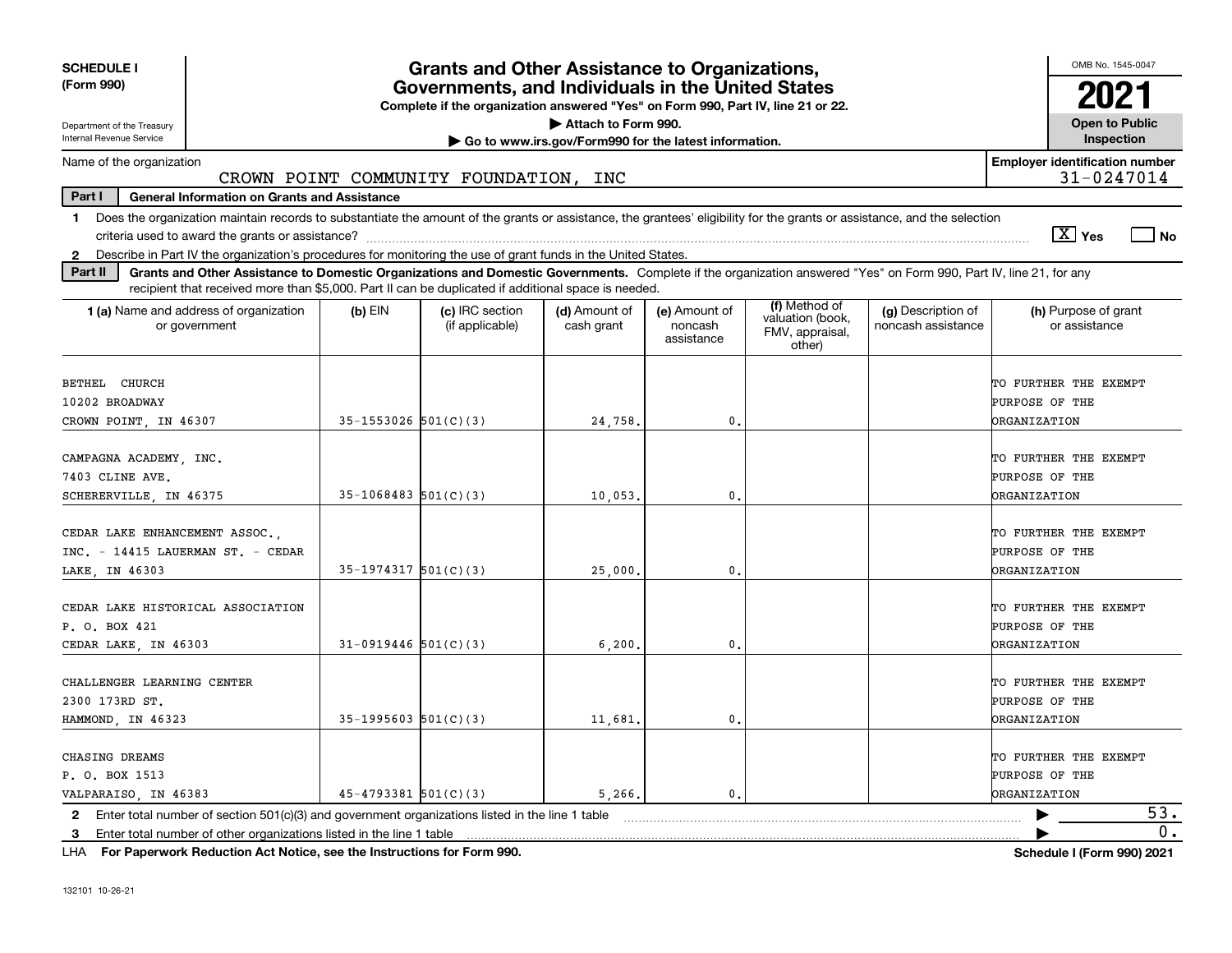| Part II   Continuation of Grants and Other Assistance to Domestic Organizations and Domestic Governments (Schedule I (Form 990), Part II.) |                            |                                  |                             |                                        |                                                                |                                           |                                       |
|--------------------------------------------------------------------------------------------------------------------------------------------|----------------------------|----------------------------------|-----------------------------|----------------------------------------|----------------------------------------------------------------|-------------------------------------------|---------------------------------------|
| (a) Name and address of<br>organization or government                                                                                      | $(b)$ EIN                  | (c) IRC section<br>if applicable | (d) Amount of<br>cash grant | (e) Amount of<br>noncash<br>assistance | (f) Method of<br>valuation<br>(book, FMV,<br>appraisal, other) | (g) Description of<br>non-cash assistance | (h) Purpose of grant<br>or assistance |
| CITY OF CROWN POINT                                                                                                                        |                            |                                  |                             |                                        |                                                                |                                           | TO FURTHER THE EXEMPT                 |
| 101 N. EAST ST.                                                                                                                            |                            |                                  |                             |                                        |                                                                |                                           | PURPOSE OF THE                        |
| CROWN POINT, IN 46307                                                                                                                      | $35 - 6000997$ 501(C)(3)   |                                  | 26,561.                     | 0.                                     |                                                                |                                           | <b>ORGANIZATION</b>                   |
|                                                                                                                                            |                            |                                  |                             |                                        |                                                                |                                           |                                       |
| COMMUNITY HELP NETWORK, INC.                                                                                                               |                            |                                  |                             |                                        |                                                                |                                           | TO FURTHER THE EXEMPT                 |
| 550 EAST BURRELL DR.                                                                                                                       |                            |                                  |                             |                                        |                                                                |                                           | PURPOSE OF THE                        |
| CROWN POINT, IN 46307                                                                                                                      | $85-1092043$ $501(C)(3)$   |                                  | 5,200                       | 0.                                     |                                                                |                                           | <b>DRGANIZATION</b>                   |
| CROSSROADS YMCA -                                                                                                                          |                            |                                  |                             |                                        |                                                                |                                           |                                       |
| SOUTHLAKE/GRIFFITH/HAMMOND/WHITING                                                                                                         |                            |                                  |                             |                                        |                                                                |                                           | TO FURTHER THE EXEMPT                 |
| BRANCHES - 100 W. BURRELL - CROWN                                                                                                          |                            |                                  |                             |                                        |                                                                |                                           | PURPOSE OF THE                        |
| POINT, IN 46307                                                                                                                            | $35-1369437$ $501(C)(3)$   |                                  | 5,298                       | $\mathbf{0}$ .                         |                                                                |                                           | <b>DRGANIZATION</b>                   |
|                                                                                                                                            |                            |                                  |                             |                                        |                                                                |                                           |                                       |
| CROWN POINT COMM. SCHOOL                                                                                                                   |                            |                                  |                             |                                        |                                                                |                                           | TO FURTHER THE EXEMPT                 |
| CORPORATION - 200 EAST NORTH                                                                                                               |                            |                                  |                             |                                        |                                                                |                                           | PURPOSE OF THE                        |
| STREET - CROWN POINT, IN 46307                                                                                                             | $35-1152611$ $501(C)(3)$   |                                  | 8,955.                      | 0.                                     |                                                                |                                           | <b>DRGANIZATION</b>                   |
| CROWN POINT COMMUNITY LIBRARY                                                                                                              |                            |                                  |                             |                                        |                                                                |                                           | TO FURTHER THE EXEMPT                 |
| 122 N. MAIN ST.                                                                                                                            |                            |                                  |                             |                                        |                                                                |                                           | PURPOSE OF THE                        |
| CROWN POINT, IN 46307                                                                                                                      | $35-1580516$ $501(C)(3)$   |                                  | 29,897.                     | 0.                                     |                                                                |                                           | <b>ORGANIZATION</b>                   |
|                                                                                                                                            |                            |                                  |                             |                                        |                                                                |                                           |                                       |
| CROWN POINT EMA                                                                                                                            |                            |                                  |                             |                                        |                                                                |                                           | TO FURTHER THE EXEMPT                 |
| 590 ANDERSON ST.                                                                                                                           |                            |                                  |                             |                                        |                                                                |                                           | PURPOSE OF THE                        |
| CROWN POINT, IN 46307                                                                                                                      | 83-4230551 $501(C)(3)$     |                                  | 10,527.                     | 0.                                     |                                                                |                                           | <b>ORGANIZATION</b>                   |
|                                                                                                                                            |                            |                                  |                             |                                        |                                                                |                                           |                                       |
| CROWN POINT JR. BULLDOGS/PANTHERS,                                                                                                         |                            |                                  |                             |                                        |                                                                |                                           | TO FURTHER THE EXEMPT                 |
| INC. - CROWN POINT JR. BULLDOGS -                                                                                                          |                            |                                  |                             |                                        |                                                                |                                           | <b>PURPOSE OF THE</b>                 |
| CROWN POINT, IN 46308                                                                                                                      | $35 - 6042372$ 501(C)(3)   |                                  | 16,282.                     | 0.                                     |                                                                |                                           | <b>ORGANIZATION</b>                   |
|                                                                                                                                            |                            |                                  |                             |                                        |                                                                |                                           |                                       |
| CROWN POINT POLICE DEPARTMENT                                                                                                              |                            |                                  |                             |                                        |                                                                |                                           | TO FURTHER THE EXEMPT                 |
| 124 NORTH EAST STREET                                                                                                                      |                            |                                  |                             |                                        |                                                                |                                           | PURPOSE OF THE                        |
| CROWN POINT, IN 46307                                                                                                                      | $35 - 6000997$ $501(C)(3)$ |                                  | 24,391                      | 0.                                     |                                                                |                                           | <b>ORGANIZATION</b>                   |
| CROWN POINT VOLUNTEER FIRE DEPT.                                                                                                           |                            |                                  |                             |                                        |                                                                |                                           | TO FURTHER THE EXEMPT                 |
| INC. - 126 N. EAST STREET - CROWN                                                                                                          |                            |                                  |                             |                                        |                                                                |                                           | PURPOSE OF THE                        |
| POINT, IN 46307                                                                                                                            | $31 - 1087681$ 501(C)(4)   |                                  | 20, 198.                    | $\mathbf{0}$ .                         |                                                                |                                           | <b>DRGANIZATION</b>                   |
|                                                                                                                                            |                            |                                  |                             |                                        |                                                                |                                           |                                       |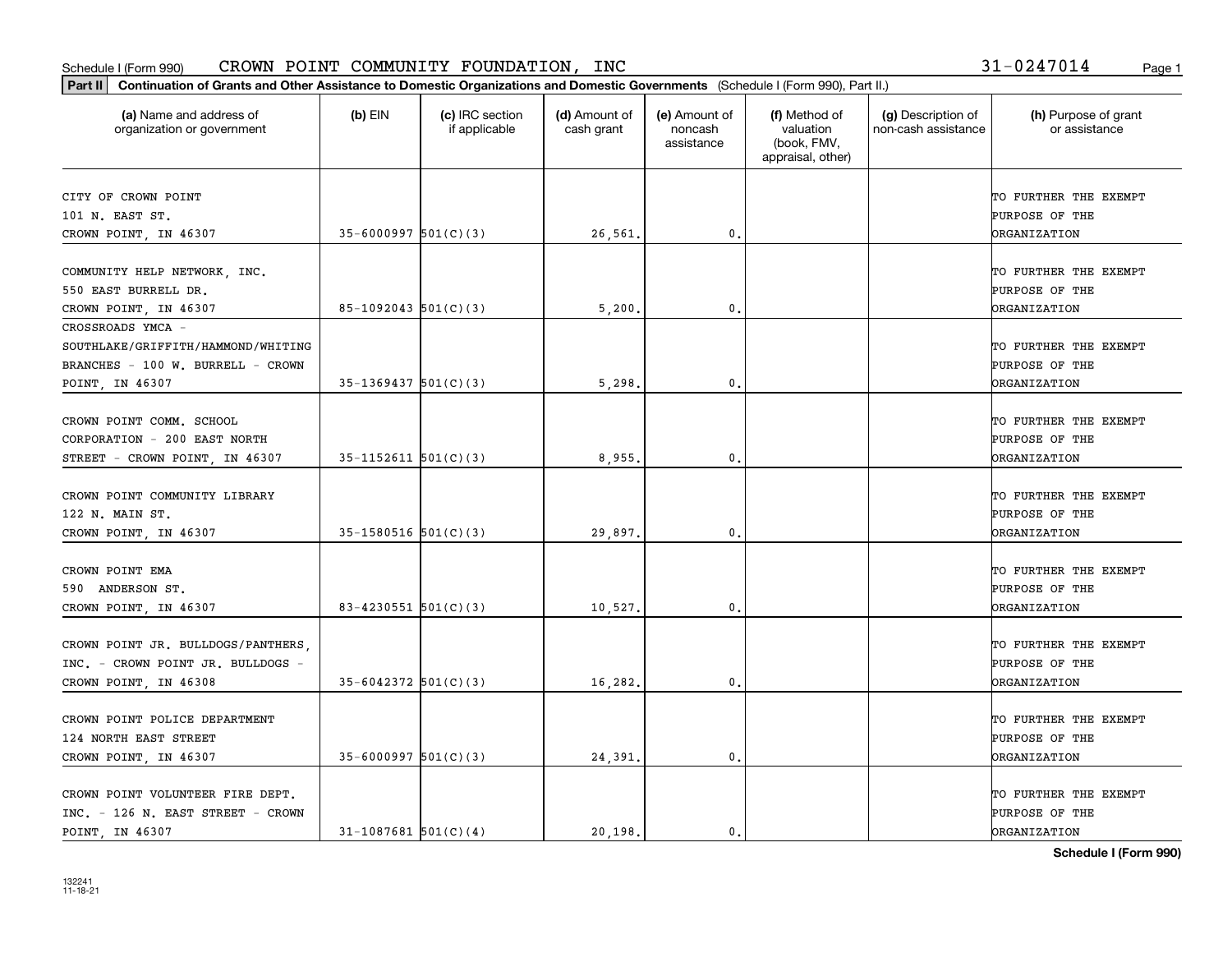| (a) Name and address of<br>organization or government                                           | $(b)$ EIN                  | (c) IRC section<br>if applicable | (d) Amount of<br>cash grant | (e) Amount of<br>noncash<br>assistance | (f) Method of<br>valuation<br>(book, FMV,<br>appraisal, other) | (g) Description of<br>non-cash assistance | (h) Purpose of grant<br>or assistance                                 |
|-------------------------------------------------------------------------------------------------|----------------------------|----------------------------------|-----------------------------|----------------------------------------|----------------------------------------------------------------|-------------------------------------------|-----------------------------------------------------------------------|
| DEAN & BARBARA WHITE SOUTHLAKE<br>YMCA - 100 W. BURRELL DR - CROWN<br>POINT, IN 46307           | $35-1369437$ $501(C)(3)$   |                                  | 100,000,                    | 0.                                     |                                                                |                                           | TO FURTHER THE EXEMPT<br>PURPOSE OF THE<br><b>ORGANIZATION</b>        |
| DOLLYWOOD FOUNDATION<br>111 DOLLYWOOD LN<br>PIGEON FORGE, TN 37863-3901                         | 62-1348105 $501(C)(3)$     |                                  | 7,180.                      | 0.                                     |                                                                |                                           | TO FURTHER THE EXEMPT<br>PURPOSE OF THE<br>ORGANIZATION               |
| DUNES DOG TRAINING CLUB, INC. /<br>PETS N VETS PROGRAM - 110 N. MAIN<br>ST. - HEBRON, IN 46341  | $35 - 6043232$ $501(C)(3)$ |                                  | 11,500.                     | $\mathbf{0}$ .                         |                                                                |                                           | TO FURTHER THE EXEMPT<br>PURPOSE OF THE<br>ORGANIZATION               |
| FIRST PRESBYTERIAN CHURCH OF CROWN<br>POINT - 218 SOUTH COURT STREET -<br>CROWN POINT, IN 46307 | $35-1109087$ 501(C)(3)     |                                  | 9,854.                      | 0.                                     |                                                                |                                           | TO FURTHER THE EXEMPT<br><b>PURPOSE OF THE</b><br><b>ORGANIZATION</b> |
| FOREST RIDGE ACADEMY<br>7300 FOREST RIDGE<br>SCHERERVILLE, IN 46375                             | $31-1038248$ 501(C)(3)     |                                  | 14,477.                     | 0.                                     |                                                                |                                           | TO FURTHER THE EXEMPT<br>PURPOSE OF THE<br>ORGANIZATION               |
| FRANCISCAN COMMUNITIES INC<br>11500 THERESA DR.<br>LEMONT, IL 60439                             | $35-1124441$ $501(C)(3)$   |                                  | 7,832.                      | 0.                                     |                                                                |                                           | TO FURTHER THE EXEMPT<br>PURPOSE OF THE<br>ORGANIZATION               |
| FRANCISCAN HEALTH CROWN POINT<br>1201 SOUTH MAIN ST.<br>CROWN POINT, IN 46307                   | $35-1330472$ $501(C)(3)$   |                                  | 90,791.                     | $\mathfrak{o}$ .                       |                                                                |                                           | TO FURTHER THE EXEMPT<br>PURPOSE OF THE<br>ORGANIZATION               |
| FRANCISCAN HEALTH FOUNDATION<br>3510 PARK PLACE WEST, SUITE 200<br>MISHAWAKA, IN 46545          | $35-1955283$ $501(C)(3)$   |                                  | 6,476.                      | $\mathfrak o$ .                        |                                                                |                                           | TO FURTHER THE EXEMPT<br><b>PURPOSE OF THE</b><br><b>ORGANIZATION</b> |
| HUMANE INDIANA, INC.<br>8149 KENNEDY AVE.<br>HIGHLAND, IN 46322                                 | $35-0895837$ $501(C)(3)$   |                                  | 6.893.                      | $\mathbf{0}$ .                         |                                                                |                                           | TO FURTHER THE EXEMPT<br>PURPOSE OF THE<br><b>DRGANIZATION</b>        |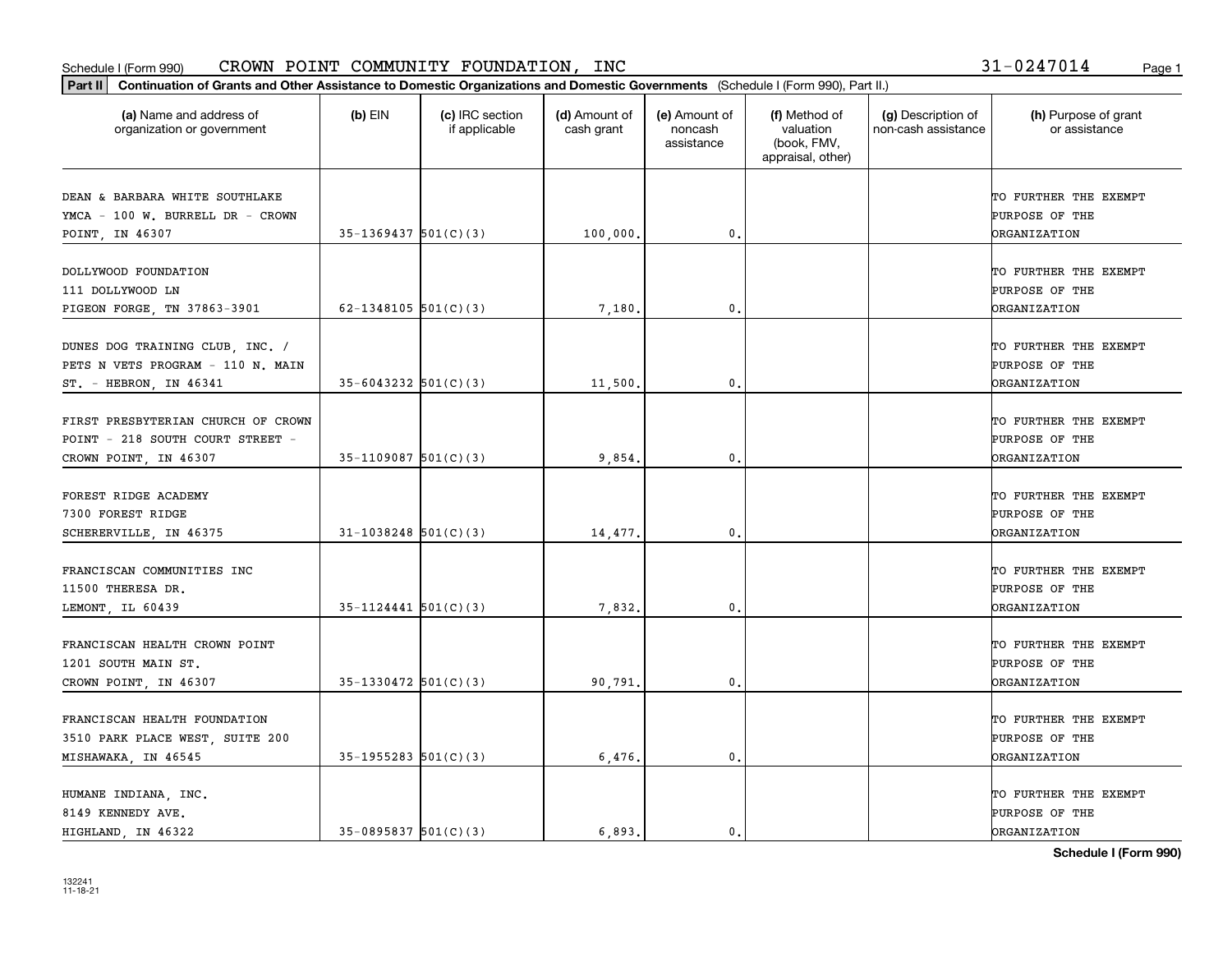| (a) Name and address of<br>organization or government                                                            | $(b)$ EIN                  | (c) IRC section<br>if applicable | (d) Amount of<br>cash grant | (e) Amount of<br>noncash<br>assistance | (f) Method of<br>valuation<br>(book, FMV,<br>appraisal, other) | (g) Description of<br>non-cash assistance | (h) Purpose of grant<br>or assistance                                 |
|------------------------------------------------------------------------------------------------------------------|----------------------------|----------------------------------|-----------------------------|----------------------------------------|----------------------------------------------------------------|-------------------------------------------|-----------------------------------------------------------------------|
| IVY TECH FOUNDATION<br>3100 IVY TECH DR.                                                                         |                            |                                  |                             |                                        |                                                                |                                           | TO FURTHER THE EXEMPT<br>PURPOSE OF THE                               |
| VALPARAISO, IN 46383                                                                                             | $23 - 7073977$ 501(C)(3)   |                                  | 10,881.                     | 0.                                     |                                                                |                                           | <b>DRGANIZATION</b>                                                   |
| KAPPA KAPPA KAPPA, INC., GAMMA<br>THETA CHAPTER - 12204 BURR ST. -<br>CROWN POINT, IN 46307                      | $35 - 6078647$ $501(C)(3)$ |                                  | 5,118                       | 0.                                     |                                                                |                                           | TO FURTHER THE EXEMPT<br>PURPOSE OF THE<br><b>DRGANIZATION</b>        |
| LAKE COUNTY FIRE CHIEFS<br>ASSOCIATION, INC. - 2900 W 93RD<br>AVE. - CROWN POINT, IN 46307                       | $35-1869526$ $501(C)(3)$   |                                  | 6,289                       | $\mathbf{0}$ .                         |                                                                |                                           | TO FURTHER THE EXEMPT<br>PURPOSE OF THE<br><b>DRGANIZATION</b>        |
| LAKE COUNTY SHERIFF'S DEPARTMENT<br>PROTECTIVE ORDER ASSISTANCE - 2293<br>N. MAIN ST. - CROWN POINT, IN<br>46307 | $35 - 6000168$ 501(C)(3)   |                                  | 11,104.                     | $\mathbf{0}$ .                         |                                                                |                                           | TO FURTHER THE EXEMPT<br>PURPOSE OF THE<br><b>ORGANIZATION</b>        |
| LAKE COURT HOUSE FOUNDATION<br>POST OFFICE BOX 556<br>CROWN POINT, IN 46308                                      | $35-1368010$ $501(C)(3)$   |                                  | 50,950                      | 0.                                     |                                                                |                                           | TO FURTHER THE EXEMPT<br>PURPOSE OF THE<br><b>DRGANIZATION</b>        |
| LAKE REGION CHRISTIAN ASSEMBLY<br>(CAMP LRCA) - 7007 EAST 117TH<br>AVENUE - CROWN POINT, IN 46307                | $31-0896746$ 501(C)(3)     |                                  | 8,362.                      | $\mathfrak{o}$ .                       |                                                                |                                           | TO FURTHER THE EXEMPT<br>PURPOSE OF THE<br><b>DRGANIZATION</b>        |
| MEALS ON WHEELS OF NORTHWEST<br>INDIANA, INC. - 8446 VIRGINIA ST.<br>- MERRILLVILLE, IN 46410                    | $31 - 1168281$ 501(C)(3)   |                                  | 15,265.                     | $\mathbf{0}$ .                         |                                                                |                                           | TO FURTHER THE EXEMPT<br><b>PURPOSE OF THE</b><br><b>DRGANIZATION</b> |
| MOMMY'S HAVEN<br>118 N. FREMONT ST.<br>LOWELL, IN 46356                                                          | $46 - 5147138$ $501(C)(3)$ |                                  | 9,000.                      | $\mathbf{0}$ .                         |                                                                |                                           | TO FURTHER THE EXEMPT<br>PURPOSE OF THE<br><b>ORGANIZATION</b>        |
| NORTHWEST INDIANA CANCER KIDS<br>FOUNDATION, INC. - P.O.BOX 824 -<br>SCHERERVILLE, IN 46375                      | $27-0432795$ 501(C)(3)     |                                  | 5.937.                      | 0.                                     |                                                                |                                           | TO FURTHER THE EXEMPT<br>PURPOSE OF THE<br><b>DRGANIZATION</b>        |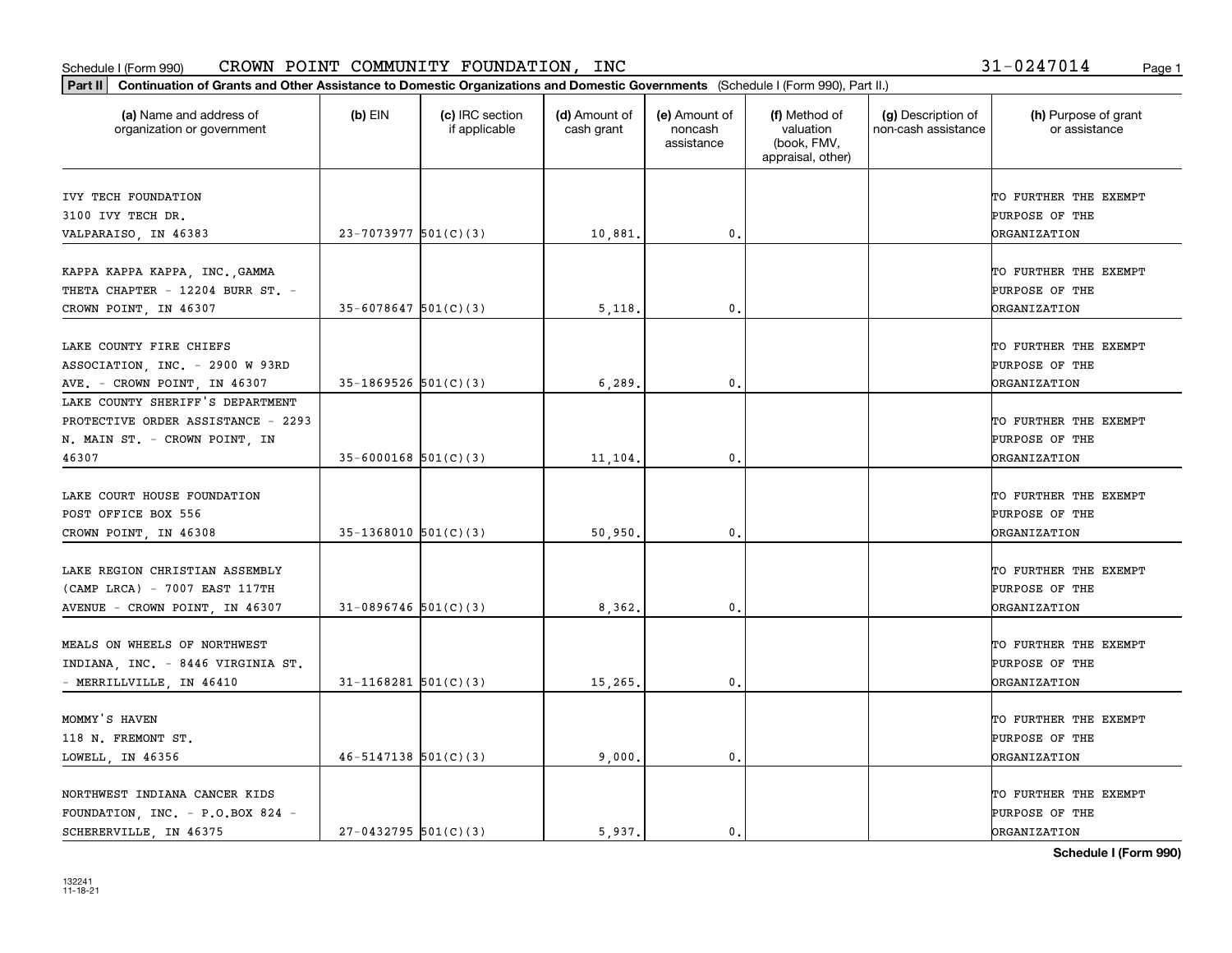| (a) Name and address of<br>organization or government                                         | $(b)$ EIN                  | (c) IRC section<br>if applicable | (d) Amount of<br>cash grant | (e) Amount of<br>noncash<br>assistance | (f) Method of<br>valuation<br>(book, FMV,<br>appraisal, other) | (g) Description of<br>non-cash assistance | (h) Purpose of grant<br>or assistance                          |
|-----------------------------------------------------------------------------------------------|----------------------------|----------------------------------|-----------------------------|----------------------------------------|----------------------------------------------------------------|-------------------------------------------|----------------------------------------------------------------|
| NORTHWEST INDIANA SYMPHONY<br>SOCIETY, INC. - 1040 RIDGE ROAD -<br>MUNSTER, IN 46321          | $35-1359750$ $501(C)(3)$   |                                  | 29,328.                     | 0.                                     |                                                                |                                           | TO FURTHER THE EXEMPT<br>PURPOSE OF THE<br><b>DRGANIZATION</b> |
| OPEN HEARTS THERAPEUTIC RIDING<br>CENTER INC. - 4315 W, 133RD AVE. -<br>CROWN POINT, IN 46307 | 82-1582320 $501(C)(3)$     |                                  | 6.088                       | 0.                                     |                                                                |                                           | TO FURTHER THE EXEMPT<br>PURPOSE OF THE<br><b>ORGANIZATION</b> |
| OPPORTUNITY ENTERPRISES, INC.<br>2801 EVANS AVE<br>VALPARAISO, IN 46383                       | $35-1136833$ $501(C)(3)$   |                                  | 10,000                      | $\mathfrak{o}$ .                       |                                                                |                                           | TO FURTHER THE EXEMPT<br>PURPOSE OF THE<br>ORGANIZATION        |
| PALADIN INC./THE ARC NORTHWEST<br>INDIANA - 4315 E MICHIGAN BLVD -<br>MICHIGAN CITY, IN 46360 | $35-1055076$ 501(C)(3)     |                                  | 9,029                       | 0.                                     |                                                                |                                           | TO FURTHER THE EXEMPT<br>PURPOSE OF THE<br><b>ORGANIZATION</b> |
| SAFE COALITION FOR HUMAN RIGHTS,<br>NFP - 9335 CALUMET AVE. SUITE D -<br>MUNSTER, IN 46321    | $46 - 5004070$ 501(C)(3)   |                                  | 43,680                      | 0.                                     |                                                                |                                           | TO FURTHER THE EXEMPT<br>PURPOSE OF THE<br>ORGANIZATION        |
| SHRINE OF CHRIST'S PASSION<br>10630 WICKER AVE.<br>ST. JOHN, IN 46373                         | $30 - 0111349$ $501(C)(3)$ |                                  | 7,897.                      | 0.                                     |                                                                |                                           | TO FURTHER THE EXEMPT<br>PURPOSE OF THE<br><b>ORGANIZATION</b> |
| ST. JUDE HOUSE, INC.<br>12490 MARSHALL STREET<br>CROWN POINT, IN 46307                        | $35-1905782$ 501(C)(3)     |                                  | 17,215.                     | $\mathfrak{o}$ .                       |                                                                |                                           | TO FURTHER THE EXEMPT<br>PURPOSE OF THE<br><b>ORGANIZATION</b> |
| ST. MARY CATHOLIC CHURCH<br>321 EAST JOLIET STREET<br>CROWN POINT, IN 46307                   | $35-0960852$ 501(C)(3)     |                                  | 5,008.                      | $\mathfrak o$ .                        |                                                                |                                           | TO FURTHER THE EXEMPT<br>PURPOSE OF THE<br><b>ORGANIZATION</b> |
| ST. MARY CATHOLIC COMMUNITY SCHOOL<br>405 E. JOLIET STREET<br>CROWN POINT, IN 46307           | $35-1579197$ $501(C)(3)$   |                                  | 8.265.                      | $\mathbf{0}$ .                         |                                                                |                                           | TO FURTHER THE EXEMPT<br>PURPOSE OF THE<br><b>DRGANIZATION</b> |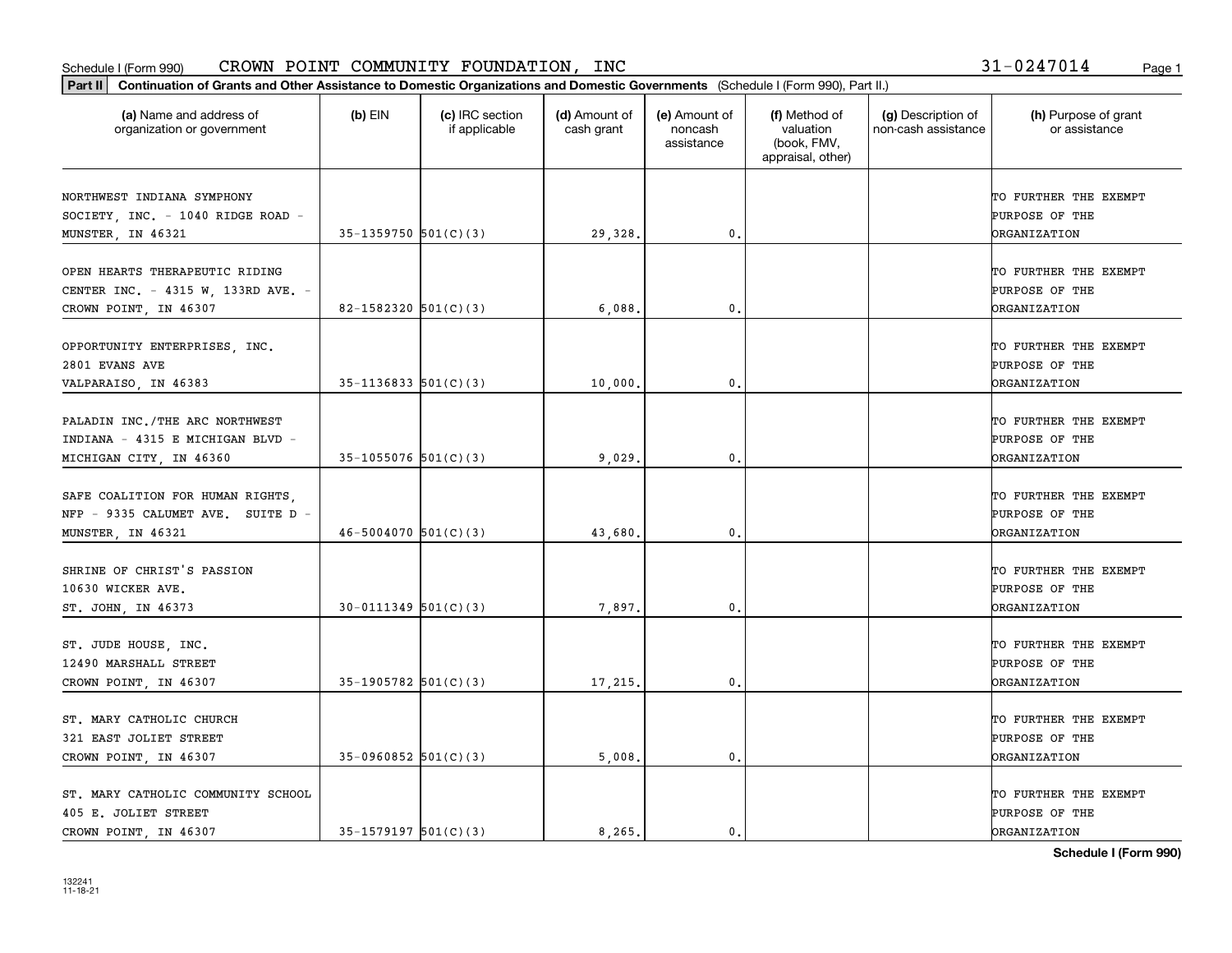#### Schedule I (Form 990) Page 1 CROWN POINT COMMUNITY FOUNDATION, INC

31-0247014

| Part II   Continuation of Grants and Other Assistance to Domestic Organizations and Domestic Governments (Schedule I (Form 990), Part II.)<br>(a) Name and address of | $(b)$ EIN                  | (c) IRC section<br>if applicable | (d) Amount of<br>cash grant | (e) Amount of<br>noncash<br>assistance | (f) Method of<br>valuation<br>(book, FMV,<br>appraisal, other) | (g) Description of<br>non-cash assistance | (h) Purpose of grant<br>or assistance |
|-----------------------------------------------------------------------------------------------------------------------------------------------------------------------|----------------------------|----------------------------------|-----------------------------|----------------------------------------|----------------------------------------------------------------|-------------------------------------------|---------------------------------------|
| organization or government                                                                                                                                            |                            |                                  |                             |                                        |                                                                |                                           |                                       |
| ST. MATTHIAS CHURCH                                                                                                                                                   |                            |                                  |                             |                                        |                                                                |                                           | TO FURTHER THE EXEMPT                 |
| 101 WEST BURRELL DRIVE                                                                                                                                                |                            |                                  |                             |                                        |                                                                |                                           | PURPOSE OF THE                        |
| CROWN POINT, IN 46307                                                                                                                                                 | $35-1185192$ $501(C)(3)$   |                                  | 10,929.                     | $\mathfrak{o}$ .                       |                                                                |                                           | <b>ORGANIZATION</b>                   |
| THE WOMEN'S CENTER OF NORTHWEST                                                                                                                                       |                            |                                  |                             |                                        |                                                                |                                           | TO FURTHER THE EXEMPT                 |
| INDIANA - P.O. BOX 1337 - CROWN                                                                                                                                       |                            |                                  |                             |                                        |                                                                |                                           | PURPOSE OF THE                        |
| POINT, IN 46308                                                                                                                                                       | $35-1772637$ 501(C)(3)     |                                  | 5,448.                      | $\mathbf{0}$ .                         |                                                                |                                           | <b>ORGANIZATION</b>                   |
| TRI-CREEK EDUCATION FOUNDATION,                                                                                                                                       |                            |                                  |                             |                                        |                                                                |                                           | TO FURTHER THE EXEMPT                 |
| INC. - 19290 CLINE AVE. - LOWELL,                                                                                                                                     |                            |                                  |                             |                                        |                                                                |                                           | PURPOSE OF THE                        |
| IN 46356                                                                                                                                                              | $35 - 2128513$ $501(C)(3)$ |                                  | 10,466.                     | 0.                                     |                                                                |                                           | <b>DRGANIZATION</b>                   |
| TRINITY EVANGELICAL LUTHERAN                                                                                                                                          |                            |                                  |                             |                                        |                                                                |                                           | TO FURTHER THE EXEMPT                 |
| CHURCH - 250 SOUTH INDIANA AVENUE                                                                                                                                     |                            |                                  |                             |                                        |                                                                |                                           | PURPOSE OF THE                        |
| - CROWN POINT, IN 46307                                                                                                                                               | $35-0901293$ $501(C)(3)$   |                                  | 11,127.                     | $\mathbf{0}$ .                         |                                                                |                                           | <b>ORGANIZATION</b>                   |
|                                                                                                                                                                       |                            |                                  |                             |                                        |                                                                |                                           |                                       |
| YOUNG LIFE OF NORTHWEST INDIANA                                                                                                                                       |                            |                                  |                             |                                        |                                                                |                                           | TO FURTHER THE EXEMPT                 |
| 8221 FOREST AVE.                                                                                                                                                      |                            |                                  |                             |                                        |                                                                |                                           | PURPOSE OF THE                        |
| MUNSTER, IN 46321-1513                                                                                                                                                | $84-0385934$ 501(C)(3)     |                                  | 10,000.                     | $\mathfrak{o}$ .                       |                                                                |                                           | <b>ORGANIZATION</b>                   |
| YOUTH FOR CHRIST OF NWI                                                                                                                                               |                            |                                  |                             |                                        |                                                                |                                           | TO FURTHER THE EXEMPT                 |
| P. O. BOX 1064                                                                                                                                                        |                            |                                  |                             |                                        |                                                                |                                           | PURPOSE OF THE                        |
| VALPARAISO, IN 46384                                                                                                                                                  | $36-3194797$ 501(C)(3)     |                                  | 18,800.                     | 0.                                     |                                                                |                                           | <b>ORGANIZATION</b>                   |
|                                                                                                                                                                       |                            |                                  |                             |                                        |                                                                |                                           |                                       |
|                                                                                                                                                                       |                            |                                  |                             |                                        |                                                                |                                           |                                       |
|                                                                                                                                                                       |                            |                                  |                             |                                        |                                                                |                                           |                                       |
|                                                                                                                                                                       |                            |                                  |                             |                                        |                                                                |                                           |                                       |
|                                                                                                                                                                       |                            |                                  |                             |                                        |                                                                |                                           |                                       |
|                                                                                                                                                                       |                            |                                  |                             |                                        |                                                                |                                           |                                       |
|                                                                                                                                                                       |                            |                                  |                             |                                        |                                                                |                                           |                                       |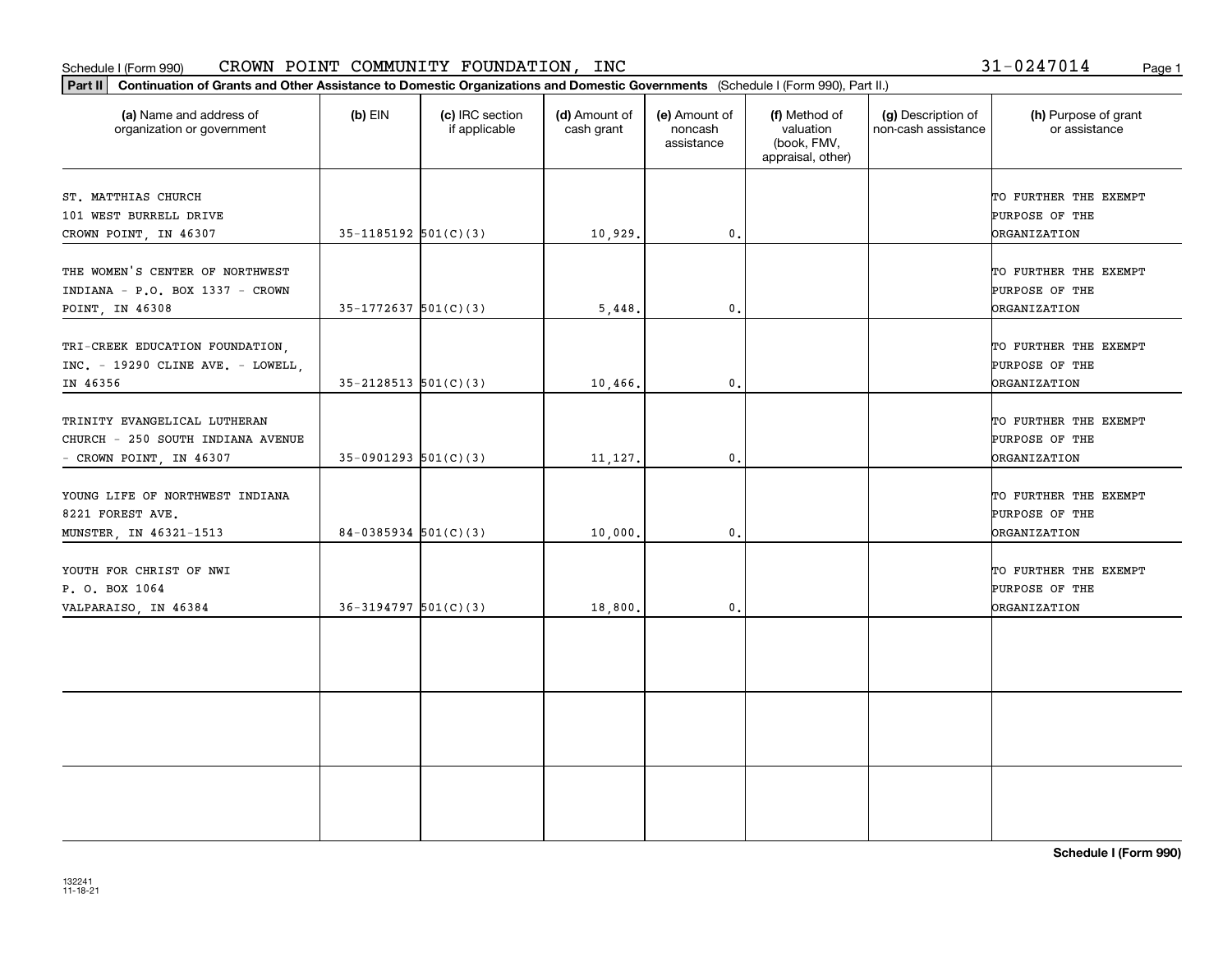#### 132102 10-26-21

#### Schedule I (Form 990) 2021 CROWN POINT COMMUNITY FOUNDATION, INC 3 $1\text{--}024\text{--}7014$  Page

**Part III Grants and Other Assistance to Domestic Individuals.**  Complete if the organization answered "Yes" on Form 990, Part IV, line 22. Part III can be duplicated if additional space is needed.

| (b) Number of<br>recipients | (c) Amount of<br>cash grant | cash assistance | (e) Method of valuation<br>(book, FMV, appraisal, other) | (f) Description of noncash assistance |
|-----------------------------|-----------------------------|-----------------|----------------------------------------------------------|---------------------------------------|
|                             |                             |                 |                                                          |                                       |
|                             |                             | $\mathfrak o$ . |                                                          |                                       |
|                             |                             |                 |                                                          |                                       |
|                             |                             |                 |                                                          |                                       |
|                             |                             |                 |                                                          |                                       |
|                             |                             |                 |                                                          |                                       |
|                             |                             |                 |                                                          |                                       |
|                             |                             |                 |                                                          |                                       |
|                             |                             |                 |                                                          |                                       |
|                             |                             |                 |                                                          |                                       |
|                             |                             | $115$           | 369, 484.                                                | (d) Amount of non-                    |

Part IV | Supplemental Information. Provide the information required in Part I, line 2; Part III, column (b); and any other additional information.

PART I, LINE 2:

GRANTEES MUST PROVIDE A GRANT REPORT SIX MONTHS AFTER BEING AWARDED A

GRANT. UPON RECEIPT OF THE GRANT REPORT THE FOUNDATION CONSIDERS THE GRANT

"CLOSED". RENEWABLE SCHOLARSHIP RECIPIENTS MUST PROVIDE PROOF OF

ENROLLMENT AND UPDATED TRANSCRIPTS.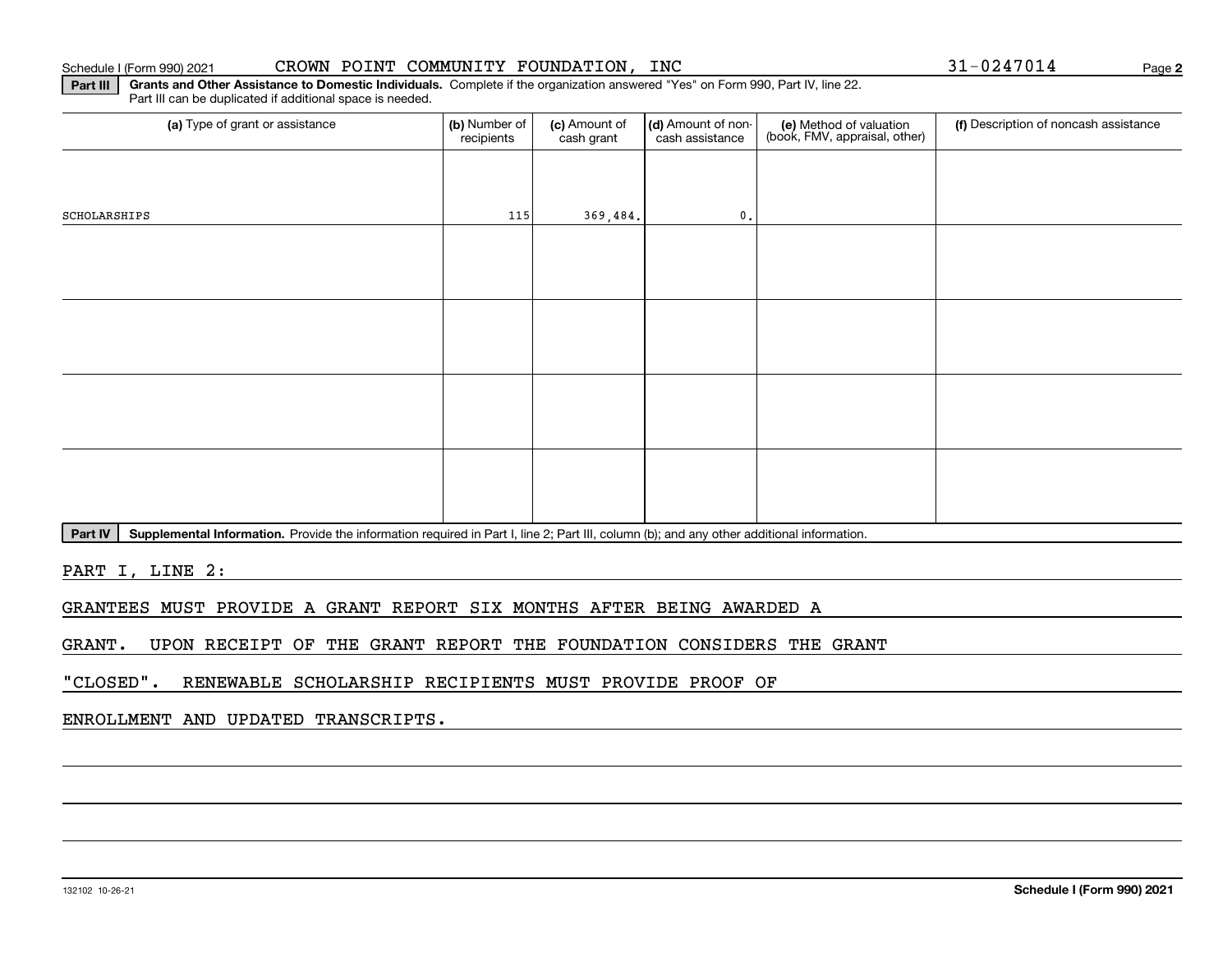**(Form 990)**

**Complete to provide information for responses to specific questions on Form 990 or 990-EZ or to provide any additional information. | Attach to Form 990 or Form 990-EZ. | Go to www.irs.gov/Form990 for the latest information. SCHEDULE O Supplemental Information to Form 990 or 990-EZ**



CROWN POINT COMMUNITY FOUNDATION, INC 31-0247014

**Employer identification number**

FORM 990, PART VI, SECTION B, LINE 11B:

THE FINANCIAL STATEMENTS, THE AUDIT AND THE 990 ARE REVIEWED BY THE

TREASURER OF THE FOUNDATION AND THE AUDIT COMMITTEE. IT IS THEN PRESENTED

TO THE BOARD OF DIRECTORS FOR APPROVAL BEFORE BEING ISSUED AND FILED.

FORM 990, PART VI, SECTION B, LINE 12C:

EACH YEAR DURING THE FIRST ANNUAL MEETING OF THE FOUNDATION, EACH BOARD MEMBER SHALL DISCLOSE IN WRITING ANY INTEREST, AFFILIATION OR MEMBERSHIP WHICH MIGHT GIVE RISE TO A CONFLICT OF INTEREST, INCLUDING, BUT NOT LIMITED TO, ALL LOCAL BUSINESS INTERESTS, RELIGIOUS AFFILIATION, AND MEMBERSHIPS IN OTHER LOCAL ORGANIZATIONS.

FORM 990, PART VI, SECTION B, LINE 15:

EACH YEAR THE EXECUTIVE DIRECTOR MEETS WITH THE CHAIRMAN OF THE BOARD TO REVIEW PERFORMANCE FOR THE YEAR. THE EXECUTIVE DIRECTOR AND THE CHAIRMAN OF THE BOARD DISCUSS GOALS AND STRATEGIES FOR THE PAST AND FUTURE PERFORMANCE. THEY DISCUSS SALARY REQUIREMENTS, VACATION, AND OTHER NEEDS. THE CHAIRMAN OF THE BOARD THEN TAKES THE INFORMATION TO THE EXECUTIVE COMMITTEE, IN EXECUTIVE SESSION, AND TO THE FULL BOARD IN EXECUTIVE SESSION. LIKEWISE, THE EXECUTIVE DIRECTOR ANNUALLY WORKS WITH THE ADMINISTRATIVE SUPPORT STAFF TO REVIEW AND EVALUATE PERFORMANCE. EACH YEAR, STAFF SETS GOALS AND OBJECTIVES FOR THE UPCOMING YEAR. COMPENSATION IS REVIEWED ANNUALLY.

FORM 990, PART VI, SECTION C, LINE 19:

THE FOUNDATION'S ANNUAL REPORT IS MAILED TO ALL FUND HOLDERS AND ANNUAL